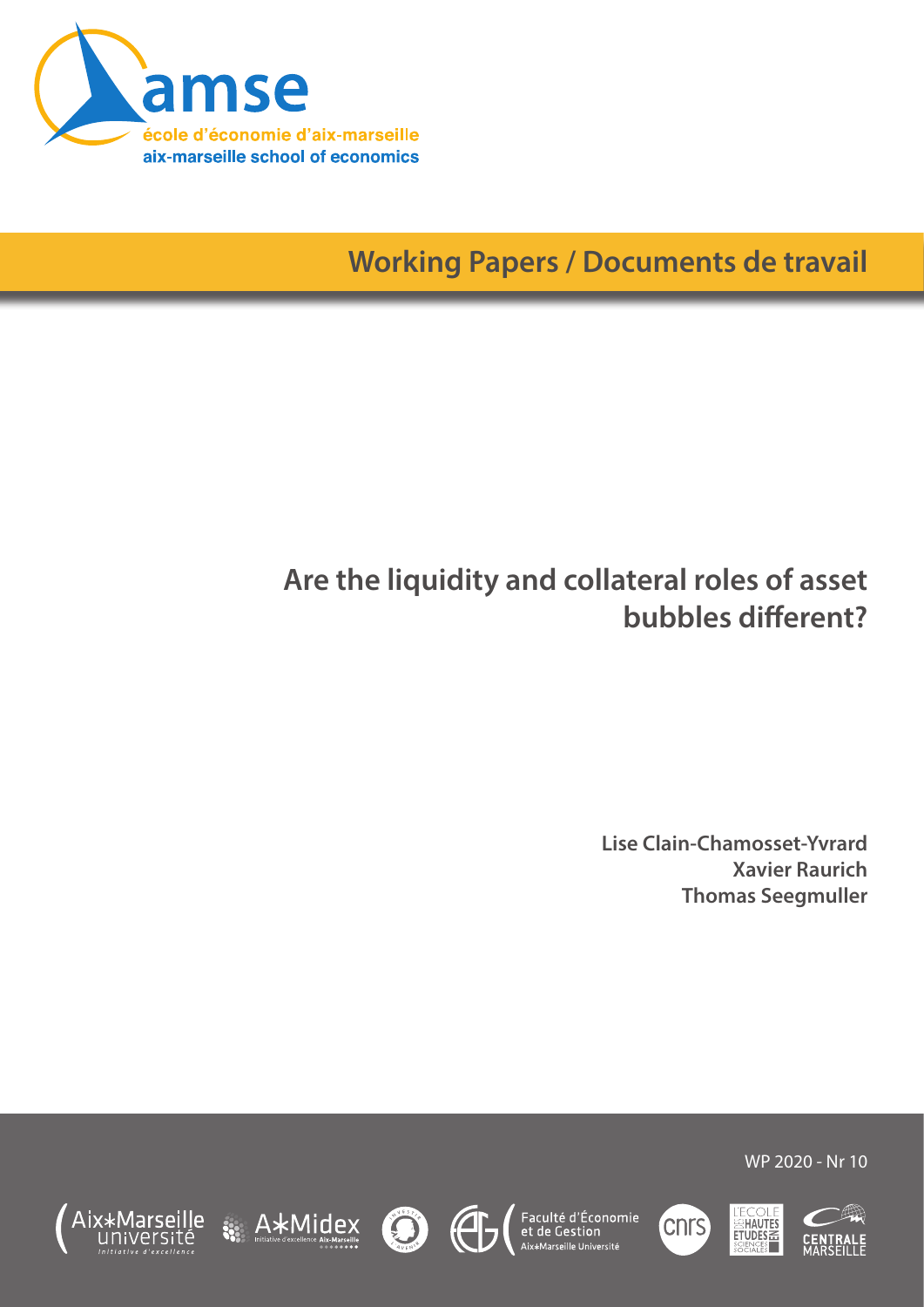## Are the liquidity and collateral roles of asset bubbles different?

Lise Clain-Chamosset-Yvrard<sup>∗</sup> , Xavier Raurich†and Thomas Seegmuller‡

April 7, 2020

#### Abstract

Several recent papers introduce different mechanisms to explain why asset bubbles are observed in periods of larger growth. These papers share common assumptions, heterogeneity among traders and credit market imperfection, but differ in the role of the bubble, used to provide liquidities or as collateral in a borrowing constraint. In this paper, we introduce heterogeneous traders by considering an overlapping generations model with households living three periods. Young households cannot invest in capital, while adults have access to investment and face a borrowing constraint. Introducing bubbles in a quite general way, encompassing the different roles they have in the existing literature, we show that the bubble may enhance growth when the borrowing constraint is binding. More significantly, our results do not depend on the - liquidity or collateral role attributed to the bubble. We finally extend our analysis to a stochastic bubble, which may burst with a positive probability. Because credit and bubble are no more perfectly substitutable assets, the liquidity and collateral roles of the bubble are not equivalent. Growth is larger when bubbles play the liquidity role, because the burst of a bubble used for liquidity is less damaging to agents who invest in capital.

JEL classification: D15; E44; G11.

Keywords: Bubble; Liquidity; Collateral; Crowding-in effect; Growth.

<sup>∗</sup>Univ. Lyon, Universit´e Lumi`ere Lyon 2, GATE UMR 5824, F-69130 Ecully, France. E-mail: clain-chamosset@gate.cnrs.fr

<sup>†</sup>University of Barcelona, Department of Economics, Av. Diagonal 696, 08034 Barcelona (Spain). E-mail: xavier.raurich@ub.edu.

<sup>‡</sup>Corresponding author. Aix-Marseille Univ., CNRS, EHESS, Centrale Marseille, AMSE. 5 Boulevard Maurice Bourdet CS 50498 F-13205 Marseille cedex 1, France. E-mail: thomas.seegmuller@univ-amu.fr.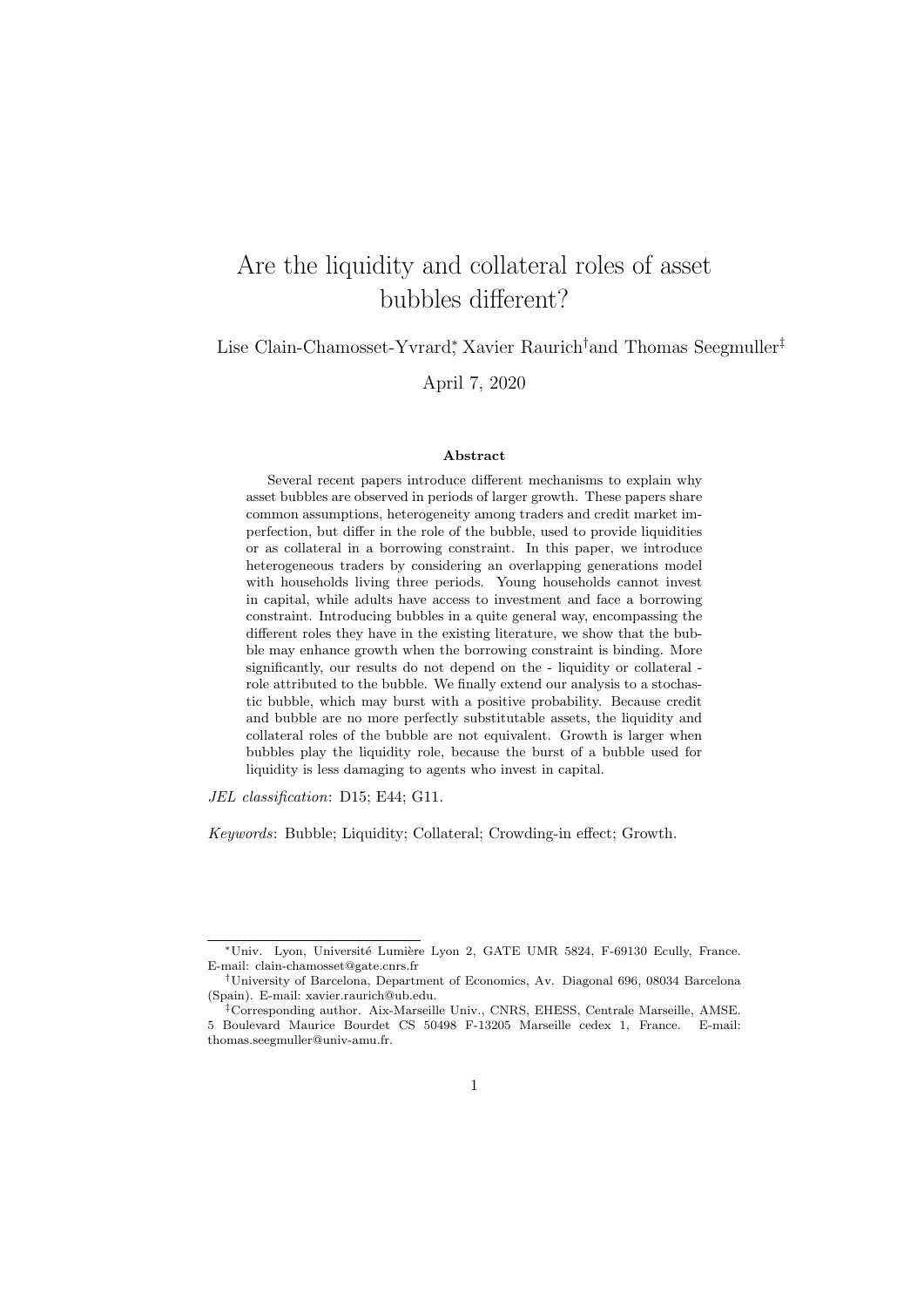### 1 Introduction

The financial crises of recent years have led to a renewed interest in the study of the interplay between the financial and real spheres of the economy. In particular, several contributions try to understand why episodes of speculative bubbles are associated to periods of economic expansions and why bubble crashes are sources of recession. These phenomena are illustrated in several works, for example, in Caballero et al. (2006), Martin and Ventura (2012), Brunnermeier et al. (2013) and Kindleberger and Aliber (2015). These contributions are also challenging because seminal papers show that the existence of rational bubbles in dynamic general equilibrium models is associated to lower GDP per capita (Tirole (1985)) or growth (Grossman and Yanagawa (1993)). This is the socalled crowding-out effect of the bubble.

Most of the papers that try to reconcile the existence of rational bubbles with the empirical facts introduce financial imperfections embodied in borrowing constraints (see Miao (2014) for a short survey) and heterogeneous agents to have different types of traders on the asset markets. The recent and growing literature about rational bubbles with financial frictions distinguishes between two growth-enhancing roles of the bubbles or, equivalently, crowding-in effects. One is the liquidity role of the bubble: agents hold at the beginning of the period the bubble and sell it to increase their productive investment (Caballero and Krishnamurthy (2006), Kocherlakota (2009), Farhi and Tirole (2012), Martin and Ventura (2012), Hirano and Yanagawa (2017), Kiyotaki and Moore (2018)).<sup>1</sup> The other one is the collateral role of the bubble: agents buy the bubble to increase their possibilities to borrow and use these loans to invest in capital (Kocherlakota (2009), Miao et al. (2015), Martin and Ventura (2016), Bengui and Phan (2018), Miao and Wang (2018)).

There are different ways to introduce heterogeneous traders. For instance, Kocherlakota (2009), Martin and Ventura (2012), Hirano and Yanagawa (2017), Kiyotaki and Moore (2018) consider heterogeneous investment projects associated to heterogeneous agents born at the same period, *i.e.* unproductive agents vs. productive ones. Another possibility is to consider overlapping generations with agents living three periods, as in several recent papers like Arce and Lopez-Salido (2011), Farhi and Tirole (2012), Basco (2014, 2016) or Raurich and Seegmuller (2019), among others. These contributions also consider heterogeneous investment projects, but among agents born at different periods. Heterogeneity among agents in terms of investment projects, together with credit market imperfections, makes room for an asset market that channels liquidities from unproductive agents (lenders-savers) to productive ones (borrowers-investors), which is essential for the existence of the crowding-in effect of the bubble.

In this paper, we study the differences between the liquidity and collateral

<sup>&</sup>lt;sup>1</sup>Note that this liquidity role has also been emphasized in a different perspective by Woodford (1990). Instead of being concerned with bubbles, he focuses on non-neutrality of public debt. In their paper, Kiyotaki and Moore (2018) are interested in the liquidity role of fiat money, which can be seen as a rational bubble. Fiat money allows unproductive entrepreneurs to transfer some liquidities towards productive ones, who have an investment opportunity.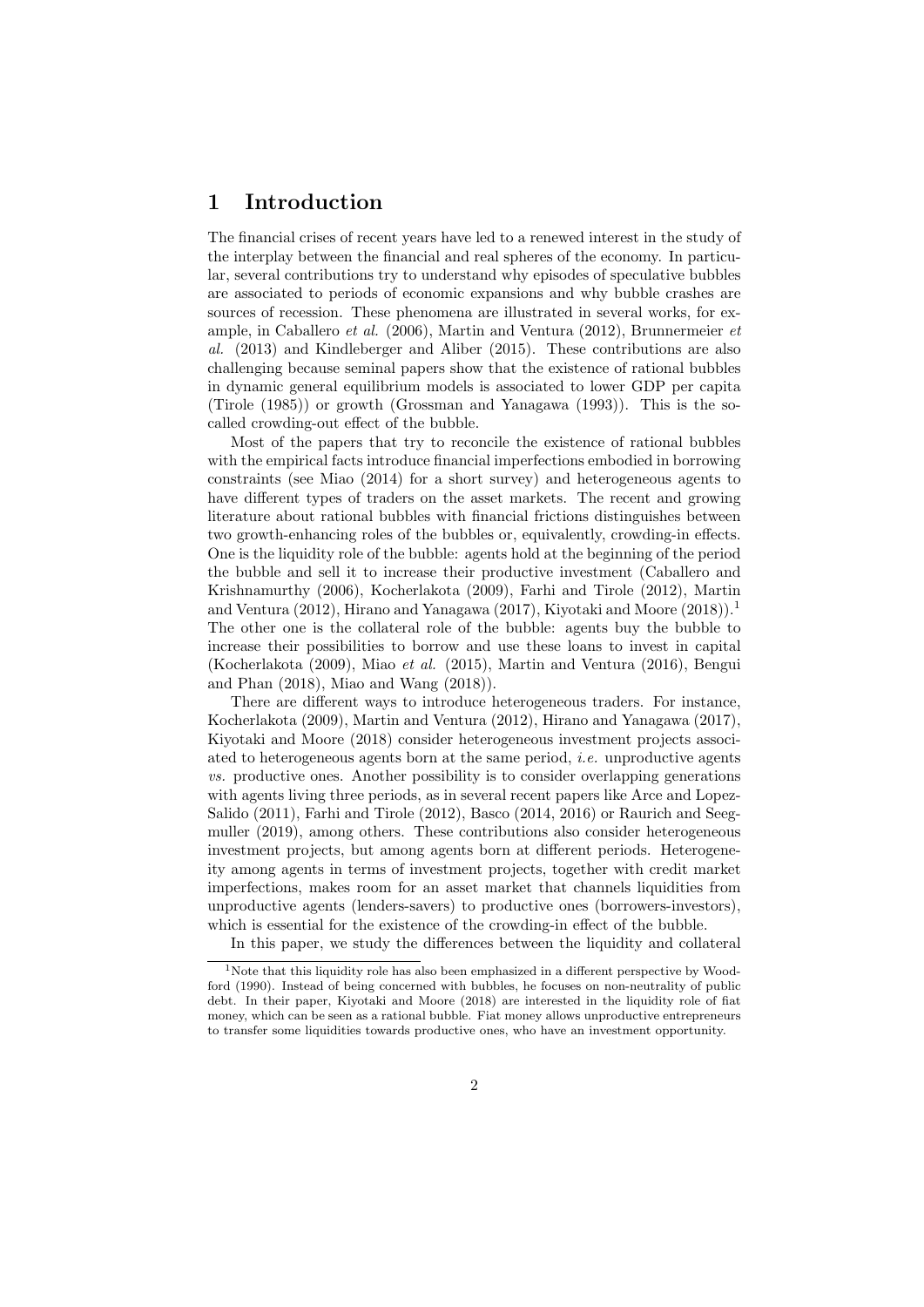roles of the bubble. Our purpose is to contribute to the literature on bubbles by identifying the mechanisms behind the crowding-in effect of a bubble.

To address these issues, we consider a three-period lived agents model. We distinguish among three types of traders (young, adult and old), while only two of them can buy assets and invest in capital (young and adult). To introduce heterogeneous traders, we assume that young households do not hold capital, while adults invest in this asset expecting a positive return. It means that adults are the most and only productive investors. At each period of time, there is also a credit market in which young households and adults can save and borrow. The amount of credit is limited by a borrowing constraint.

We start by introducing bubbles considering two examples in which, at the second period of life, borrowing is constrained and collateralized by capital, i.e. a fundamental collateral. In the first one, the bubble is bought by young households and sold by adults. Therefore, adults can sell the bubble to invest more in capital. Selling the bubble corresponds to a transfer from the unproductive young agents to productive adults. This mechanism extends to a general equilibrium framework the liquidity effect of the bubble developed in Farhi and Tirole (2012) and it is also in line with many other existing papers like Hirano and Yanagawa (2017), Kocherlakota (2009) or Martin and Ventura (2012). In the second example, following Kocherlakota (2009) or Martin and Ventura (2016), the bubble is only bought by adults and used as a collateral in the borrowing constraint. By increasing the collateral, the bubble increases the amount borrowed, promoting a higher investment in capital. These two examples illustrate the two different roles of bubbles. We show that these two approaches lead to exactly the same equilibrium, despite the fact that the two mechanisms of the bubble seem to be a priori different.

Then, we propose a general model that encompasses the two previous examples and in which bubbles may have both the liquidity and collateral roles. To this end, we assume that both young and adult households may buy or sell short the bubble. Of course, the bubble bought by adults still plays the role of a bubbly collateral and capital plays the role of a fundamental collateral in the borrowing constraint. To fix ideas and to be able to analyze the dynamics in a simple way, firms produce the final good using an Ak technology, which implies endogenous growth.

We first analyze the model without borrowing constraint. All the assets, capital, credit and bubble, are perfect substitutes and households can smooth consumption without restriction. Despite the fact that there are heterogeneous traders, the bubble has a crowding-out effect on growth. As in the seminal contribution of Grossman and Yanagawa (1993), the bubbly BGP is always characterized by a lower growth than the bubbleless one.

When the borrowing constraint is binding, capital is no more perfectly substitutable with the two other assets and households cannot smooth consumption perfectly between adult and old ages. The bubble promotes investment and has a positive effect on growth when the constraint is binding, whereas the resulting increase in the interest rate has a negative effect when capital is used as collateral. When the degree of pledgeability of the fundamental collateral is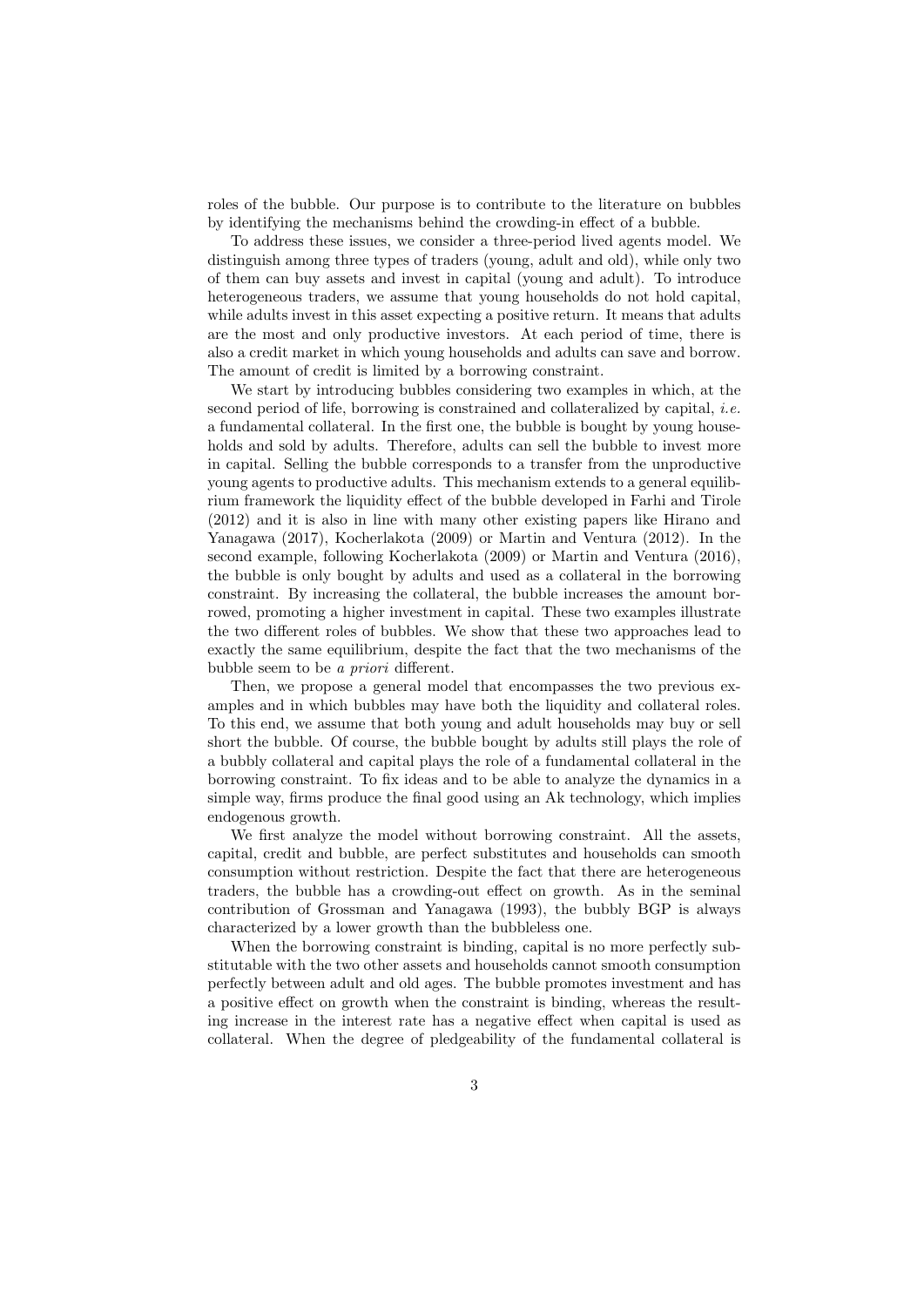small enough, the first effect dominates and the bubble enhances growth, *i.e.* has a crowding-in effect. On the contrary, when the degree of pledgeability is sufficiently large, the bubble has a crowding-out effect on growth. The main conclusion of our paper is that these results do not depend on the particular type of bubble considered. This means that there is no distinction between the liquidity and the collateral roles of the bubble.

We finally extend our analysis to a stochastic case where bubble burst occurs with a positive probability (Weil (1987)). In contrast to the model with a deterministic bubble, credit and bubbles are no more perfectly substitutable assets. Therefore, a general approach of bubbles is no more relevant, but the liquidity and collateral roles can still be compared when the borrowing constraint is binding. When a household buys the bubble for its liquidity role at the young age, she faces more risk in terms of consumption than when she buys it for its collateral role at her adult age. Therefore, the bubble has a lower size when it has a liquidity role. The opposite conclusion applies for capital investment and growth: the bubble bought for its collateral role generates more risk for capital investment because of the borrowing constraint, which depends on the expected return of the bubble. Therefore, when the bubble is stochastic, the liquidity and collateral roles are no more equivalent. A bubble used as its liquidity role generates a higher growth than a bubble used as a collateral, because the possible bubble crash is less damaging to agents who invest in capital.

In the following section, we present the two examples of models in which the bubble is either bought when young and used to provide liquidities or used as a collateral when adult. In Section 3, we introduce our general model of bubbles, considering first the framework without binding borrowing constraint. A binding borrowing constraint is introduced in a second step to show its role on the crowding-in effect of the bubble whatever the type of bubble considered. In Section 4, we extend our analysis to a stochastic bubble. Section 5 concludes and technical details are relegated to the Appendix.

### 2 Two examples with liquidity and collateral roles of bubbles

To motivate our general approach of bubbles, we start by presenting two models with heterogeneous traders and borrowing constraints. These heterogeneous traders can be introduced in models with infinitely-lived agents (Kocherlakota (2009), Hirano and Yanagawa (2017)) or two-period lived agents (Martin and Ventura (2012, 2016)). As in several recent papers (Arce and Lopez-Salido (2011), Basco (2014, 2016), Farhi and Tirole (2012), Raurich and Seegmuller (2019)), we introduce heterogeneity among agents in terms of investment projects considering an overlapping generations model with three-period lived agents. Therefore, agents may invest both when young or adult. In accordance with Farhi and Tirole (2012), young households do not invest in capital, while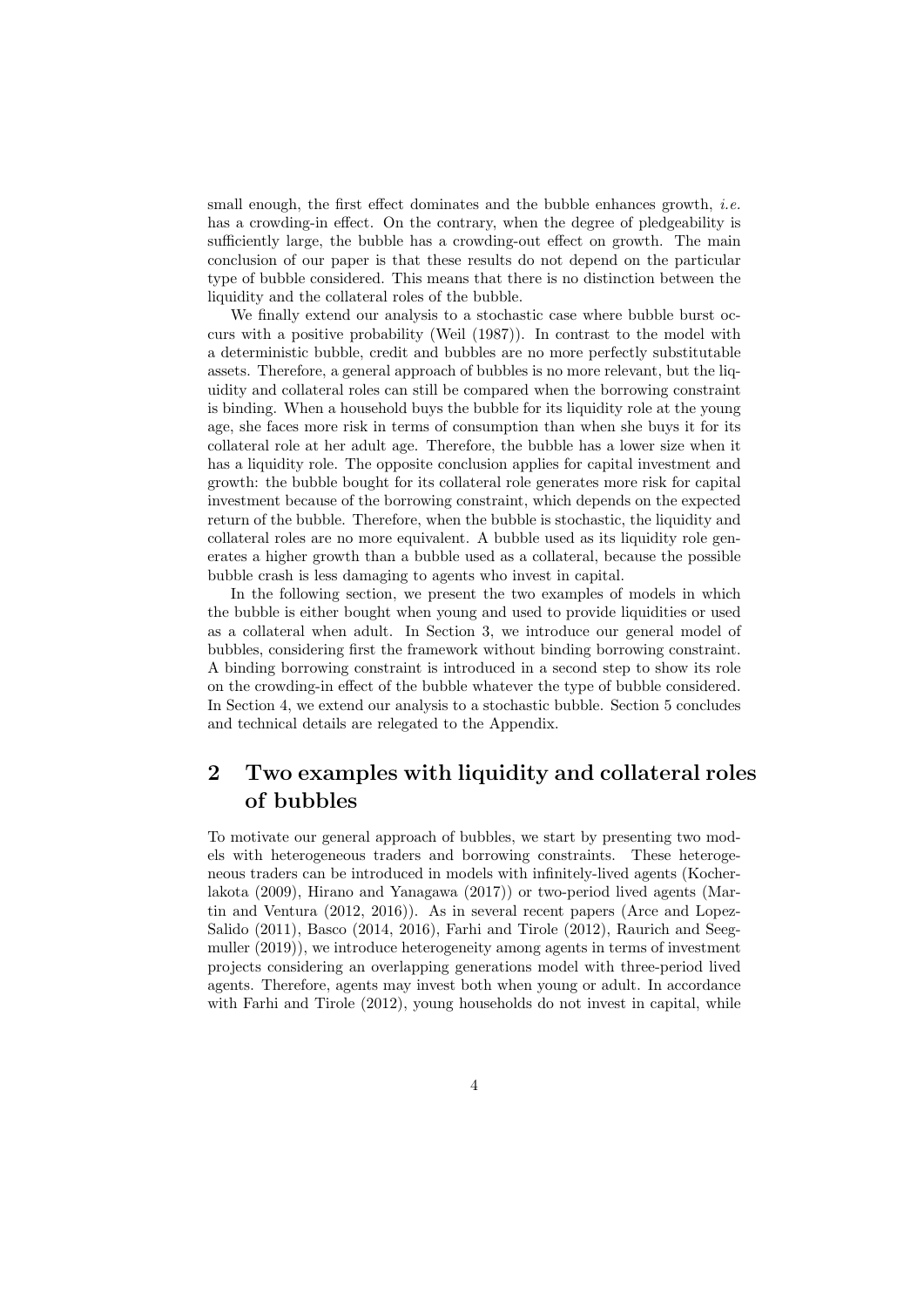adults expect a positive return for their capital investment.<sup>2</sup> It means that adults are the most and only productive investors. This framework allows us to consider the two roles of the bubble mentioned above. In the first model we present, the bubble has a liquidity role when an adult household sells the bubble bought when young to invest in capital. In the second model, the bubble is bought by adult agents, and it plays the role of a collateral in the borrowing constraint.<sup>3</sup>

### 2.1 Model with bubble bought by young savers, YS

In this first model, that we denote as YS because young agents are savers, we illustrate the liquidity role of the bubble. Agents buy the bubble when they are savers, and when they become investors, they sell it to increase investment in capital. While this liquidity role was introduced in Farhi and Tirole (2012), we consider it in a general equilibrium framework. The mechanism behind this example is also in line with many other existing papers like Hirano and Yanagawa (2017), Kocherlakota (2009), or Martin and Ventura (2012).

We consider an overlapping generations economy populated by agents living for three periods. An agent is young in the first period of life, adult in the second period and old in the third period. There is no population growth. The population size of a generation is constant and normalized to one.

Each household derives utility from consumption at each period of time. Preferences of an individual born in period  $t$  are represented by the following utility function:

$$
\alpha u_1(c_{1t}) + \beta u_2(c_{2t+1}) + \gamma u_3(c_{3t+2}) \tag{1}
$$

where  $\alpha, \beta, \gamma > 0$  and the utility functions  $u_i(c_i)$  are well defined on  $\mathbb{R}_+$ , strictly increasing  $(u_i'(c_i) > 0)$  and concave  $(u_i''(c_i) < 0)$  on  $\mathbb{R}_{++}$ .

The household inelastically supplies one unit of labor when young and adult. When young, labor efficiency is one, while it is equal to  $\phi > 0$  when adult.

There are three assets in the economy: capital  $k_t$  used in the production, deposits  $d_{it}$  that allow to finance loans, and an asset without fundamental value supplied in one unit, with a price  $b_{1t}$ . There is a bubble as soon as  $b_{1t} > 0$ .

When young, the household saves through deposits  $d_{1t}$  and can buy the bubble  $b_{1t}$ . In the next period, these two assets provide returns given by  $R_{t+1}^d$  and  $r_{t+1}$ , respectively. When adult, the household can only save through deposits  $d_{2t+1}$  and invests in capital  $k_{t+2}$ . When old, these two assets are remunerated with the returns  $R_{t+2}^d$  and  $q_{t+2}$ , respectively. Of course, when  $d_{it} < 0$ , the household rather contracts loans. When adult, these loans are limited by the following borrowing constraint:

$$
-R_{t+2}^d d_{2t+1} \leqslant \theta q_{t+2} k_{t+2} \tag{2}
$$

<sup>2</sup>Note that in a recent paper, Raurich and Seegmuller (2019) already investigate what happens when the young invest in capital, while adults do not have access to the capital market.

<sup>3</sup> In this paper, agents that trade the different assets are identified as households, whereas some papers rather speak about entrepreneurs (Kocherlakota (2009), Farhi and Tirole (2012), Hirano and Yanagawa (2017)). The difference only concerns the denomination of the agents.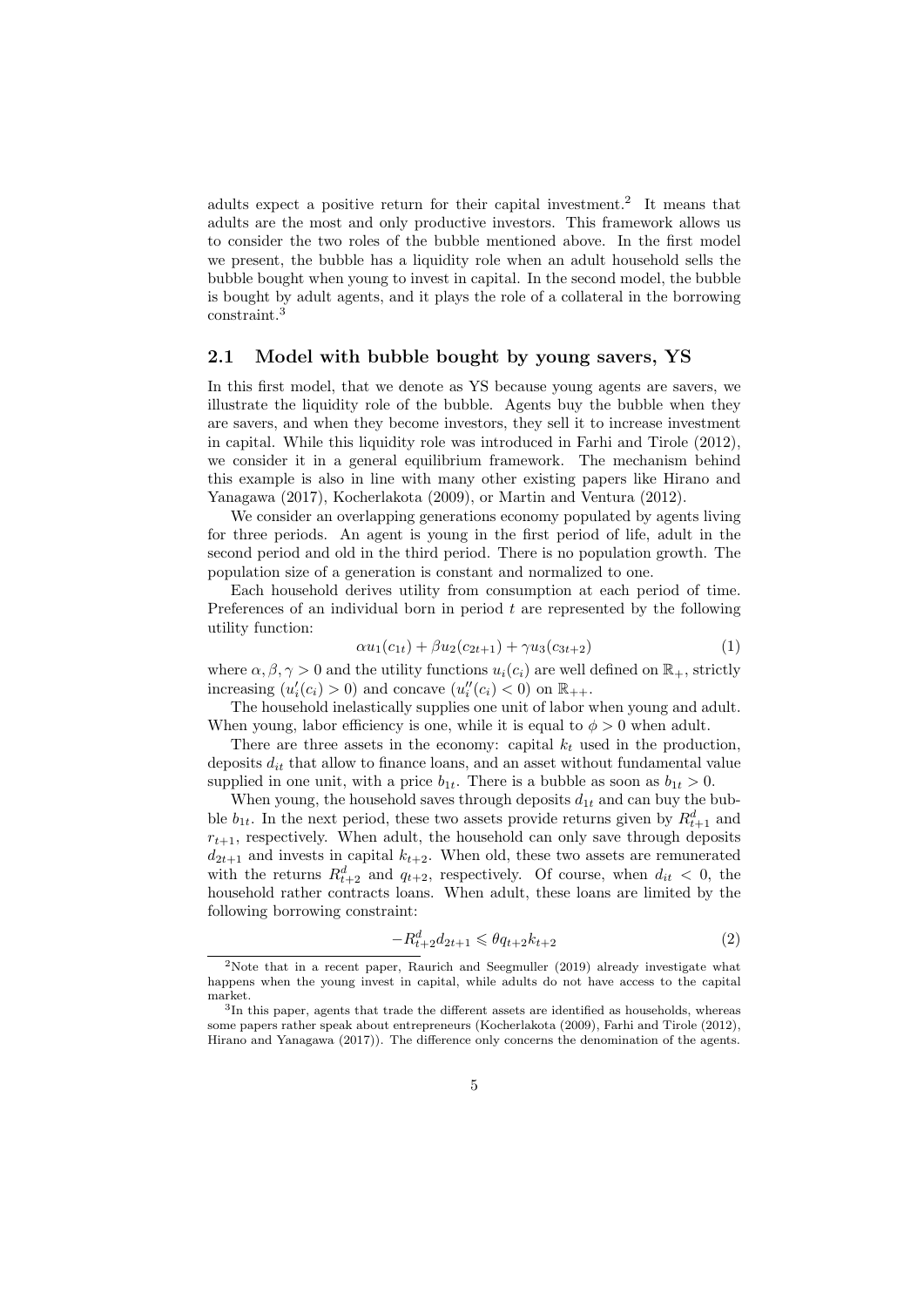where  $\theta \in [0, 1)$  is the degree of pledgeability. This constraint means that, when adult, the household can borrow an amount  $d_{t+2} < 0$ , as long as the repayment does not exceed a fraction  $\theta$  of the future return from her productive investment at period  $t+2$ . The parameter  $\theta$  is related to the financial market imperfection, where a lower  $\theta$  means a stronger imperfection. Young agents will not face an equivalent constraint, because they will not be short sellers of the liquid assets, i.e. deposits and the bubble, but rather use them to make transfers to the next periods of life.

The budget constraints when young, adult and old faced by a household born in period  $t$  are, respectively:

$$
c_{1t} + b_{1t} + d_{1t} = w_t \tag{3}
$$

$$
c_{2t+1} + k_{t+2} + d_{2t+1} = \phi w_{t+1} + r_{t+1}b_{1t} + R_{t+1}^d d_{1t}
$$
\n<sup>(4)</sup>

$$
c_{3t+2} = q_{t+2}k_{t+2} + R_{t+2}^d d_{2t+1}
$$
\n<sup>(5)</sup>

The household maximizes the utility  $(1)$  under the constraints  $(2)-(5)$ . We focus on equilibria where the borrowing constraint is binding. Using the first order conditions, we deduce that  $r_{t+1} = R_{t+1}^d$  for all  $t \geq 0$ , and:

$$
u_1'(c_{1t}) = \frac{\beta}{\alpha} r_{t+1} u_2'(c_{2t+1}) \tag{6}
$$

$$
u_2'(c_{2t+1}) = \frac{\gamma}{\beta} u_3'(c_{3t+2}) \frac{q_{t+2}(1-\theta)}{1 - \theta q_{t+2}/r_{t+2}}
$$
(7)

In addition, the borrowing constraint is binding if:

$$
u_2'(c_{2t+1}) > R_{t+2}^d \frac{\gamma}{\beta} u_3'(c_{3t+2})
$$
\n(8)

Using (7), this is ensured by  $q_{t+2} > r_{t+2} > \theta q_{t+2}$ . Note that the equilibrium cannot satisfy  $r_{t+2} > q_{t+2}$  because, in this case, adults will not invest in capital since  $d_{2t+1}$  gives a higher return. Note also that  $r_{t+2} < \theta q_{t+2}$  cannot occur as it would imply that an adult could borrow an infinite amount to invest in capital without being constrained.

Finally, the bubble evolves according to:

$$
b_{1t+1} = r_{t+1}b_{1t} \tag{9}
$$

where  $r_{t+1}$  also measures the growth of the asset price bubble  $b_{1t+1}/b_{1t}$ .

Because of the binding borrowing constraint, deposits and capital have not the same return, while deposits and the bubble are perfectly substitutable assets. Using the binding borrowing constraint and the market clearing on deposits  $d_{1t}$ +  $d_{2t} = 0$ , we have  $-d_{2t} = d_{1t} = \frac{\theta q_{t+1} k_{t+1}}{r_{t+1}}$  $\frac{r_{t+1} + r_{t+1}}{r_{t+1}}$ . Then, using the budget constraints (3)-(5), the consumptions are given by:

$$
c_{1t} = w_t - b_{1t} - \frac{\theta q_{t+1} k_{t+1}}{r_{t+1}} \tag{10}
$$

$$
c_{2t+1} = \phi w_{t+1} + b_{1t+1} + \theta q_{t+1} k_{t+1} - k_{t+2} \left( 1 - \frac{\theta q_{t+2}}{r_{t+2}} \right) \tag{11}
$$

$$
c_{3t+2} = (1 - \theta)q_{t+2}k_{t+2} \tag{12}
$$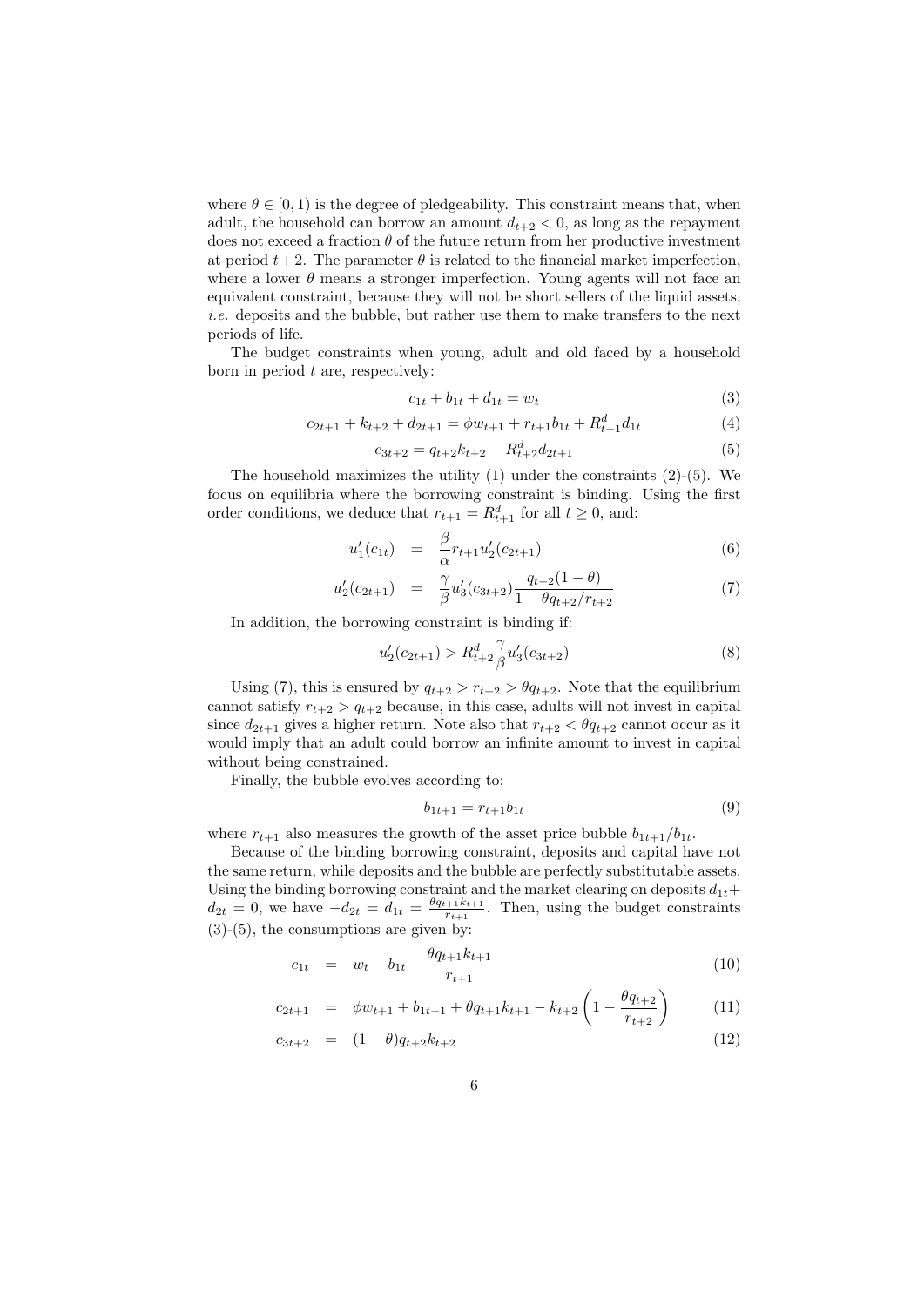We will obtain an equilibrium of this economy substituting these three equations in the two arbitrage conditions (6) and (7).

#### 2.2 Model with bubble bought by adult investors, AI

This model, that we call AI because adults are investors, illustrates the collateral role of the bubble introduced by Kocherlakota (2009) and Martin and Ventura (2016). Investors buy the bubble to use it as collateral for credits that finance investment in capital.

The model is the same as the YS, except for the bubble. There is still an asset without fundamental value supplied in one unit, but it is not bought by young households and sold by adults. Instead, it is bought by adults at the price  $b_{2t+1}$  and sold by old households, taking into account that its return is  $R_{t+2}$ . Therefore, the budget constraints become:

$$
c_{1t} + d_{1t} = w_t \tag{13}
$$

$$
c_{2t+1} + k_{t+2} + d_{2t+1} + b_{2t+1} = \phi w_{t+1} + R_{t+1}^d d_{1t}
$$
\n
$$
(14)
$$

$$
c_{3t+2} = q_{t+2}k_{t+2} + R_{t+2}^d d_{2t+1} + R_{t+2}b_{2t+1}
$$
\n(15)

Since the household may buy the bubble when she also invests in capital, we follow Martin and Ventura (2016) assuming that the bubble is also used as collateral to borrow. We have now both fundamental and bubbly collaterals. The borrowing constraint writes now:

$$
-R_{t+2}^d d_{2t+1} \leqslant \theta q_{t+2} k_{t+2} + R_{t+2} b_{2t+1}
$$
\n<sup>(16)</sup>

The household can borrow an amount  $d_{t+2} < 0$ , as long as the repayment does not exceed  $\theta$  of the future return from her productive investment, *i.e.* the fundamental collateral, and the market value of the bubble at period  $t + 2$ . i.e. the bubbly collateral. Note that the degree of pledgeability of the bubbly collateral is one. This is in accordance with Martin and Ventura (2016) and Kocherlakota (2009). In fact, Kocherlakota (2009) introduces a constraint where only the bubble serves as collateral. It corresponds to the case where  $\theta = 0$ . As in these papers, we will show that, with the borrowing constraint (16), debt  $d_{2t+1}$  and the bubble  $b_{2t+1}$  are perfect substitutes.

Solving the household problem, we find  $R_{t+2}^d = R_{t+2}$  for all  $t \geq 0$ . When the borrowing constraint is binding, we also get the first order conditions (6)-(8) substituting  $r_{t+i}$  by  $R_{t+i}$ . They imply that the borrowing constraint is binding when  $q_{t+2} > R_{t+2} > \theta q_{t+2}$ .

As in the model YS, contrary to deposits and capital, deposits and the bubble are perfectly substitutable assets. At an equilibrium, the binding borrowing constraint and the market clearing condition on deposits,  $d_{1t} + d_{2t} = 0$ , imply that:

$$
-d_{2t} = d_{1t} = \frac{\theta q_{t+1} k_{t+1}}{R_{t+1}} + b_{2t}
$$
\n(17)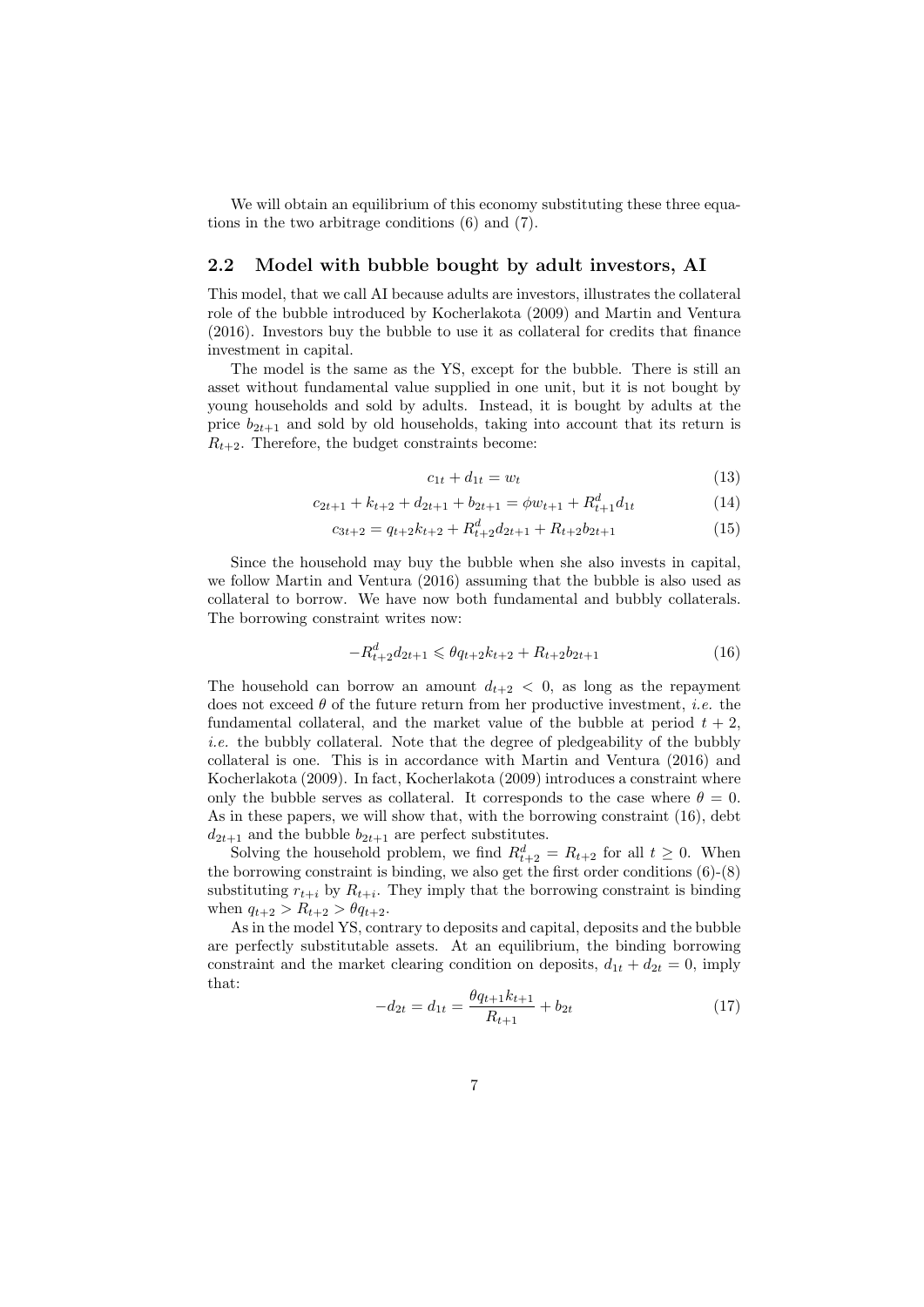Moreover, the bubble evolves according to:

$$
b_{2t+1} = R_{t+1}b_{2t} \tag{18}
$$

Using  $(17)$  and  $(18)$  and the budget constraints  $(13)-(15)$ , we derive the same expressions for  $c_{1t}$ ,  $c_{2t+1}$  and  $c_{3t+2}$  than (10)-(12), replacing  $b_{1t}$  by  $b_{2t}$  and  $r_{t+1}$ by  $R_{t+1}$ . Therefore, the equilibrium is defined exactly by the same equations than in the previous model.

#### 2.3 In short

The equilibrium of the models YS and AI is characterized by the same equations, which means that they share the same equilibrium. There is a perfect equivalence between the models YS and AI, despite the fact that the role of the bubble is a priori different. In the model YS, the bubble is introduced to provide liquidity to the investors, i.e. adult households. In contrast, in the model AI, the bubble is bought by adult/investors that use it as a collateral to borrow. Therefore, the bubble increases the amount borrowed by the adult and, as a result, the deposits of the young also increase.

In fact, the effect of the bubble on the savings of the young coincide in the two models. To see this, note that in the AI model, they are given by  $d_{1t} = \theta q_{t+1} k_{t+1} / R_{t+1} + b_{2t}$ , whereas in the YS model, they are given by  $d_{1t}$  +  $b_{1t} = \theta q_{t+1} k_{t+1}/r_{t+1} + b_{1t}$ . It explains that the two mechanisms play exactly the same role and the bubble has finally the same effect in both models, as follows from the fact that the reduced forms of the two models are identical.

### 3 A general approach with bubble bought by young savers and adult investors

To confirm this equivalence result, we develop now a general model that encompasses both formulations described above. It admits the models YS and AI as particular cases. Moreover, it allows us to study the crowding-in effect of the bubble in a more general way. In the following, we start by presenting the production. Then, we will present our general framework. We consider first that there is no binding borrowing constraint to show that bubbles cannot enhance growth even if there are heterogeneous traders. Finally, we introduce a borrowing constraint and discuss in detail the crowding-in versus crowding-out effects of the bubble.

#### 3.1 Production sector

To simplify the dynamic analysis, we introduce a simple Ak type technology. Aggregate output is produced by a continuum of firms, using labor,  $l_t$ , and capital,  $k_t$ , as inputs. In addition, production benefits from an externality that summarizes a learning-by-doing process, and allows to have sustained growth.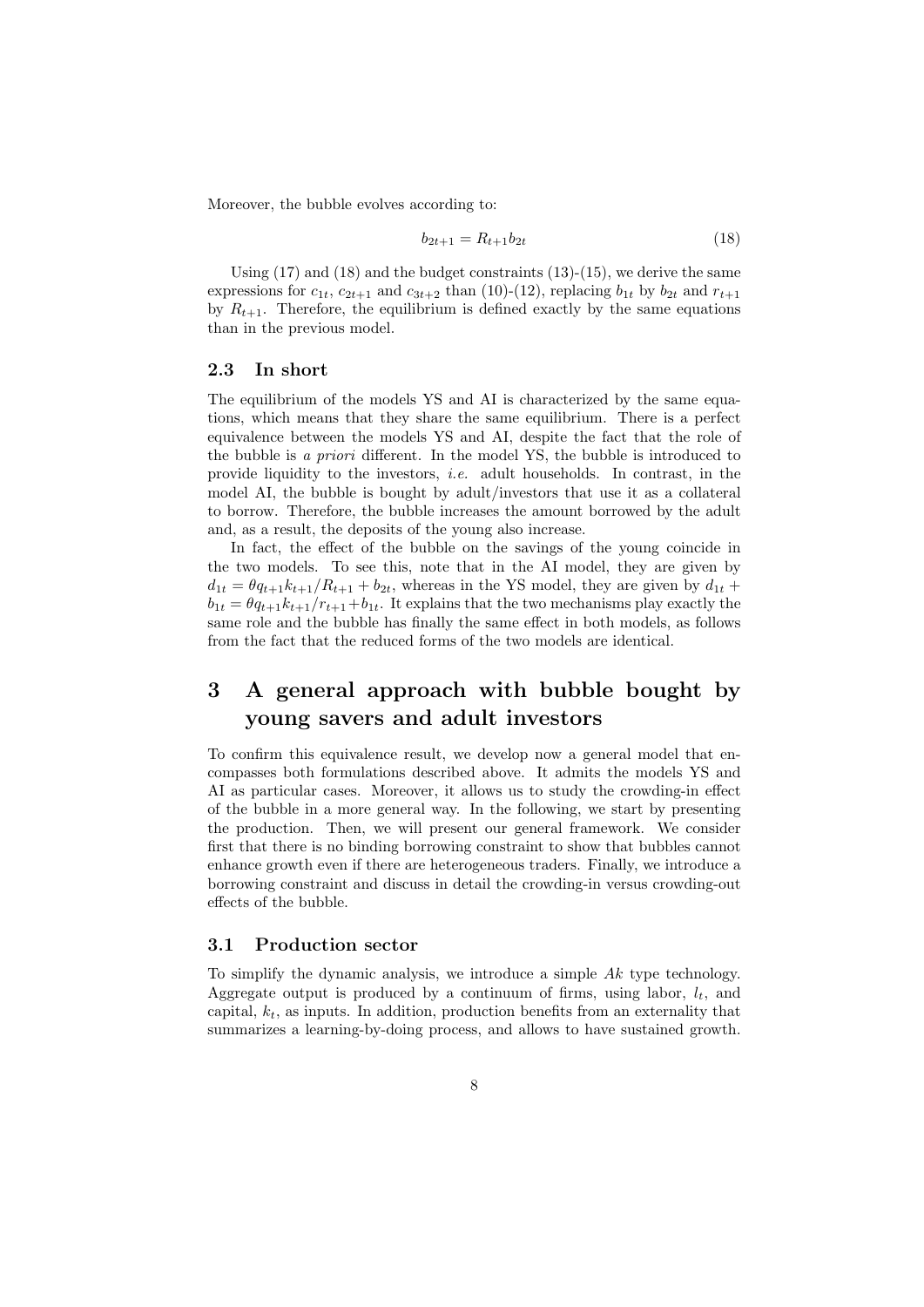Following Frankel (1962) or Ljungqvist and Sargent (2004, chapter 14), this externality depends on the average capital-labor ratio.

Letting  $a_t \equiv k_t/l_t$ ,  $\bar{a}_t$  represents the average ratio of capital over labor. Firms produce the final good using the following technology:

$$
y_t = F(k_t, \bar{a}_t l_t)
$$

The technology  $F(k_t, \bar{a}_t l_t)$  has the usual neoclassical properties, *i.e.* a strictly increasing and concave production function satisfying the Inada conditions, and is homogeneous of degree one with respect to its two arguments.

Profit maximization under perfect competition implies that the wage  $w_t$  and the return of capital  $q_t$  are given by:<sup>4</sup>

$$
w_t = F_2(k_t, \bar{a}_t l_t) \bar{a}_t \tag{19}
$$

$$
q_t = F_1(k_t, \bar{a}_t l_t) \tag{20}
$$

All equilibria we will consider are symmetric ones, *i.e.*  $a_t = \overline{a}_t$ . Let us define  $s \equiv F_1(1,1)/F(1,1) \in (0,1)$  the capital share in total production and  $A \equiv F(1, 1) > 0$ . Using (19) and (20), we deduce that:

$$
w_t = (1 - s)Aa_t \equiv w(a_t) \tag{21}
$$

$$
q_t = sA \tag{22}
$$

which give the wage and the return of capital at an equilibrium.

#### 3.2 The model without binding borrowing constraint

We generalize the models developed in Section 2 by providing a framework that encompasses them. To disentangle between the roles of heterogeneous traders and borrowing constraints, we first consider a model with a perfect credit market.

The main change with respect to the YS and AI models concerns the asset without fundamental value, which is a bubble if it is positively valued. There are two possible interpretations of this asset consistent with our framework. One possibility is to assume that there are two assets without fundamental value supplied in one unit each one. They are bubbles if their prices are positive. In this case, a household can buy one of these two assets when young at price  $b_{1t}$ and the other one when adult at price  $b_{2t+1}$ . They have a priori different returns, denoted by  $r_{t+1}$  and  $R_{t+2}$ , respectively. Another possibility is to assume that there is only one asset without fundamental value supplied in one unit. Then,  $b_{1t}$  and  $b_{2t+1}$  represent the price times the share of this asset bought when young and adult, respectively. Of course, in such a case, the returns of  $b_{1t}$  and  $b_{2t}$  are the same, *i.e.*  $r_t = R_t$  for all t. Moreover, having  $b_{it} < 0$  for  $i = 1$  or  $i = 2$ becomes possible, and means that the household is a short-seller of this asset at time t.

<sup>&</sup>lt;sup>4</sup>We denote by  $F_i(.,.)$  the derivative with respect to the *i*th argument of the function.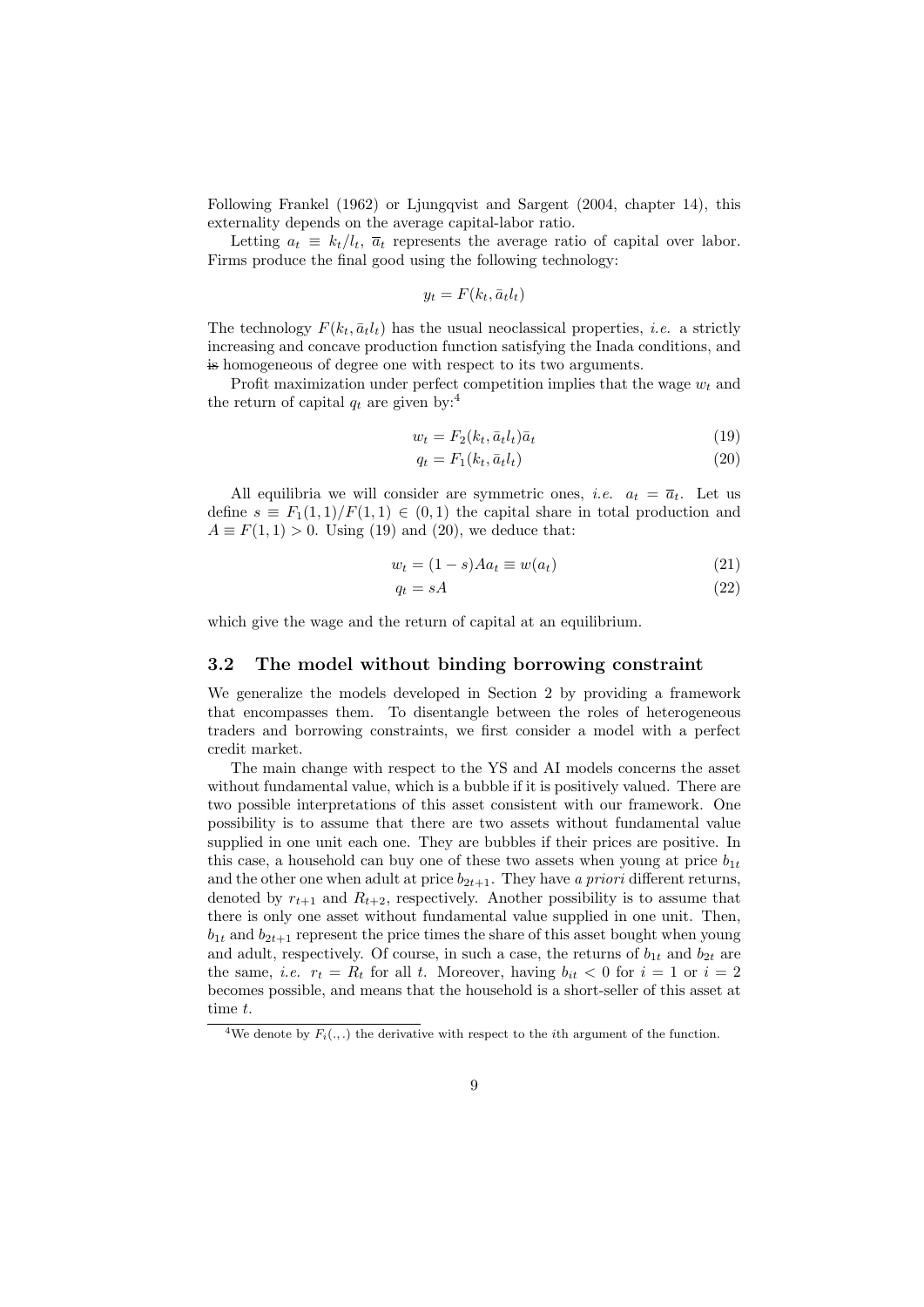Since bubbles can be purchased in the first two periods of life, the budget constraints write:

$$
c_{1t} + d_{1t} + b_{1t} = w_t \tag{23}
$$

$$
c_{2t+1} + k_{t+2} + d_{2t+1} + b_{2t+1} = \phi w_{t+1} + R_{t+1}^d d_{1t} + r_{t+1} b_{1t}
$$
 (24)

$$
c_{3t+2} = q_{t+2}k_{t+2} + R_{t+2}^d d_{2t+1} + R_{t+2}b_{2t+1}
$$
\n
$$
(25)
$$

These budget constraints encompassed the constraints  $(3)-(5)$  and  $(13)-(15)$ , as particular cases.

A household maximizes the utility (1) under the budget constraints (23)-(25). Solving the household problem, we deduce that all assets are substitutable, *i.e.*  $q_{t+1} = R_{t+1}^d = r_{t+1} = R_{t+1}$ , and therefore:

$$
u_1'(c_{1t}) = \frac{\beta}{\alpha} R_{t+1} u_2'(c_{2t+1}) \tag{26}
$$

$$
u_2'(c_{2t+1}) = \frac{\gamma}{\beta} R_{t+2} u_3'(c_{3t+2}) \tag{27}
$$

Let us introduce  $x_{1t} = b_{1t} + d_{1t}$  and  $x_{2t} = b_{2t} + d_{2t}$ . This means that  $x_{1t} + x_{2t} = b_{1t} + b_{2t}$  because  $d_{1t} + d_{2t} = 0$  at the equilibrium on the deposit market. Therefore, we distinguish between two situations:

- $x_{1t} + x_{2t} = 0$  if there is no bubble, *i.e.*  $b_{1t} = b_{2t} = 0$ ;
- $x_{1t} + x_{2t} > 0$  if there is a bubble on at least one asset, *i.e.*  $b_{1t} > 0$  and/or  $b_{2t} > 0$ , or if  $b_{1t}$  and  $b_{2t}$  represent the same asset, in which case a bubble exists if  $b_{1t} + b_{2t} > 0$ , but either  $b_{1t}$  or  $b_{2t}$  may be negative.

In any case, the assets evolve according to:

$$
x_{1t+1} + x_{2t+1} = R_{t+1}(x_{1t} + x_{2t})
$$
\n(28)

Note that this equation encompasses the different form of bubbles introduced in the models YS and AI, and is even more general.

Using  $(23)-(25)$  and the equality between the different asset returns, the life-cycle budget constraint writes:

$$
c_{1t} + \frac{c_{2t+1}}{R_{t+1}} + \frac{c_{3t+2}}{R_{t+1}R_{t+2}} = w_t + \frac{\phi w_{t+1}}{R_{t+1}}
$$
(29)

When the utility is log-linear, *i.e.*  $u_i(c_i) = \ln c_i$  for  $i = 1, 2, 3$ , we easily deduce that the consumptions are given by:

$$
c_{1t} = \frac{\alpha}{\alpha + \beta + \gamma} \left( w_t + \frac{\phi w_{t+1}}{R_{t+1}} \right) \tag{30}
$$

$$
c_{2t+1} = \frac{\beta R_{t+1}}{\alpha + \beta + \gamma} \left( w_t + \frac{\phi w_{t+1}}{R_{t+1}} \right) \tag{31}
$$

$$
c_{3t+2} = \frac{\gamma R_{t+1} R_{t+2}}{\alpha + \beta + \gamma} \left( w_t + \frac{\phi w_{t+1}}{R_{t+1}} \right)
$$
 (32)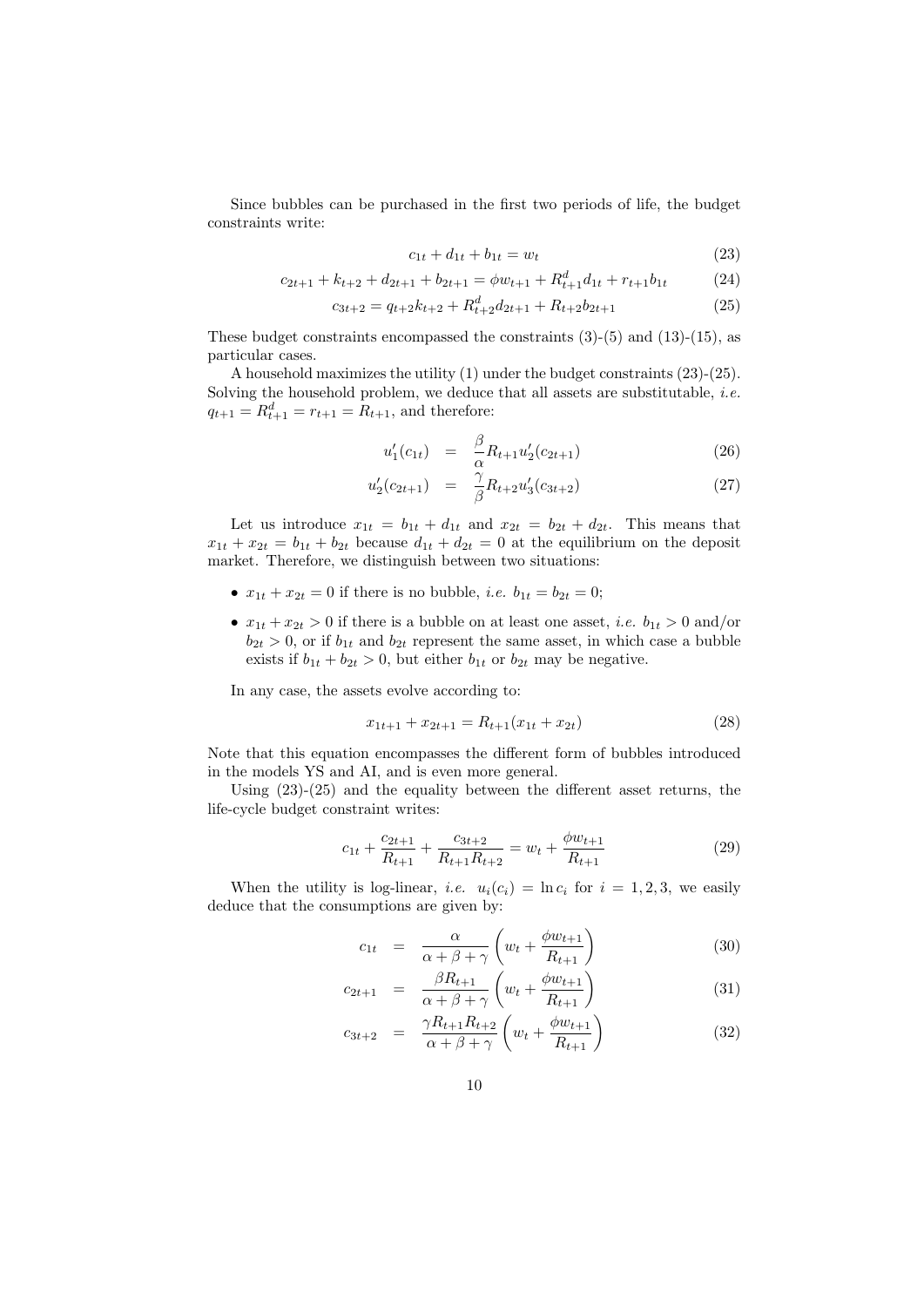Using the budget constraints (23)-(25),  $x_{1t} = b_{1t} + d_{1t}$  and  $x_{2t} = b_{2t} + d_{2t}$ , we obtain:

$$
x_{1t} = \frac{\beta + \gamma}{\alpha + \beta + \gamma} w_t - \frac{\alpha \phi w_{t+1} / R_{t+1}}{\alpha + \beta + \gamma}
$$
(33)

$$
k_{t+2} + x_{2t+1} = \frac{\gamma}{\alpha + \beta + \gamma} (\phi w_{t+1} + R_{t+1} w_t)
$$
 (34)

Taking into account that the population size of each generation is constant and normalized to one, the equilibrium in the labor market in efficient units requires  $l_t = 1 + \phi$ . Hence, we have  $k_{t+1} = a_{t+1}l_{t+1} = a_{t+1}(1 + \phi)$ .

Let us define  $\tilde{x}_{it} \equiv x_{it}/[(1+\phi)a_t]$  and  $g_{t+1} \equiv a_{t+1}/a_t$ . Using (21) and (22), equations  $(28)$ ,  $(33)$  and  $(34)$  rewrite:

$$
b_{t+1}g_{t+1} = sAb_t \tag{35}
$$

$$
\widetilde{x}_{1t} = \frac{\beta + \gamma}{\alpha + \beta + \gamma} \frac{(1 - s)A}{1 + \phi} - \frac{\alpha}{\alpha + \beta + \gamma} \frac{\phi(1 - s)}{s(1 + \phi)} g_{t+1}
$$
(36)

$$
\widetilde{x}_{2t} = \frac{\gamma}{\alpha + \beta + \gamma} \left( \frac{\phi(1-s)A}{1+\phi} + \frac{s(1-s)A^2}{1+\phi} \frac{1}{g_t} \right) - g_{t+1} \tag{37}
$$

with:

$$
b_t \equiv \tilde{x}_{1t} + \tilde{x}_{2t} = \frac{\beta + \gamma(1+\phi)}{\alpha + \beta + \gamma} \frac{(1-s)A}{1+\phi} + \frac{\gamma}{\alpha + \beta + \gamma} \frac{s(1-s)A^2}{1+\phi} \frac{1}{g_t}
$$

$$
-g_{t+1} \left[ 1 + \frac{\alpha}{\alpha + \beta + \gamma} \frac{\phi(1-s)}{s(1+\phi)} \right] \equiv \Omega(g_t, g_{t+1}) \tag{38}
$$

Therefore, substituting (38) in (35), an equilibrium is a sequence  $\{g_t\}_{t\geqslant0}$ , given  $g_0 \geq 0$ , which satisfies:

$$
\Omega(g_{t+1}, g_{t+2})g_{t+1} = sA\Omega(g_t, g_{t+1})
$$
\n(39)

where  $g_t$  is predetermined. By inspection of equation (39), two BGPs may exist, a bubbly one and a bubbleless one.

Proposition 1 When there is no binding borrowing constraint, a bubbly BGP  $(b^*, g^*)$  coexists with the bubbleless BGP  $(0, g^{**})$  if:

$$
\frac{\alpha(s+\phi)+(\beta+\gamma)s(1+\phi)}{(1-s)[\beta+\gamma(2+\phi)]} < 1\tag{40}
$$

In addition, we always have  $g^* < g^{**}$ . Finally, the bubbly BGP is a saddle, the bubbleless BGP is a locally indeterminate sink, and one converges to these two steady states with oscillations.

### Proof. See Appendix A. ■

The bubbleless BGP always exists, while the existence of the bubbly one requires (40). A direct inspection of equation (38) shows that there is a positive bubble if the savings, which are equivalent to  $\Omega(g_t, g_{t+1})+g_{t+1}$ , are high enough.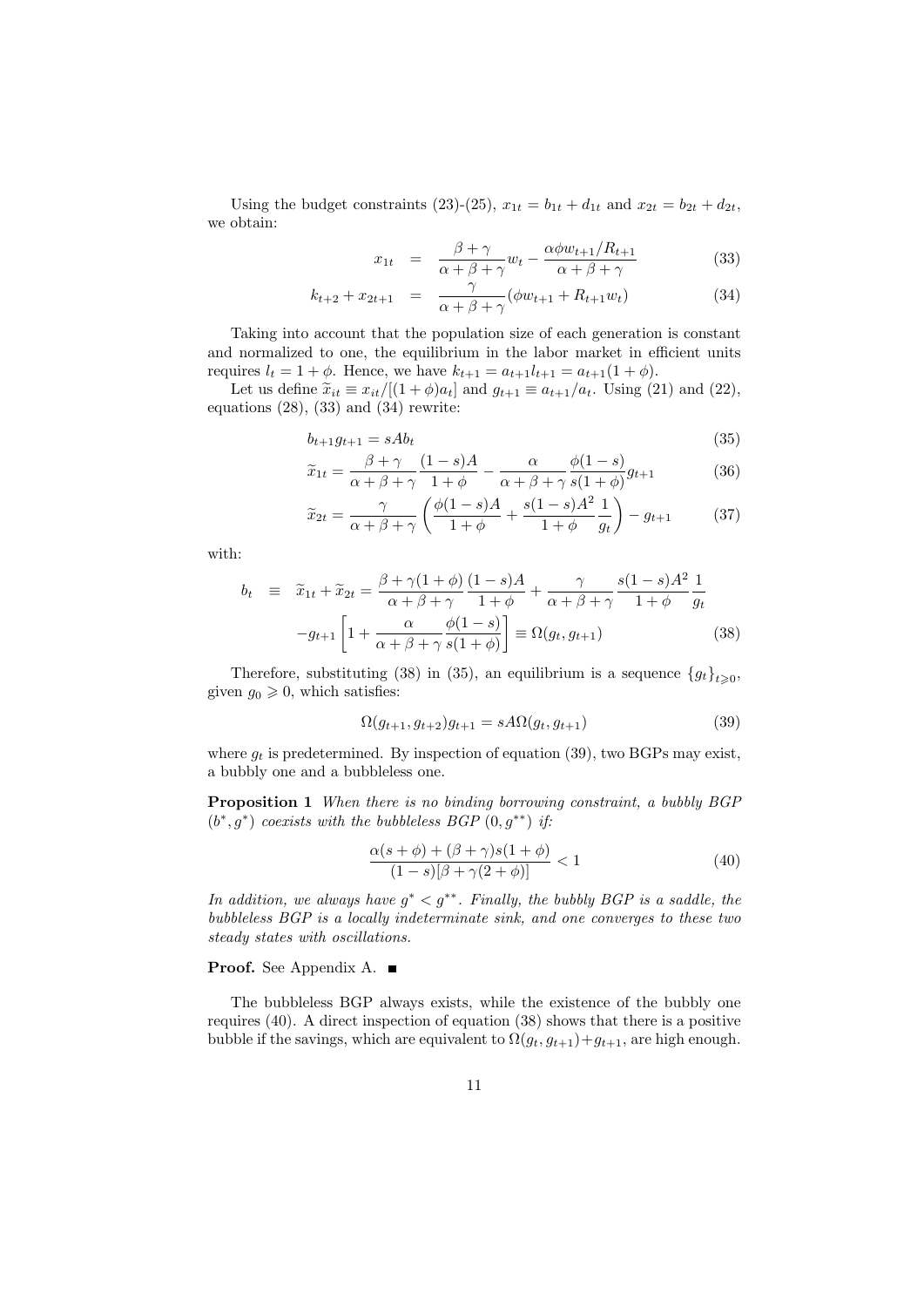Proposition 1 shows that growth is lower with a bubble than without. We deduce that the bubble has a crowding-out effect when the borrowing constraint is not binding. We can understand this result by computing total savings at time t. Using  $(33)$  and  $(34)$ , the sum of the savings of young households and adults is equal to:

$$
k_{t+1} + x_{1t} + x_{2t} = \frac{\gamma}{\alpha + \beta + \gamma} R_t w_{t-1} + \frac{\beta + \gamma(1 + \phi)}{\alpha + \beta + \gamma} w_t - \frac{\alpha \phi w_{t+1} / R_{t+1}}{\alpha + \beta + \gamma} (41)
$$

Total savings does not depend on the existence of the bubble (see the right-hand side of equation (41)). This implies that the bubble has a crowding-out effect on future capital, since part of the savings are used to purchase the bubble. It is important to outline that this result occurs despite the fact that there are heterogeneous traders (young and adult) with heterogeneous opportunities to invest in capital (strictly positive return for an adult and zero return for a young).

#### 3.3 Households face binding borrowing constraints

We introduce in the previous model a borrowing constraint that restricts the amount borrowed by agents investing in capital, i.e. adults. We adopt the borrowing constraint introduced in the model AI (Section 2.2): the household can borrow an amount  $d_{2t+1} < 0$ , as long as the repayment does not exceed a fraction  $\theta$  of the future return from her productive investment and the market value of the bubble at period  $t + 2$ . As in the model AI, two assets serve as a collateral: the capital and the bubble bought at the adult age. The first one can be identified as a fundamental collateral and the second one as a bubbly one. The degree of pledgeability of the fundamental collateral is measured by  $\theta \in [0, 1)$ . The borrowing constraint is then given by:<sup>5</sup>

$$
-R_{t+2}^d d_{2t+1} \leqslant \theta q_{t+2} k_{t+2} + R_{t+2} b_{2t+1}
$$
\n<sup>(42)</sup>

A household maximizes her utility function (1) facing the budget constraints (23)-(25) and the borrowing constraint (42). Solving the household problem, we deduce that  $R_{t+1}^d = r_{t+1}, R_{t+2}^d = R_{t+2}$  and therefore:

$$
u_1'(c_{1t}) = \frac{\beta}{\alpha} R_{t+1} u_2'(c_{2t+1})
$$
\n(43)

When the borrowing constraint is binding, *i.e.*  $u'_2(c_{2t+1}) > R_{t+2} \frac{\gamma}{\beta} u'_3(c_{3t+2}),$ we also have:

$$
u_2'(c_{2t+1}) = \frac{\gamma}{\beta} u_3'(c_{3t+2}) \frac{q_{t+2}(1-\theta)}{1 - \theta q_{t+2}/R_{t+2}}
$$
(44)

 $5$ As it is shown in Appendix H, if we introduce a degree of pledgeability of the bubbly collateral less than one,  $b_{2t+1}$  requires a higher return than debt, while the bubble bought when young  $b_{1t}$  has the same return than debt. This means that, at an equilibrium,  $b_{2t+1}$ has a higher return than  $b_{1t}$ . Then, the bubble  $b_{1t}$  disappears in the long run, which is not an interesting configuration for our analysis.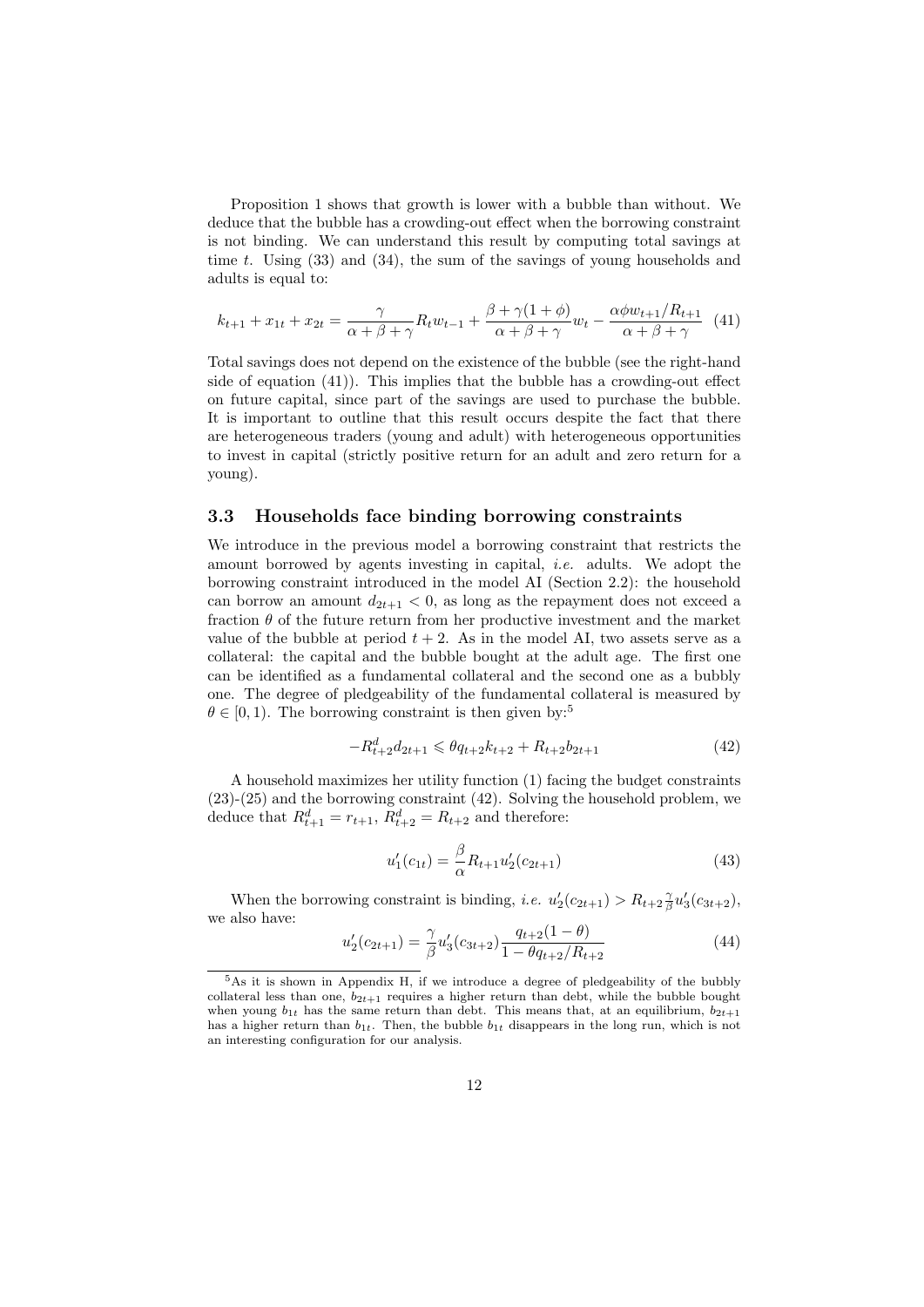which implies that the constraint is binding if:

$$
q_{t+2} > R_{t+2} > \theta q_{t+2} \tag{45}
$$

All the liquid assets, debt/deposits and bubbles traded at the different ages, are perfectly substitutable assets, whereas they are not perfect substitutes of capital because of the binding borrowing constraint. Using this perfect substitutability of liquid assets,  $x_{1t} = b_{1t} + d_{1t}$  and  $x_{2t} = b_{2t} + d_{2t}$ , the binding constraint becomes:

$$
R_{t+2}x_{2t+1} = -\theta q_{t+2}k_{t+2} \tag{46}
$$

and (28) rewrites as:

$$
R_{t+1}x_{1t} = x_{1t+1} + x_{2t+1} + \theta q_{t+1}k_{t+1}
$$
\n
$$
\tag{47}
$$

Substituting  $(28)$ ,  $(46)$  and  $(47)$  in the budget constraints  $(23)-(25)$ , we get:

$$
c_{1t} = w_t - x_{1t} - x_{2t} - \theta \frac{q_{t+1}k_{t+1}}{R_{t+1}}
$$
\n(48)

$$
c_{2t+1} = \phi w_{t+1} + x_{1t+1} + x_{2t+1} + \theta q_{t+1} k_{t+1} - k_{t+2} \left( 1 - \frac{\theta q_{t+2}}{R_{t+2}} \right) \tag{49}
$$

$$
c_{3t+2} = (1 - \theta)q_{t+2}k_{t+2} \tag{50}
$$

The first order conditions (43) and (44), and the condition to ensure a binding credit constraint (45) are identical to the conditions in the models YS and AI. This holds whatever the utility functions  $u_i(c_i)$  are. If we compare the consumptions, we observe that  $(48)-(50)$  are a generalization of equations  $(10)-(12)$ whether  $b_{1t}$  is substituted or not by  $b_{2t}$  and  $r_{t+1}$  by  $R_{t+1}$ . When  $x_{1t} + x_{2t} = b_{1t}$ , we obtain the model YS in which the bubbly asset is bought only by young households to provide liquidity in the adult age. When  $x_{1t} + x_{2t} = b_{2t}$ , we obtain the model AI in which adults buy the bubble to relax the credit constraint. The approach developed in this section encompasses the two previous models, generalizes them, and allows us to consider other configurations. We can, for instance, think about the situation where both  $b_{1t}$  and  $b_{2t+1}$  are positive, *i.e.* the bubbly asset is bought both by young households and adults, or where  $b_{1t}$  is positive but  $b_{2t+1}$  negative, meaning that adults are short-sellers of the bubble to finance capital investment, while young agents buy this asset which gives it a positive value.

#### 3.4 Discussion of the related literature

Before analyzing the equilibrium in detail and the crowding-in versus crowdingout effect of the bubble, we more specifically compare our model with the closest related literature, namely Farhi and Tirole (2012), Hirano and Yanagawa (2017), Martin and Ventura (2012, 2016) and Kocherlakota (2009).

Farhi and Tirole (2012) is a special case of the model with  $b_{2t} = 0$  for all t. We generalize their approach considering a general equilibrium model,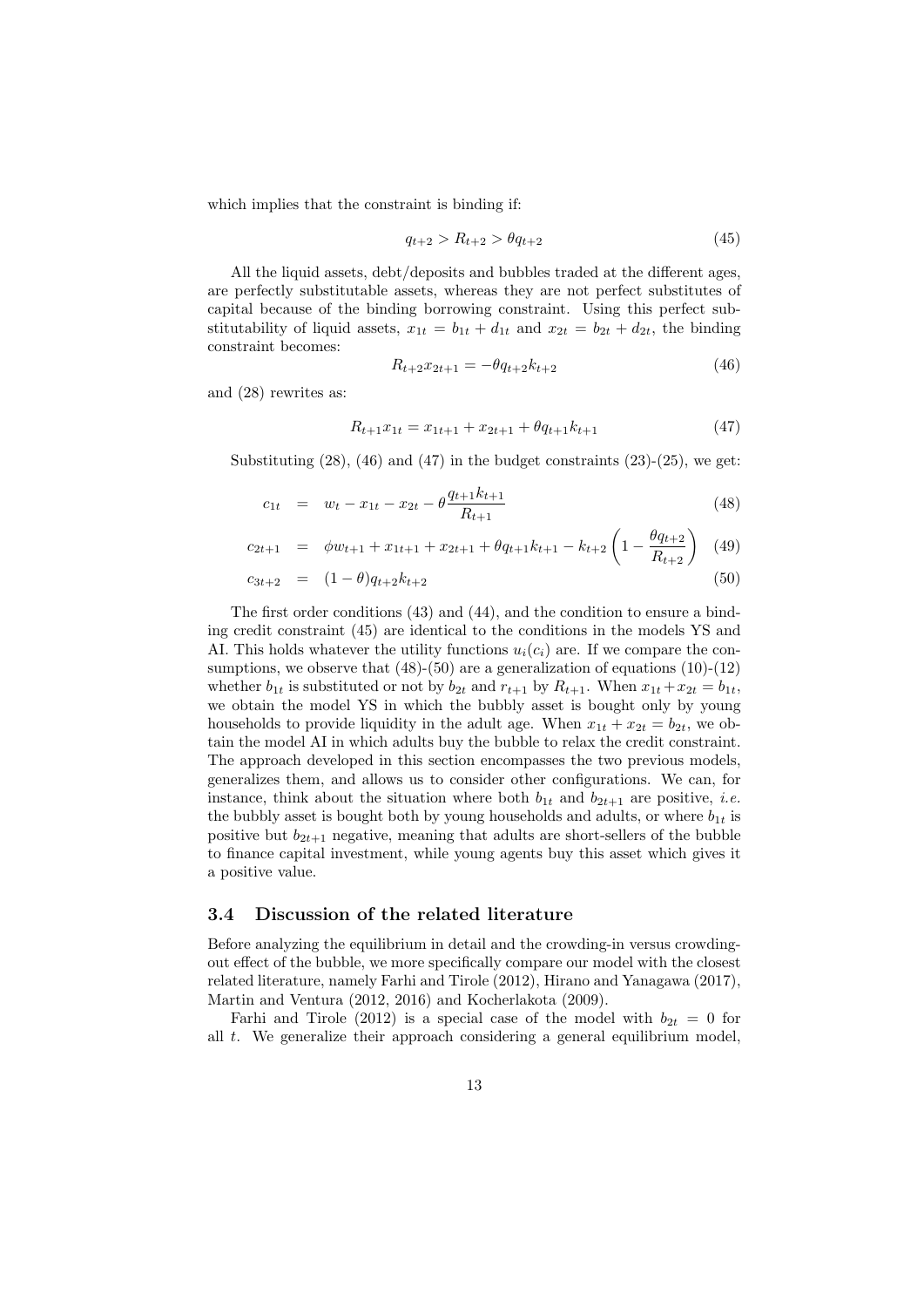meaning that prices and incomes are endogenous. Furthermore, we do not have to introduce an adding asset representing outside liquidity, called trees, which is required for their result.

Hirano and Yanagawa (2017) is quite similar to our framework when  $b_{2t} = 0$ for all  $t$ . Despite the fact that they consider infinitely-lived agents, they distinguish between high and low productive agents. Young and adult households correspond to them in our framework, taking the extreme case where the first ones are completely unproductive. Having  $b_{2t} = 0$  in our framework means that the bubble is used only to transfer resources from less to more productive agents, as in their paper.

The mechanism for the crowding-in effect of the bubble highlighted by Martin and Ventura (2012) is also encompassed in our framework. They consider two-period lived overlapping generations in which agents are heterogeneous because their investments have different returns. Despite the fact that they have no credit, the bubble enhances growth because it reallocates resources from less to more productive traders, as in our framework with  $b_{1t} > 0$  and  $b_{2t} = 0$ . In our model, it corresponds to a situation where the unproductive young agents buy the bubble from the productive adult ones. Note that in contrast to Martin and Ventura (2012), we will not need any exogenous bubble shocks to have a crowding-in effect of the bubble.

Our model also generalizes Martin and Ventura (2016) when  $b_{1t} = 0$  for all t. Indeed, we also have workers that provide credits (young agents in our framework) to some investors (adults in our framework), but this heterogeneity among agents comes from the three periods lifetime. In their model, the credit constraint also has two types of collateral, one related to the value of the firm and one associated to the bubble. However, note that in contrast to Martin and Ventura (2016), bubbles have a crowding-in effect without adding bubble shocks in our paper.

The credit constraint investigated by Kocherlakota (2009) can also be seen as a particular case of our model if we set  $\theta = 0$ . In Kocherlakota (2009), both productive and unproductive traders hold the bubble, which corresponds to the case where  $b_{it} > 0$  for  $i = 1, 2$  in our framework. The young savers, which represent the unproductive traders, do not face any binding borrowing constraint in our model. However, it is important to underline that this case where  $\theta = 0$  corresponds to a configuration with strong financial imperfections in our framework, since capital does no more play the role of collateral.

### 3.5 Constrained equilibrium

We characterize the constrained equilibrium. To obtain simple and easily interpretable expressions, we assume in the rest of the paper a log-linear utility function, meaning that  $u_i(c_i) = \ln c_i$  for  $i = 1, 2, 3$ .

Substituting  $(21)$ ,  $(22)$  and  $(48)$ - $(50)$  in  $(44)$  evaluated one period before, we obtain:

$$
a_{t+1} = \frac{\gamma}{(\beta + \gamma)(1 + \phi)} \frac{\phi w(a_t) + x_{1t} + x_{2t} + \theta q_t (1 + \phi) a_t}{1 - \theta q_{t+1} / R_{t+1}} \equiv a_{t+1}^s \tag{51}
$$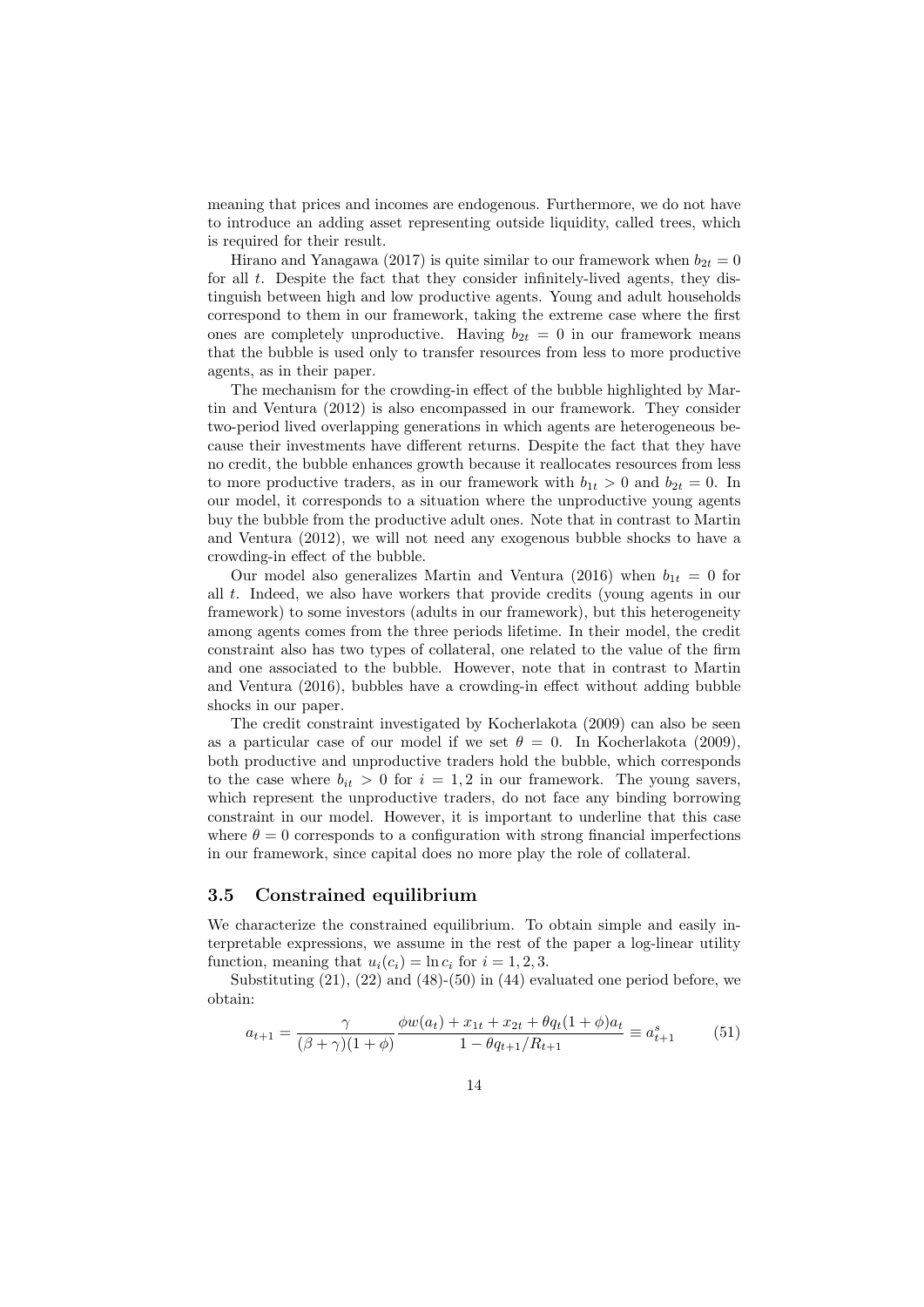This equation determines the amount invested in capital given the assets hold from the previous period. We call it the asset supply,  $a_{t+1}^s$ , because despite her labor income, an adult sells the bubble  $x_{1t} + x_{2t}$  and the deposits corresponding to the fundamental collateral  $\theta q_t(1+\phi)a_t$  to finance her investment in capital. The term  $1/(1-\theta q_{t+1}/R_{t+1})$  corresponds to an investment multiplier explained by the fact that adults borrow to invest in capital, which serves as a collateral. It corresponds to a leverage effect. Moreover, note that using (51), total savings at time t,  $(1+\phi)a_{t+1} + x_{1t} + x_{2t}$ , positively depend on  $x_{1t} + x_{2t}$ , which differs from the model without binding constraint (see equation (41)).

Substituting now  $(21)$ ,  $(22)$  and  $(48)$ - $(50)$  into  $(43)$ , we get:

$$
a_{t+1} = R_{t+1} \frac{\frac{\beta + \gamma}{\alpha + \beta + \gamma} w(a_t) - (x_{1t} + x_{2t})}{\theta (1 + \phi)sA + \frac{\alpha}{\alpha + \beta + \gamma} \phi(1 - s)A} \equiv a_{t+1}^d
$$
(52)

This equation is called the asset demand,  $a_{t+1}^d$ . It results from the trade-off between consumption when young and adult, and re-expresses the asset demand of young households, which buy the bubble  $x_{1t}+x_{2t}$  and the loans collateralized by capital  $\theta q_{t+1}(1+\phi)a_{t+1}/R_{t+1}$ .

Taking into account that  $q_t$  is constant and  $a_t$  is predetermined, these two equations represent respectively the asset supply  $a_{t+1}^s$  and demand  $a_{t+1}^d$  as functions of the interest factor  $R_{t+1}$ , for a given level of the bubble  $x_{1t} + x_{2t}$ . As illustrated in Figure 1, they allow us to understand the effect of the bubble on capital under a binding borrowing constraint.<sup>6</sup>

Given  $q_t$  and  $a_t$ , an increase in the level of the bubble  $x_{1t} + x_{2t}$  leads to an increase in the asset supply and a decrease in the asset demand, all other things equal (see equations (51) and (52)). In Figure 1, this increase in the level of the bubble translates into an upward shift in the asset supply curve  $a_{t+1}^s$  and a downward shift in the asset demand curve  $a_{t+1}^d$ . The effect on capital  $a_{t+1}$ may be positive. Accordingly, a higher level of the bubble may be in accordance with an increase in capital. In such a case, the bubble has a crowding-in effect on capital.

To understand the basic mechanism, consider first that  $b_{2t} = 0$  and  $b_{1t} > 0$ , so that  $x_{1t} + x_{2t} = b_{1t}$ . Following Farhi and Tirole (2012), we identify the positive effect of  $b_{1t}$  on  $a_{t+1}^s$  as a liquidity effect. Adults sell the bubble to the young households, which corresponds to a liquidity transfer from the unproductive young households to the productive adults. If the bubble increases, the young households finance less loans collateralized by capital  $\theta q_{t+1}(1+\phi)a_{t+1}/R_{t+1}$ , which pushes up the interest  $R_{t+1}$ . This resulting increase reduces the investment multiplier  $1/(1 - \theta q_{t+1}/R_{t+1})$ , and thus capital. The larger the degree of pledgeability  $\theta$  is, the more important this last decrease. The net effect on investment of the bubble depends on the interplay between the liquidity effect and the multiplier effect.

When  $b_{1t} = 0$  and  $b_{2t} > 0$ , we obtain  $x_{1t} + x_{2t} = b_{2t}$ . We have the same investment multiplier because bubble and credit are perfectly substitutable as-

 ${}^{6}$ Farhi and Tirole (2012) use such a methodology to highlight the effect of the bubble in their framework.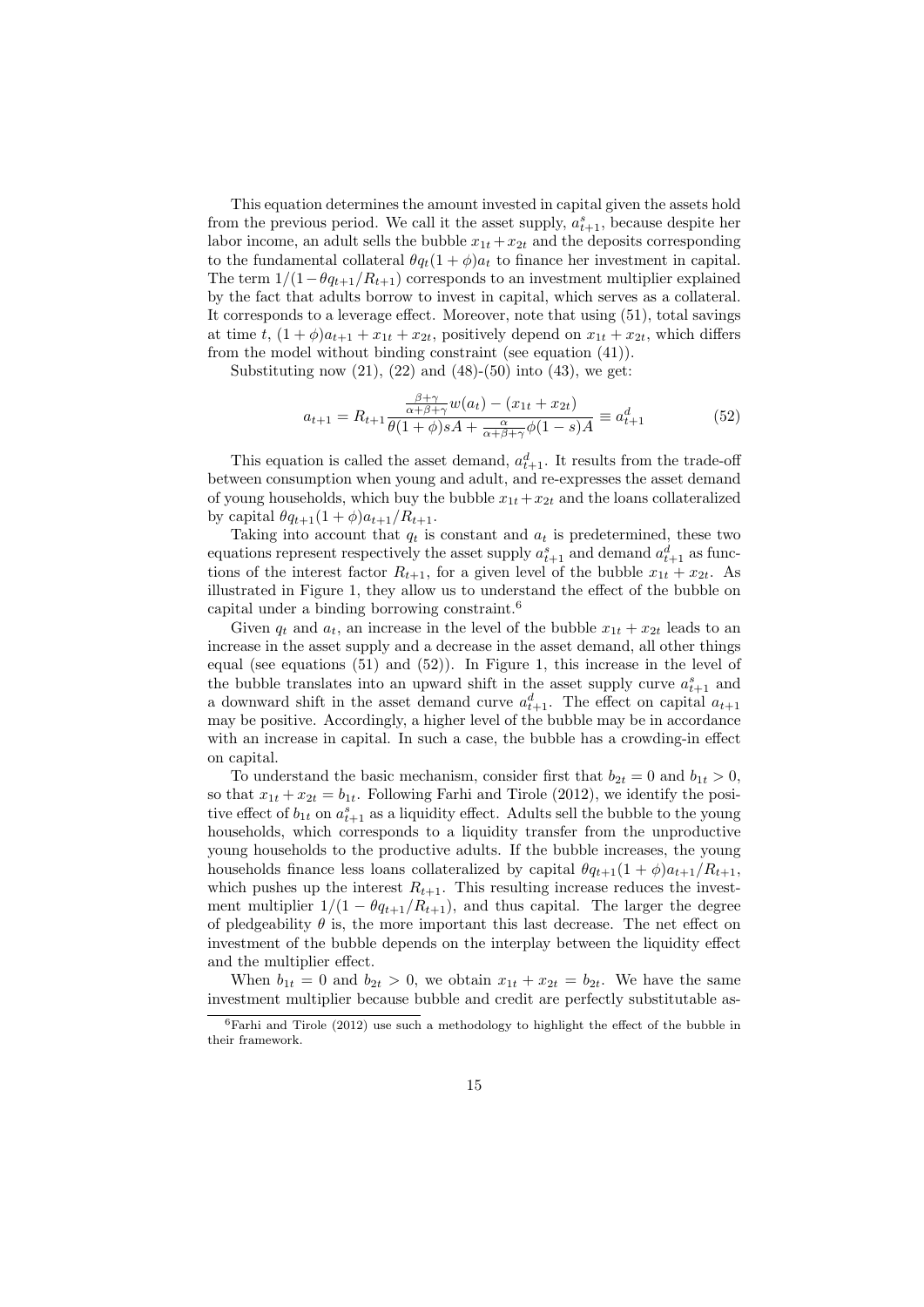

Figure 1: The effect of bubble on capital

sets and the borrowing constraint is binding. Credits used by adults to finance capital raise with the bubble and capital, because of the existence of both bubbly and fundamental collaterals. Therefore, the loans  $d_{1t}$  provided by young households to finance these credits increase with the bubble. These assets are sold when the young household becomes adult. This explains that the bubble size has a positive effect on  $a_{t+1}^s$ , which plays exactly the same role than the liquidity effect identified above.

To summarize, in the model YS, a liquidity effect exists due to the savings of young households, part of which is devoted to buy the bubble. In the model AI, the collateral role of the bubble raises the savings of young households through the loans provided. Our analysis does not only show that both mechanisms determine the same equilibrium and lead to the same result, but that they belong to a more general formulation according to which the equilibrium conditions depend neither on  $b_{1t}$ , nor on  $b_{2t}$ , but on the value of  $b_{1t} + b_{2t}$ .

Using the two equilibrium conditions (51) and (52), we get:

$$
\frac{\theta q_{t+1}}{R_{t+1}} = 1 - \frac{\gamma}{\beta + \gamma} \frac{\phi w(a_t) + x_{1t} + x_{2t} + \theta q_t (1 + \phi) a_t}{(1 + \phi) a_{t+1}} \n= \frac{\frac{\beta + \gamma}{\alpha + \beta + \gamma} w(a_t) - x_{1t} - x_{2t}}{(1 + \phi) a_{t+1} + \frac{\alpha}{\alpha + \beta + \gamma} \frac{\phi w(a_{t+1})}{\theta q_{t+1}}}
$$
\n(53)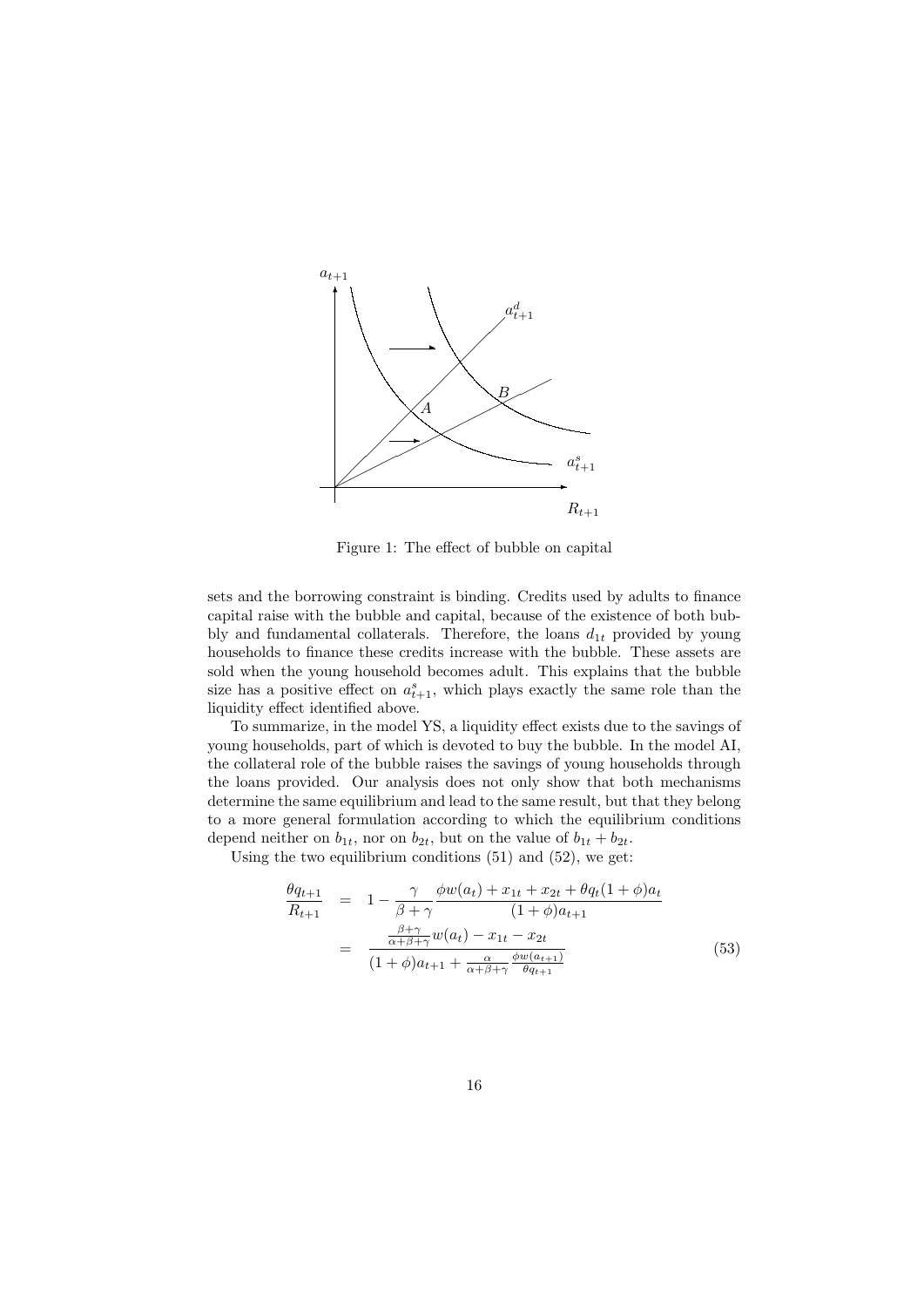which means

$$
(1+\phi)a_{t+1} = \frac{(1+\phi)a_{t+1}}{(1+\phi)a_{t+1} + \frac{\alpha}{\alpha+\beta+\gamma}\frac{\phi w(a_{t+1})}{\theta a_{t+1}}} \left[\frac{\beta+\gamma}{\alpha+\beta+\gamma}w(a_t) - x_{1t} - x_{2t}\right] + \frac{\gamma}{\beta+\gamma} \left[\phi w(a_t) + x_{1t} + x_{2t} + \theta q_t(1+\phi)a_t\right]
$$
(54)

An equilibrium satisfies (28) and (54), taking into account that  $R_{t+1}$  is defined by (53) and the borrowing constraint is binding for  $q_{t+1} > R_{t+1} > \theta q_{t+1}$ .

By direct inspection of equation (54), we see that if either  $\alpha = 0$  or  $\phi = 0$ , we get a negative relationship between investment in capital (per unit of labor)  $a_{t+1}$ and the bubble size  $x_{1t} + x_{2t}$ . The crowding-out effect of the bubble dominates. When there is neither consumption when young nor labor income when adult, there is a high incentive when young to transfer purchasing power to the next periods of life to postpone consumption using the bubble and deposits. Any increase in the bubble implies a strong decrease in the deposits used to finance loans collateralized by capital  $\theta q_{t+1}(1+\phi)a_{t+1}/R_{t+1}$ . It implies, in particular, a strong increase in the interest, which has a negative effect on the investment multiplier, and therefore on capital.

When  $\alpha > 0$  and  $\phi > 0$ , this is no more always the case. Indeed, when  $\alpha$ is high, the savings rate of young households is low, and when  $\phi$  is high, the savings of young households are low because the labor income when adult is high. In these last cases, the decrease due to the bubble in the deposits used to finance loans collateralized by capital is limited, making the crowding-in effect of the bubble possible.

### 3.6 Crowding-in versus crowding-out effect of the bubble

We analyze the existence of BGPs and the dynamics of the bubble. We study in particular whether the bubble enhances growth or not. We end this section giving an intuition for the crowding-in effect of the bubble.

#### 3.6.1 BGPs and dynamics

Since we consider an endogenous growth framework, let us define  $q_{t+1} = a_{t+1}/a_t$ and  $b_t = (x_{1t} + x_{2t})/[(1 + \phi)a_t]$ . Using (21) and (22), equations (28) and (54) rewrite:

$$
g_{t+1}b_{t+1} = R_{t+1}b_t
$$
\n
$$
g_{t+1} = \frac{\theta s(1-s)A(\beta + \gamma)}{\alpha\phi(1-s) + \theta s(1+\phi)(\alpha+\beta+\gamma)} + \frac{\gamma A}{\beta+\gamma} \left[\frac{\phi}{1+\phi}(1-s) + \theta s\right]
$$
\n
$$
+b_t \left[\frac{\gamma}{\beta+\gamma} - \theta s \frac{\alpha+\beta+\gamma}{\alpha \frac{\phi}{1+\phi}(1-s) + \theta s(\alpha+\beta+\gamma)}\right] \equiv F(b_t)
$$
\n(56)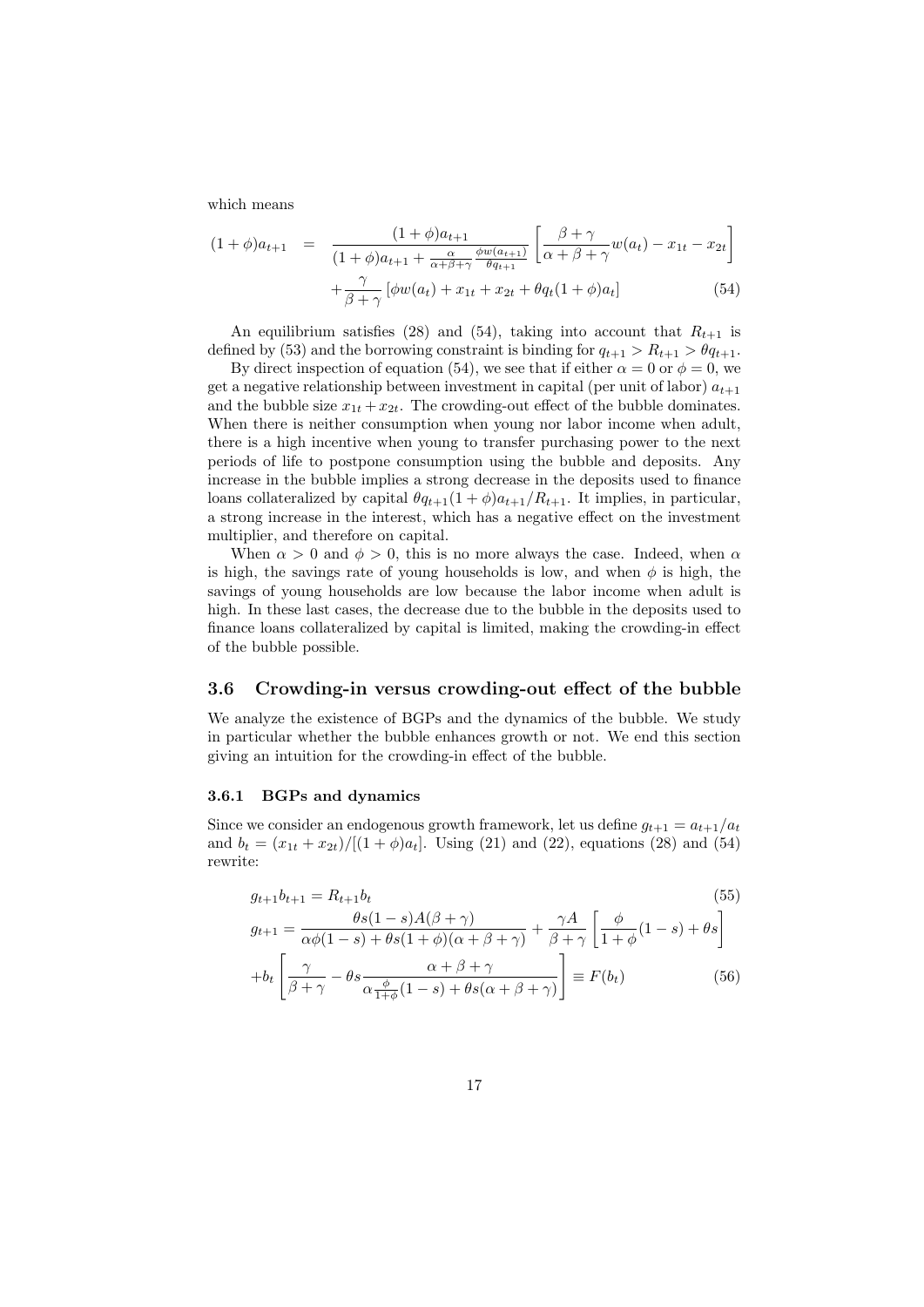Using (53), the interest factor is given by:

$$
R_{t+1} = \theta s A g_{t+1} \frac{1 + \frac{\alpha}{\alpha + \beta + \gamma} \frac{\phi(1-s)}{\theta s(1+\phi)}}{\frac{\beta + \gamma}{\alpha + \beta + \gamma} \frac{(1-s)A}{1+\phi} - b_t} \equiv R(g_{t+1}, b_t)
$$
(57)

Substituting (57) into (55), we get the dynamic equation:

$$
b_{t+1} = \theta s A \frac{1 + \frac{\alpha}{\alpha + \beta + \gamma} \frac{\phi(1-s)}{\theta s(1+\phi)}}{\frac{\beta + \gamma}{\alpha + \beta + \gamma} \frac{(1-s)A}{1+\phi} - b_t} b_t \equiv G(b_t)
$$
(58)

with  $b_t < \frac{\beta + \gamma}{\alpha + \beta + \gamma}$  $(1-s)A$  $\frac{1-s}{1+\phi}$ . This equation gives the dynamics of the ratio of bubble over capital, which is a non-predetermined variable. Given the sequence of  ${b_t}_{t\geqslant0}$ , we deduce the growth factor at each period of time using (56).

There exist two BGPs, the bubbleless one  $(\underline{b}, g) = (0, F(0))$  and the bubbly one  $(\overline{b}, \overline{a}) = (\overline{b}, F(\overline{b}))$ , with:

$$
\overline{b} \equiv \frac{\beta + \gamma - \alpha \phi}{\alpha + \beta + \gamma} \frac{(1 - s)A}{1 + \phi} - \theta sA
$$
 (59)

where  $\bar{b} > 0$  if:

$$
\phi < \frac{\beta + \gamma}{\alpha} \quad \text{and} \quad \theta < \frac{\beta + \gamma - \alpha \phi}{\alpha + \beta + \gamma} \frac{(1 - s)}{s(1 + \phi)} \equiv \theta_a \tag{60}
$$

and

$$
\overline{g} = A \left[ s\theta + (1 - s) \frac{\gamma}{\alpha + \beta + \gamma} \right] \tag{61}
$$

Taking into account conditions (60), we can easily prove that the bubbleless steady state  $\underline{b}$  is stable and the bubbly steady state  $\overline{b}$  is unstable. Therefore, there are three types of equilibria depending on agents' expectations:

- there is no bubble,  $b_t = \underline{b} = 0$ ;
- there is a persistent bubble,  $b_t = \overline{b} > 0$ ;
- there is a bubble that decreases and converges to 0 for all  $0 < b_t < \overline{b}$ .

If individuals initially choose  $b_t$  such that  $\bar{b} < b_t < \frac{\beta + \gamma}{\alpha + \beta + \gamma}$  $(1-s)A$  $\frac{1-s}{1+\phi}$ , the bubble would increase along this equilibrium, and it would eventually crash after a finite number of periods when  $b_t$  crosses the upper bound  $\frac{\beta+\gamma}{\alpha+\beta+\gamma}$  $(1-s)A$  $\frac{1-s}{1+\phi}$ . Therefore, rational individuals will never buy the bubble at such a price, and hence, this is never an equilibrium. All equilibria must satisfy  $0 \leq b_t \leq \overline{b}$ .<sup>7</sup>

Of course, these equilibria should satisfy the binding borrowing constraint, i.e.  $q_{t+1} > R_{t+1} > \theta q_{t+1}$ .

<sup>&</sup>lt;sup>7</sup>Note that if the bubbly BGP  $\bar{b}$  does not exist, *i.e.*  $\phi > \frac{\beta + \gamma}{\alpha}$  or  $\theta > \theta_a$ , we can easily show, using the same arguments than above, that the only equilibrium is the bubbleless BGP.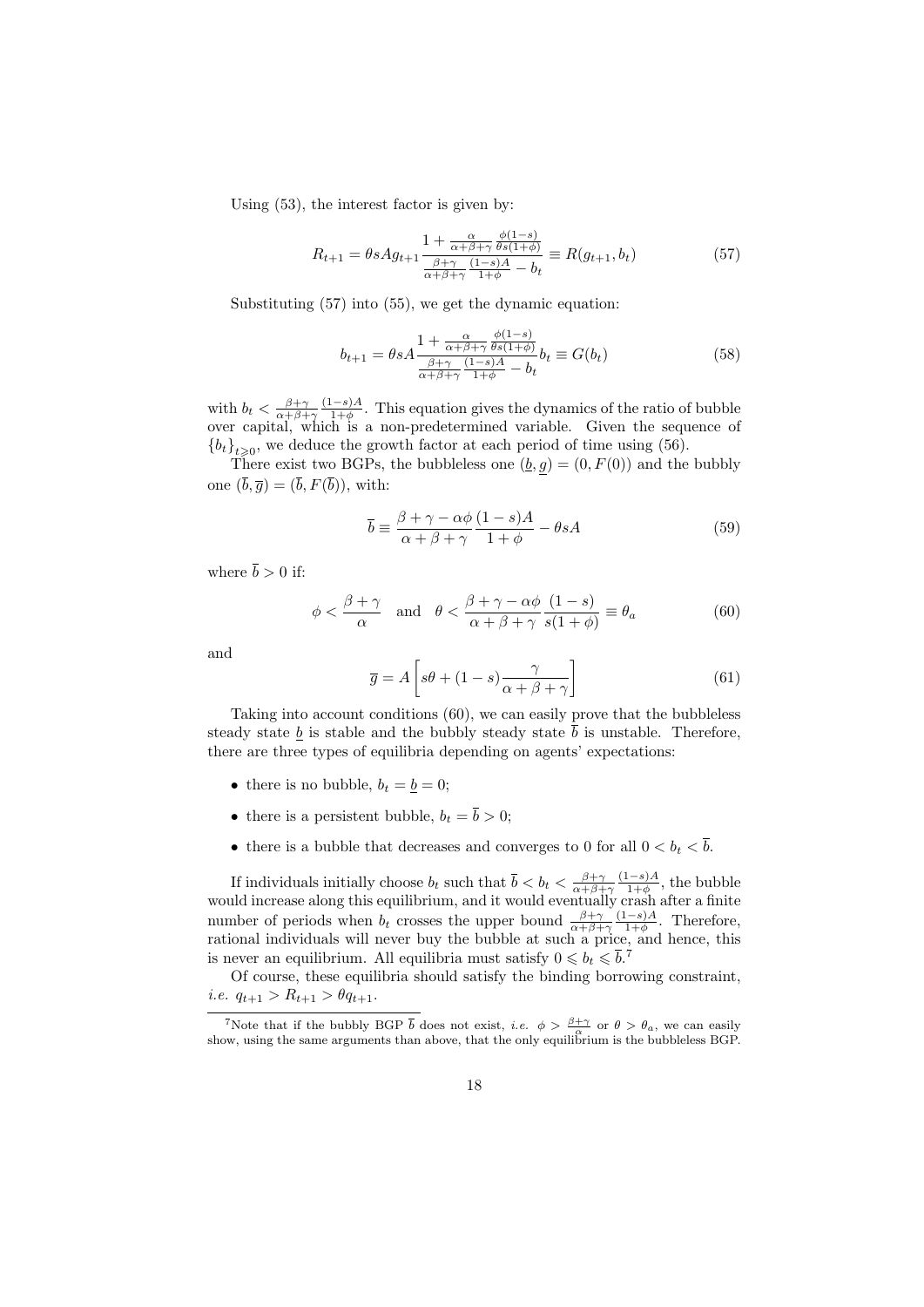

Figure 2: Dynamics of bubble

**Lemma 1** Any equilibrium  $b_t \in [0, \overline{b}]$  satisfies the binding borrowing constraint if  $\frac{s}{1-s} > \frac{\gamma}{\alpha+\beta+\gamma}$  and  $\theta < \theta_b$ , with:

$$
\theta_b \equiv \alpha \phi \frac{1 - \frac{1 - s}{s} \frac{\gamma}{\alpha + \beta + \gamma}}{\alpha \phi + \gamma (1 + \phi)}
$$
(62)

Proof. See Appendix B. ■

Using this lemma, we deduce the existence of the different types of equilibria with bubble:

**Proposition 2** Assuming  $\phi < \frac{\beta + \gamma}{\alpha}$ ,  $\frac{s}{1-s} > \frac{\gamma}{\alpha + \beta + \gamma}$  and  $\theta < \min{\{\theta_a, \theta_b\}}$ , there exist three types of equilibria:

- 1. a bubbleless  $BGP b = b = 0;$
- 2. a bubbly  $BGP b = \overline{b}$ ;
- 3. any sequence  $b_t \in (0, \overline{b})$ , which decreases and converges to 0.

The bubble has a crowding-in effect on growth if and only if there is a positive relationship between  $b_t$  and  $g_{t+1}$ . The crowding-out effect dominates when the bubble decreases growth. The following proposition summarizes the main results:

Proposition 3 Let

$$
\hat{\theta} \equiv \frac{\gamma}{\beta} \frac{\alpha}{\alpha + \beta + \gamma} \frac{\phi(1 - s)}{s(1 + \phi)}\tag{63}
$$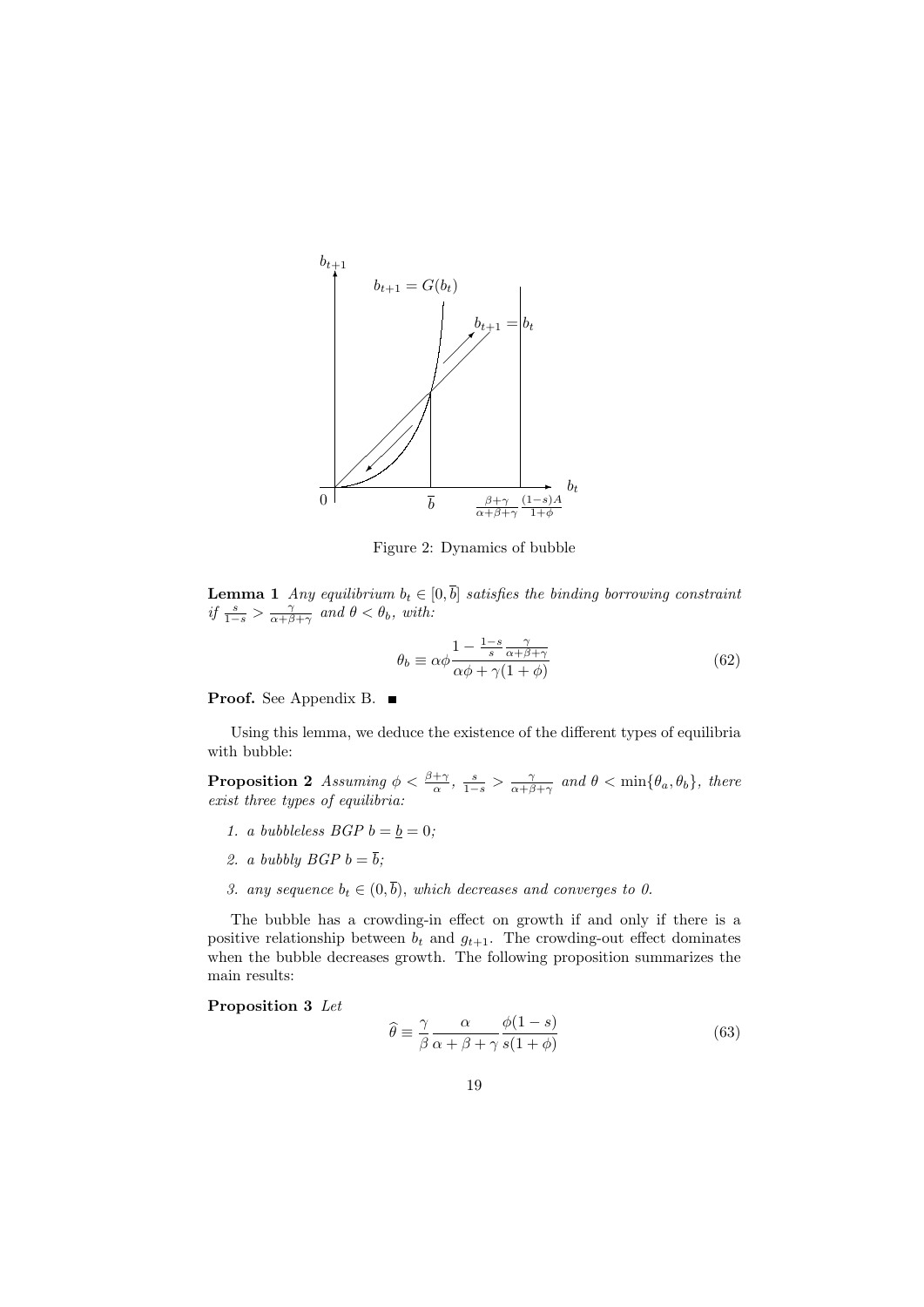- 1. If we have  $\phi \leq \frac{\beta}{\alpha}$  and  $\frac{s}{1-s} > \frac{\gamma}{\beta(1+\phi)}$  $\alpha\phi+(\beta+\gamma)(1+\phi)$  $\frac{(\beta+\gamma)(1+\varphi)}{\alpha+\beta+\gamma}$ , the bubble has a crowding-in effect on growth if  $\theta < \hat{\theta}$ , has no effect on growth if  $\theta = \hat{\theta}$ and has a crowding-out effect on growth if  $\hat{\theta} < \theta < \min\{\theta_a, \theta_b\}$ .
- 2. If either  $\frac{\beta}{\alpha} \leq \phi < \frac{\beta+\gamma}{\alpha}$  or  $\frac{\gamma}{\beta(1+\phi)}$  $\frac{\alpha\phi+(\beta+\gamma)(1+\phi)}{\alpha+\beta+\gamma} \geqslant \frac{s}{1-s} > \frac{\gamma}{\alpha+\beta+\gamma}, \text{ the }$ bubble has a crowding-in effect on growth for all  $\theta < \min{\lbrace \theta_a, \theta_b \rbrace}$ .

#### **Proof.** See Appendix C. ■

This proposition shows that when  $\theta < \hat{\theta}$ , the bubble boosts growth. In this case, the crowding-in effect of the bubble dominates its crowding-out effect. As a direct implication, the bubbly BGP features a higher growth than the bubbleless one, *i.e.*  $\overline{g} > \underline{g}$ .<sup>9</sup> In contrast, when  $\theta > \theta$ , the crowding-out effect of the bubble dominates its crowding-in effect and  $\bar{g} < g$ . A lower  $\theta$ , *i.e.* a stronger credit market imperfection, reinforces the crowding-in effect of the bubble.

This result can be related to Hirano and Yanagawa (2017) who also analyzes an endogenous growth model, but with heterogeneous infinitely-lived agents. In their framework, there is also a level of  $\theta$  such that below it, the crowdingin effect dominates, whereas above it, the bubble has a crowding-out effect. However, in contrast to us, the existence of the bubble requires a minimum value for  $\theta$ . The main difference lies in the returns of investment opportunities. In their framework, all investment opportunities have a positive return, whereas in our model, young agents do not invest in capital because they expect a zero return.

More importantly, our results hold whatever the type of bubble considered, *i.e.* either young agents buy the bubble  $(b_{1t} > 0)$ , or adults  $(b_{2t} > 0)$ , or both. Our results even hold if some agents are short sellers of the bubble  $(b_{1t} < 0$  or  $b_{2t} < 0$ ).

#### 3.6.2 Economic interpretation

We would like first to understand why the bubble always has a crowding-out effect when there is no binding borrowing constraint, while the bubble can promote growth when the adults / investors are constrained. When there is no binding borrowing constraint, households can perfectly smooth consumption and all assets are perfect substitutes, i.e. have the same return. In this case, consumptions linearly depend on the life-cycle income (see  $(30)-(32)$ ), which implies that total savings depend on a weighted sum of discounted wages (see (41)). Hence, savings do not depend on the bubble. As a direct implication, any increase of the bubble implies a decrease of the new investment in capital.

When adults face a binding borrowing constraint, households can no more smooth consumption without any restrictions, and capital is no more substitutable for credit and bubble. The consumptions depend now on the asset

<sup>&</sup>lt;sup>8</sup>Note that  $\phi < \frac{\beta}{\alpha}$  and  $\frac{s}{1-s} > \frac{\gamma}{\beta(1+\phi)} \frac{\alpha \phi + (\beta+\gamma)(1+\phi)}{\alpha+\beta+\gamma}$  ensure that  $\hat{\theta} < \min{\{\theta_a, \theta_b\}}$ .<br><sup>9</sup>We also observe that the interest factor at the bubbleless BGP <u>R</u> is lower than at the bubbly BGP,  $\overline{R}$ .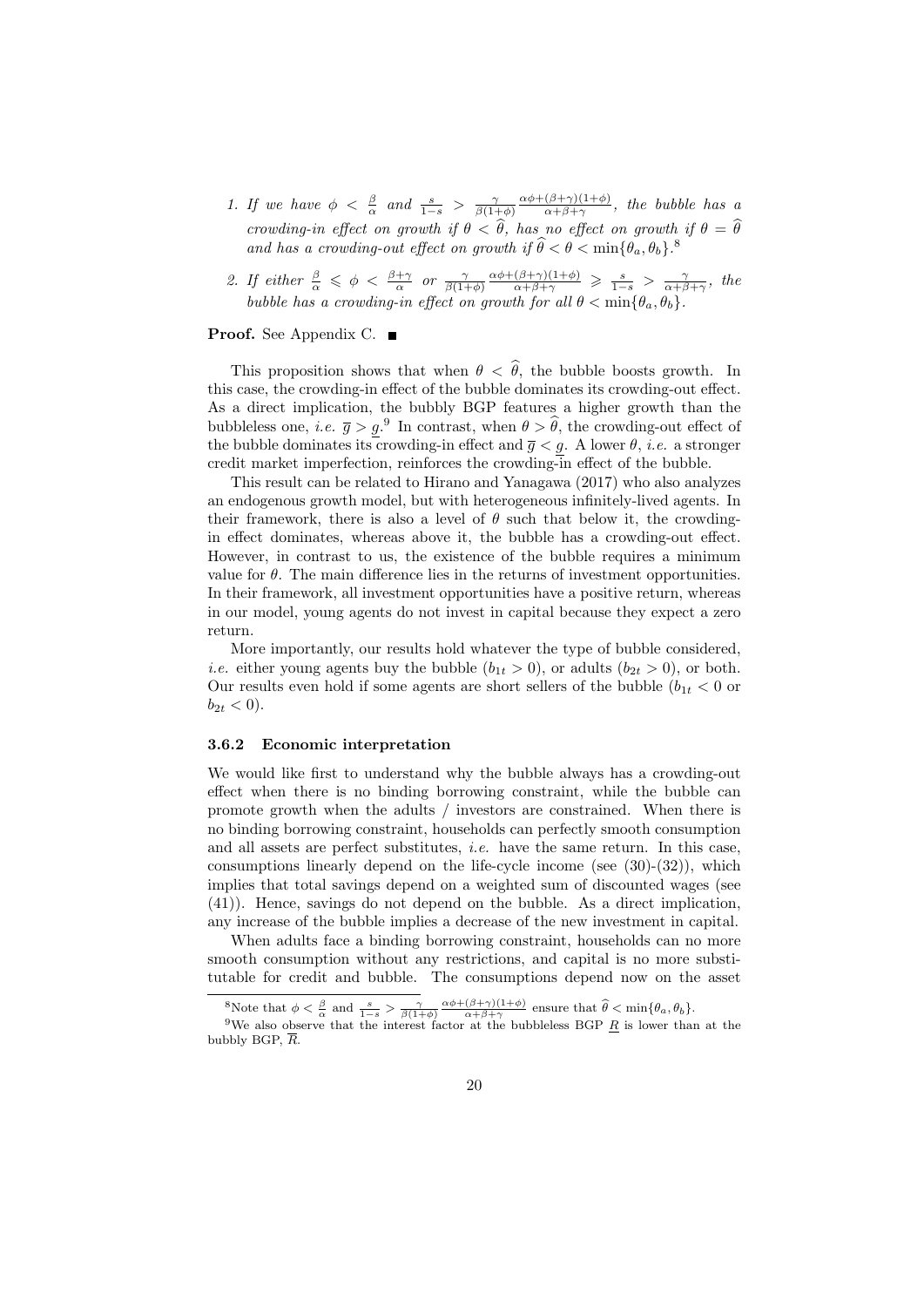holdings and, therefore, the savings too. This opens the door to mechanisms for which the bubble has a crowding-in effect on capital.

Since the borrowing constraint is binding, adults use the bubble and credit to finance capital, meaning that  $x_{2t} = b_{2t} + d_{2t}$  is negative. In a way, they transfer purchasing power from the old age. In contrast, young households use deposits and the bubble to postpone consumption from the first period of life, explaining that  $x_{1t} = b_{1t} + d_{1t}$  is positive. This allows households to increase investment, because adult individuals have more liquidities to buy capital (liquidity effect). This can also be interpreted as a transfer from the unproductive young traders to the productive adult ones. Both these effects enhance investment in capital. Note that these effects could be achieved with either the bubble or with credit. In what follows, we explain the specific effects of the bubble.

By direct inspection of equation (50), we first observe that the consumption when old does not directly depend on the level of the bubble because of the binding borrowing constraint. The redistribution from the old to the adult age only depends on capital income, because the loan demand net of the purchase or sale of the bubble is constrained by the fundamental collateral. Focusing now on consumptions when young and adult, given by (48) and (49), we easily see that the bubble induces a redistribution from the young households to the adults. If the bubble is bought when young  $(b_{1t} > 0)$ , we have the standard liquidity effect, which may cause a crowding-in effect of the bubble. If the bubble is bought when adult  $(b_{2t} > 0)$ , the explanation goes through the credit market. Due to the binding borrowing constraint, a higher bubble leads to more loans. To satisfy the equilibrium on the credit market, these loans are financed by deposits of young households. Therefore, a higher bubble requires more deposits by young households. Since these deposits are remunerated at the next period, this increases the liquidity transferred at the adult age. Since deposits, or credit, and bubbles are perfectly substitutable assets, the liquidity role of both types of bubbles  $(b_{1t}$  or  $b_{2t})$  are identical. Our approach of bubbles allows us to deduce that what is important is not to know whether  $b_{1t}$  or  $b_{2t}$  is positive, negative or zero, but to know the level of  $b_{1t}+b_{2t}$ . Any combinations of  $b_{1t}$  and  $b_{2t}$  that keep  $b_{1t} + b_{2t}$  constant give the same result. Of course, credits cannot have such a role, because deposits are entirely used to finance loans, meaning that  $d_{1t} + d_{2t} = 0$ , while the bubble has a positive value,  $b_{1t} + b_{2t} > 0$ .

Finally, the existence of a bubble, which means a higher supply of liquid assets than at the bubbleless equilibrium, also increases the cost of credit used to finance capital  $(R_{t+1}$  increases), which reduces capital investment. Indeed, the young savers should buy the bubble and reduce deposits used to finance loans collateralized by capital. Therefore, the bubble enhances growth when the degree of pledgeability  $\theta$  is sufficiently small. As it is clear from the asset market described by equations (51) and (52), the higher  $\theta$ , the more important the negative effect of a raise in  $R_{t+1}$  on capital. This last effect corresponds to the crowding-out effect of the bubble when the borrowing constraint is binding.

To further discuss the role of the degree of pledgeability  $\theta$ , we easily see that both growth factors  $\overline{g}$  and g evaluated respectively at the bubbly and bubbleless BGP increase with  $\theta$  (see equations (56) and (61)). A higher  $\theta$  means a higher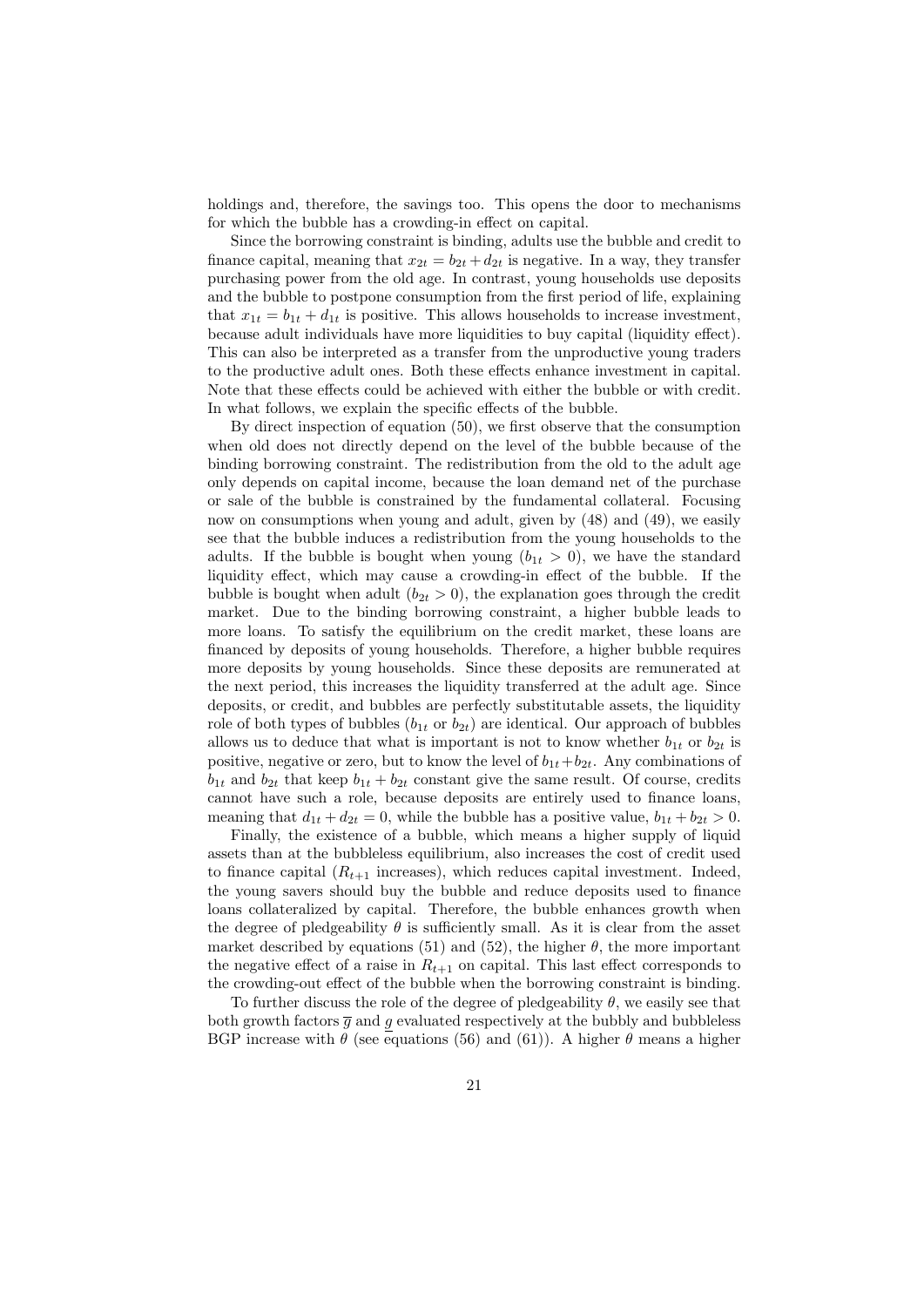role for the fundamental collateral and, therefore, a higher borrowing to finance capital investment. Since the crowding-in effect of the bubble dominates for  $\theta < \theta$  and the crowding-out effect dominates for  $\theta > \theta$ , there is a positive gap between  $\bar{g}$  and g when  $\theta = 0$ , which decreases and becomes negative when  $\theta$ becomes higher than  $\hat{\theta}$ . When  $\theta = 0$ , the gap between  $\bar{\theta}$  and g is the highest one, but the growth rates are lower than the growth rates for higher values of θ.

### 4 Stochastic bubble

When the model is deterministic, all possible bubbles are perfect substitutes of credit. The liquidity and collateral roles of the bubble are equivalent despite the fact that the first role is obtained when the bubble is bought when young and the second one when the bubble is bought at the middle age. When we enrich the model with a positive probability of bubble crash, bubbles and credit are no more perfect substitutes and the temporal difference between the two roles of the bubble may make them dissimilar. Therefore, we provide a clear comparison of the bubble size and growth rate generated by these two roles attributed to the bubble, when this latter is stochastic. This comparison is relevant for several reasons, as for instance to know whether a household invests more when the bubble is bought at young or adult age. It is also relevant for governments that might like to know in which case the crash of the bubble will be more damaging, at least to facilitate the implementation of the most appropriate policy.

Following the seminal paper by Weil (1987), we assume that households may coordinate their expectations in an equilibrium where the bubble crashes, i.e. its value is zero in the next period. Because of the volatility of agents' expectations, there is a positive probability of bubble crash in each period of time. We examine now this type of stochastic equilibrium, and compare the liquidity and collateral roles of the bubble.

We consider a Markov process of a bubble crash. If there is no bubble at period t, there is no bubble at period  $t + 1$  with a probability equal to one. If there is a bubble at period t, there is a probability  $\pi \in (0,1]$  such that the bubble persists in the next period and a probability  $1 - \pi$  such that the bubble crashes at period  $t + 1$ . Note that a market crash in period  $t + 1$  means that the return of this asset without fundamental value is zero, i.e.  $r_{t+1} = 0$  and/or  $R_{t+1} = 0$  using the notations of Section 3. In contrast, the return on credit  $R_{t+1}^d$  remains positive, even if it is affected by the bubble crash at equilibrium.

Consider the budget constraints (23)-(25). In the stochastic case, the budget constraint when young  $(23)$  holds if there is a bubble at period t. With probability  $\pi$  the bubble persists in the next period and the budget constraint when adult is given by  $(24)$ , whereas it is given by:

$$
c_{2t+1} + k_{t+2} + d_{2t+1} = \phi w_{t+1} + R_{t+1}^d d_{1t}
$$

when there is a crash of the bubble, which occurs with probability  $1 - \pi$ . We can do the same reasoning if the bubble persists at the middle age and has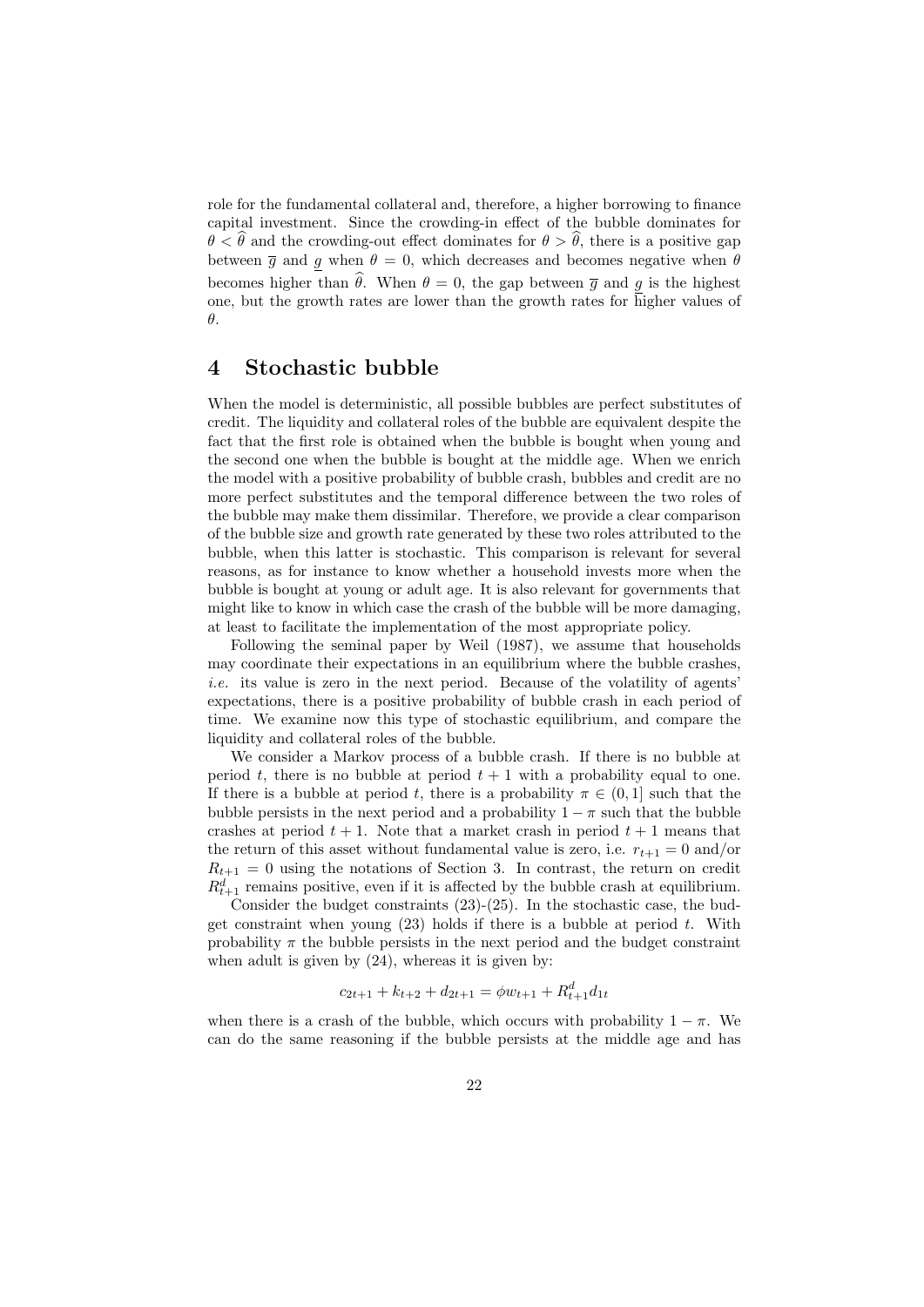therefore a probability to crash between the middle and old ages. As a direct implication, this implies that  $b_{1t}$  is no more substitutable for  $d_{1t}$  and  $b_{2t+1}$  is no more substitutable for  $d_{2t+1}$ . Therefore, we cannot use the general model introduced in Section 3 to compare the liquidity and collateral roles when the bubble is stochastic. We will rather study the YS and AI models with stochastic bubbles successively, and will compare the features of their equilibria.

#### 4.1 Model YS with a stochastic bubble

We start by considering the model YS with a stochastic bubble. Since we focus on the liquidity role, the household buys the bubble only when young. Let us assume that a bubble exists at period  $t$  when the household is young.<sup>10</sup> At this period, her consumption  $c_{1t}$  is given by:

$$
c_{1t} = w_t - d_{1t} - b_{1t} \tag{64}
$$

At the middle-age, consumption is given by  $c_{2t+1}^+$  when the bubble persists, and by  $c_{2t+1}^0$  when the bubble crashes. Whatever the state of the nature, the borrowing constraint is assumed to be binding, *i.e.*  $R_{t+2}^d d_{2t+1} = -\theta q_{t+2} k_{t+2}$ and  $R_{t+2}^{d0}d_{2t+1}^0 = -\theta q_{t+2}k_{t+2}^0$ , where  $R_{t+2}^{d0}$ ,  $k_{t+2}^0$  and  $d_{2t+1}^0$  are the interest factor on credit, the investment in capital and the loans when the bubble crashes.<sup>11</sup> We focus on such type of equilibria to be in accordance with the literature, as for instance Farhi and Tirole (2012) and Hirano and Yanagawa (2017), and to facilitate the comparison with the deterministic model presented in Sections 3.3-3.6. Using (4) and these constraints, we deduce that:

$$
c_{2t+1}^{+} = \phi w_{t+1} + R_{t+1}^{d} d_{1t} + r_{t+1} b_{1t} - k_{t+2} \left( 1 - \theta \frac{q_{t+2}}{R_{t+2}^{d}} \right)
$$
(65)

$$
c_{2t+1}^0 = \phi w_{t+1} + R_{t+1}^d d_{1t} - k_{t+2}^0 \left( 1 - \theta \frac{q_{t+2}}{R_{t+2}^{d0}} \right)
$$
(66)

In accordance with Farhi and Tirole (2012) and Hirano and Yanagawa (2017),  $R_{t+1}^d$  is the same in the two states of nature. When there is a bubble at period t, using the equilibrium on the debt market and the binding borrowing constraint, we get  $R_{t+1}^d d_{1t} = \theta q_{t+1} k_{t+1}$ , where  $q_{t+1} = sA$ , and  $d_{1t}$  and  $k_{t+1}$  are determined at period t. Therefore,  $R_{t+1}^d$  is uniquely defined in both equations (65) and  $(66).^{12}$ 

Since the consumption when old does not depend on the value of the bubble, the consumption will be  $c_{3t+2}^+$  when the consumption was  $c_{2t+1}^+$  at middle age

 $10$ When there is no bubble at period t, the economy is at the bubbleless equilibrium for all the following periods.

<sup>11</sup>From the first order of the household program, we could check that these borrowing constraints are binding under similar conditions than in the deterministic model, *i.e.*  $q_{t+2}$  $R_{t+2}^d > \theta q_{t+2}$  and  $q_{t+2} > R_{t+2}^{d0} > \theta q_{t+2}$ .

 $12$ This would also arise if we would rather consider  $d_{1t}$  as debt contracts without risk.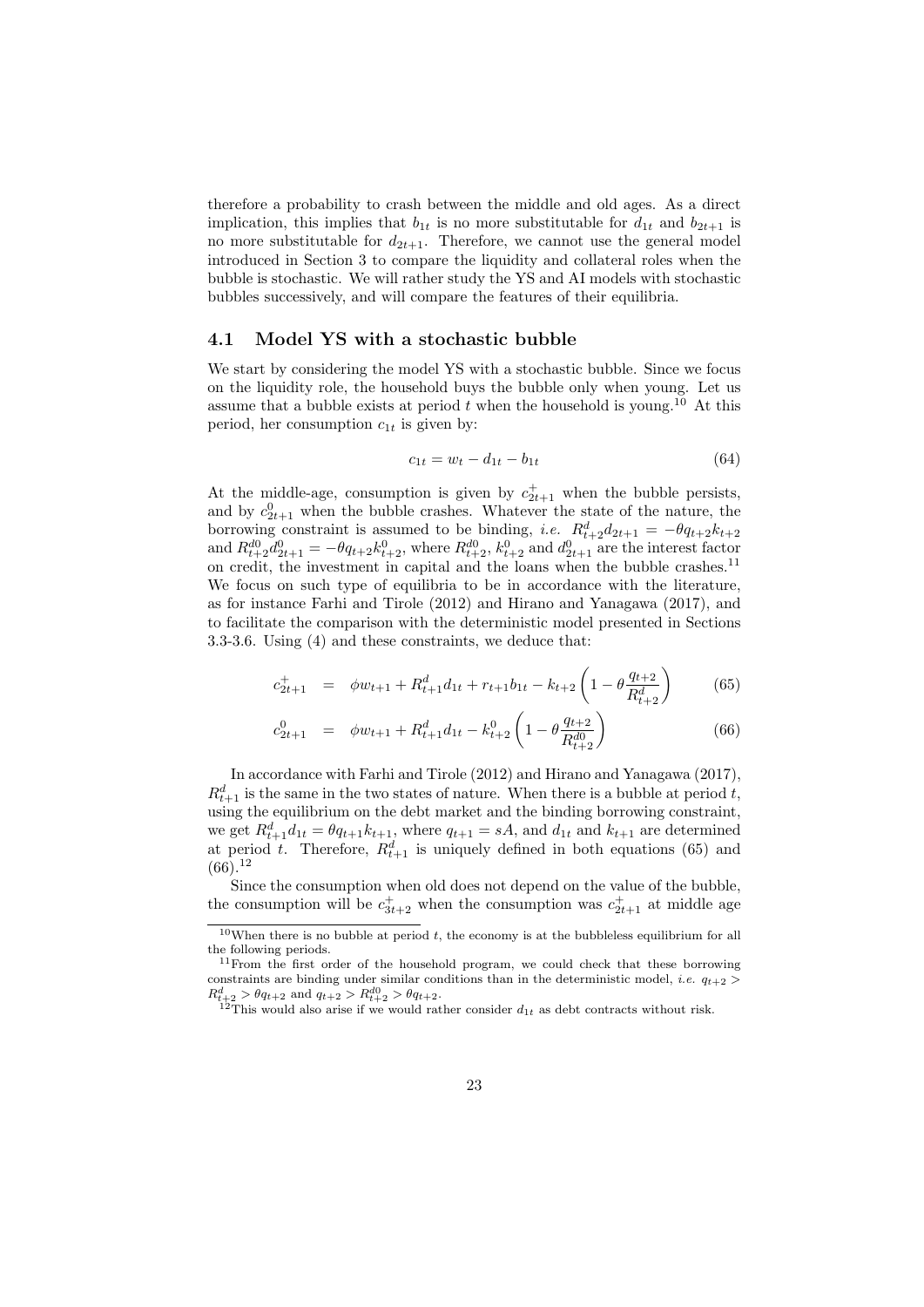and  $c_{3t+2}^0$  when the consumption was  $c_{2t+1}^0$  at middle age, with:

$$
c_{3t+2}^{+} = (1 - \theta)q_{t+2}k_{t+2}
$$
\n(67)

$$
c_{3t+2}^0 = (1 - \theta)q_{t+2}k_{t+2}^0 \tag{68}
$$



Figure 3: Consumption profile in the model YS when the bubble has a probability to crash  $1 - \pi$ 

Considering these events (see also Figure 3), the household's expected utility writes:

$$
\mathbb{E}_{t}[\alpha u_{1}(c_{1t}) + \beta u_{2}(c_{2t+1}) + \gamma u_{3}(c_{3t+2})] = \alpha u_{1}(c_{1t})
$$
\n
$$
+ \beta \left[ \pi u_{2}(c_{2t+1}^{+}) + (1 - \pi)u_{2}(c_{2t+1}^{0}) \right] + \gamma \left[ \pi u(c_{3t+2}^{+}) + (1 - \pi)u_{3}(c_{3t+2}^{0}) \right]
$$
\n(69)

A household maximizes this utility function with respect to  $d_{1t}$ ,  $b_{1t}$ ,  $k_{t+2}$ and  $k_{t+2}^0$  under (64)-(68). Using  $u_i(c_{it}) = \ln c_{it}$ , we obtain:

$$
\frac{\alpha}{c_{1t}} = R_{t+1}^d \beta \left( \frac{\pi}{c_{2t+1}^+} + \frac{1-\pi}{c_{2t+1}^0} \right) \tag{70}
$$

$$
\frac{\alpha}{c_{1t}} = r_{t+1} \beta \frac{\pi}{c_{2t+1}^+}
$$
\n(71)

$$
\frac{\beta}{c_{2t+1}^+} \left( 1 - \theta \frac{q_{t+2}}{R_{t+2}^d} \right) = (1 - \theta) q_{t+2} \frac{\gamma}{c_{3t+2}^+}
$$
\n(72)

$$
\frac{\beta}{c_{2t+1}^0} \left( 1 - \theta \frac{q_{t+2}}{R_{t+2}^{d0}} \right) = (1 - \theta) q_{t+2} \frac{\gamma}{c_{3t+2}^0} \tag{73}
$$

As it is shown in Appendix D, using the equilibrium prices (21) and (22), the equilibrium on the debt market  $d_{1t} = -d_{2t} = \theta q_{t+1} k_{t+1} / R_{t+1}^d$ , the evolution of the bubble  $b_{1t+1} = r_{t+1}b_{1t}$ , the variables  $k_t = a_t(1 + \phi)$ ,  $g_{t+1} = a_{t+1}/a_t$  and  $\widetilde{b}_{1t} = b_{1t}/[(1+\phi)a_t]$ , we can define an equilibrium as a sequence  $\{\widetilde{b}_{1t}, g_t\}_{t\geqslant 0}$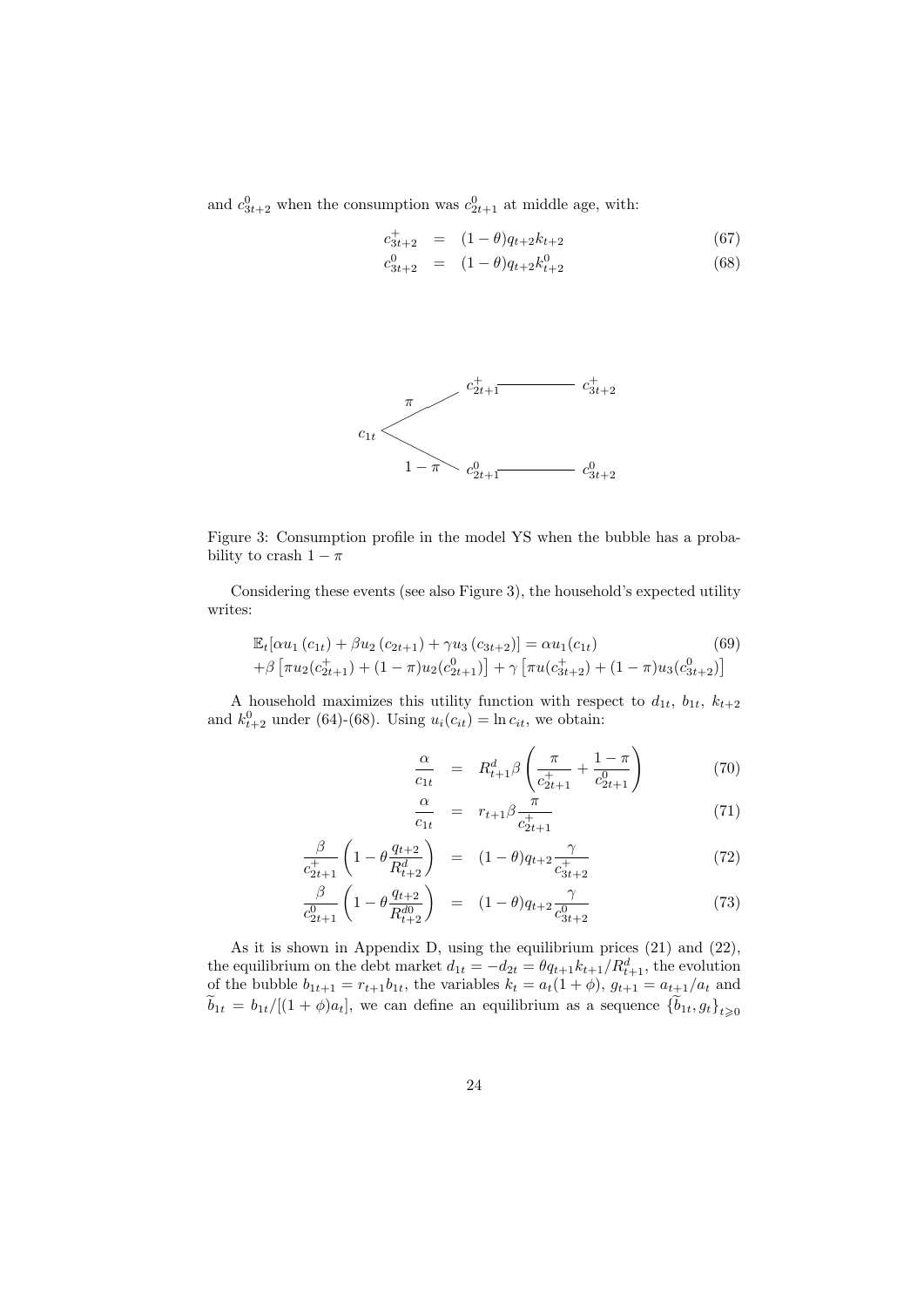satisfying the following two equations:

$$
g_{t+1} = \frac{\theta s (1 - s) A(\beta + \gamma)}{\alpha \phi (1 - s) + \theta s (1 + \phi)(\alpha + \beta + \gamma)} + \frac{\gamma A}{\beta + \gamma} \left[ \frac{\phi}{1 + \phi} (1 - s) + \theta s \right]
$$

$$
+ \tilde{b}_{1t} \left[ \frac{\gamma}{\beta + \gamma} - \theta s \frac{\alpha + \beta + \gamma}{\alpha \frac{\phi}{1 + \phi} (1 - s) + \theta s (\alpha + \beta + \gamma)} \right] \tag{74}
$$

$$
\widetilde{b}_{1t+1} = \frac{\theta s A \left(1 + \frac{\alpha}{\alpha + \beta + \gamma} \frac{\phi(1-s)}{\theta s(1+\phi)}\right)}{\frac{\beta + \gamma}{\alpha + \beta + \gamma} \frac{\pi (1-s) A}{1+\phi} - \widetilde{b}_{1t} \left[\frac{\alpha + \pi (\beta + \gamma)}{\alpha + \beta + \gamma} + \frac{\theta s(1-\pi)(1+\phi)}{\phi(1-s) + \theta s(1+\phi)} \frac{\beta + \gamma}{\alpha + \beta + \gamma}\right]} \widetilde{b}_{1t} \equiv I(\widetilde{b}_{1t})
$$
\n(75)

The dynamics are qualitatively similar than in the deterministic model for all  $\tilde{b}_{1t} < \hat{b}_1$  (see Section 3.6.1), with  $\hat{b}_1 \equiv \frac{\pi(1-s)A}{1+\phi}$  $\frac{1-s}{1+\phi}$ / $\left[\frac{\alpha+\pi(\beta+\gamma)}{\beta+\gamma}+\frac{\theta s(1-\pi)(1+\phi)}{\phi(1-s)+\theta s(1+\phi)}\right]$  $\frac{\theta s(1-\pi)(1+\phi)}{\phi(1-s)+\theta s(1+\phi)}$ .

Comparing with the deterministic case (see equation  $(58)$ ), we note that  $I(b_t) = G(b_t)$  when  $\pi = 1$ . For a given  $\widetilde{b}_{1t}$ ,  $I(\widetilde{b}_{1t})$  decreases with respect to  $\pi$ . Since  $I(\tilde{b}_{1t})$  is an increasing and convex function, it means that the higher the probability of bubble crash  $1 - \pi$ , the smaller is the level of the bubble per unit of capital  $b_1$  at the stochastic bubbly BGP, with:

$$
\widetilde{b}_1 = \frac{\frac{(1-s)A}{1+\phi} \frac{\pi(\beta+\gamma)-\alpha\phi}{\alpha+\beta+\gamma} - \theta sA}{\frac{\alpha+\pi(\beta+\gamma)}{\alpha+\beta+\gamma} + \frac{\theta s(1-\pi)(1+\phi)}{\phi(1-s)+\theta s(1+\phi)} \frac{\beta+\gamma}{\alpha+\beta+\gamma}}
$$
(76)

which is strictly positive for  $\pi \frac{\beta+\gamma}{\alpha} > \phi$  and  $\theta < \frac{(1-s)[\pi(\beta+\gamma)-\alpha\phi]}{s(\alpha+\beta+\gamma)(1+\phi)}$ . In addition, the higher the probability  $1-\pi$ , the smaller the range of  $\tilde{b}_{1t} \in (0,\tilde{b}_1)$  converging to the bubbleless BGP.

Once the level of the bubble is given, equation (74) gives the level of growth. It is equivalent to (56), which gives the growth rate as a function of the bubble in the deterministic model. Based on this fact, if  $\theta$  is sufficiently low, there is a positive link between the growth rate and the bubble size. Then, the growth rate at the stochastic bubbly BGP  $b_1$  is higher than at the bubbleless BGP. This means that the bubble has a crowding-in effect.

Because of the positive probability of market crash, it is risky for a young household to buy the bubble. Therefore, the bubble size is lower than at a deterministic bubbly BGP. As a direct implication, the growth rate is also lower than in the deterministic case when the bubble is productive. In this case, when she is adult and the bubble has not burst yet, the household does not face any risk, but invests less in capital because she owns less liquidities than under a deterministic bubble.

#### 4.2 Model AI with a stochastic bubble

We now consider the model AI with a stochastic bubble to investigate the main features of the equilibrium when the bubble with a positive probability to crash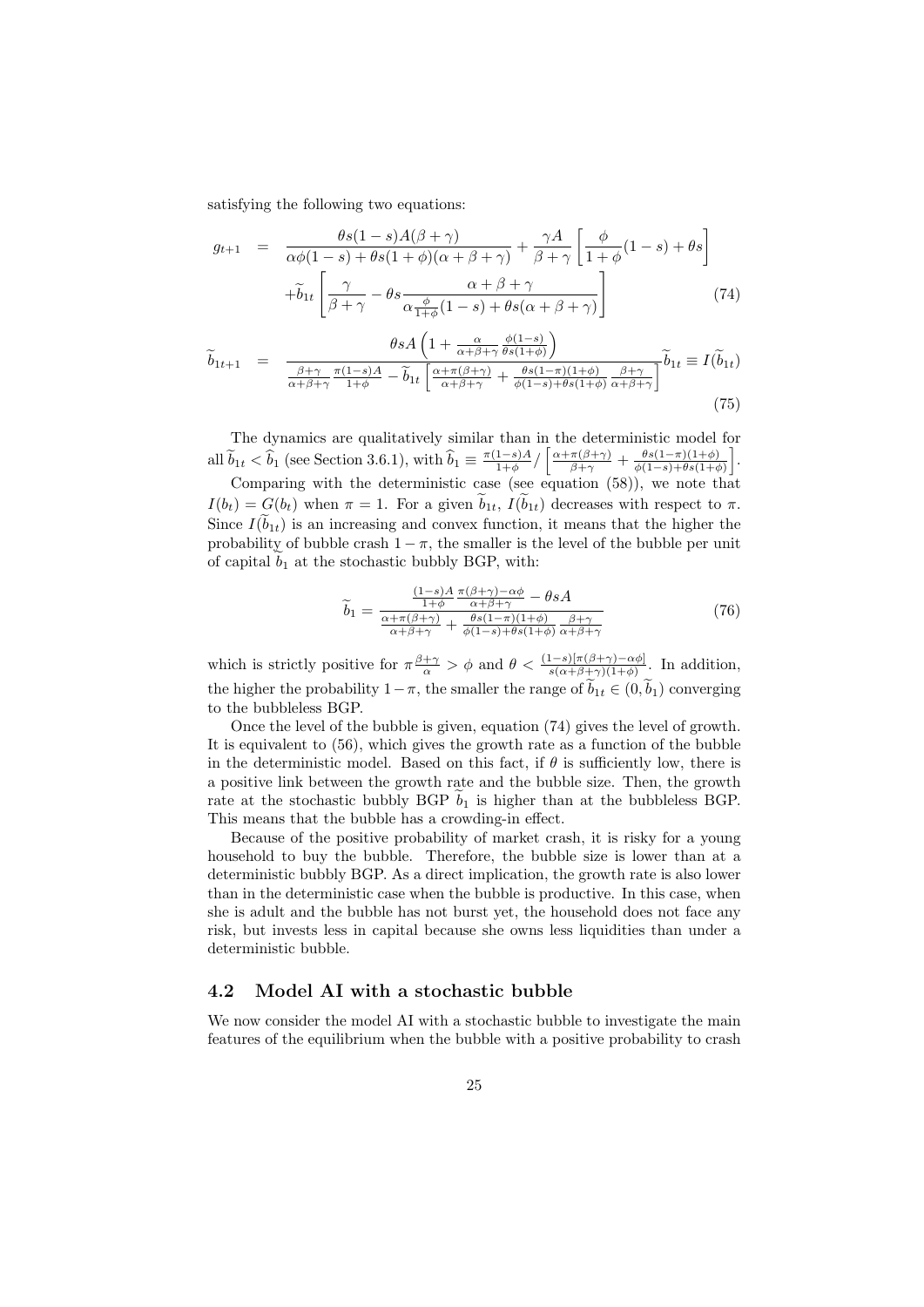plays a collateral role. We consider the behavior of a household born at period t, assuming that a bubble exists at that period. Households do not buy the bubble when young, which implies that the consumption is given by:

$$
c_{1t} = w_t - d_{1t} \tag{77}
$$

Depending on whether the bubble has crashed or not at the beginning of period  $t + 1$ , the bubble is bought or not at middle age. The consumptions at middle age associated to these two events are  $c_{2t+1}^+$  and  $c_{2t+1}^0$ , respectively. They are given by:

$$
c_{2t+1}^{+} = \phi w_{t+1} + R_{t+1}^{d} d_{1t} - k_{t+2} - d_{2t+1} - b_{2t+1}
$$
 (78)

$$
c_{2t+1}^0 = \phi w_{t+1} + \widetilde{R}_{t+1}^d d_{1t} - k_{t+2}^0 - d_{2t+1}^0 \tag{79}
$$

In contrast to the model YS with a stochastic bubble, the return of  $d_{1t}$  is no more the same in the two states of nature.  $R_{t+1}^d$  is still the return of loans when the bubble persists, but  $\tilde{R}_{t+1}^d$  is the return when the bubble just crashes in  $t + 1$ .



Figure 4: Consumption profile in the model AI when the bubble has a probability to crash  $1 - \pi$ 

If the bubble has crashed at middle age, there is no bubble at the following periods, which implies that the consumption when old is:

$$
c_{3t+2}^{00} = q_{t+2}k_{t+2}^0 + R_{t+2}^{d0}d_{2t+1}^0
$$
\n(80)

If the bubble has not crashed at middle age, the consumption when old depends on whether the bubble crashes  $(c_{3t+2}^{+0})$  or not  $(c_{3t+2}^{++})$  at old age:

$$
c_{3t+2}^{+0} = q_{t+2}k_{t+2} + \widetilde{R}_{t+2}^d d_{2t+1}
$$
\n(81)

$$
c_{3t+2}^{++} = q_{t+2}k_{t+2} + R_{t+2}^d d_{2t+1} + R_{t+2}b_{2t+1}
$$
 (82)

When the bubble has crashed at middle age, we assume that the borrowing constraint is binding, *i.e.*  $R_{t+2}^{d0} d_{t+1}^0 = -\theta q_{t+2} k_{t+2}^0$ . Then, the consumptions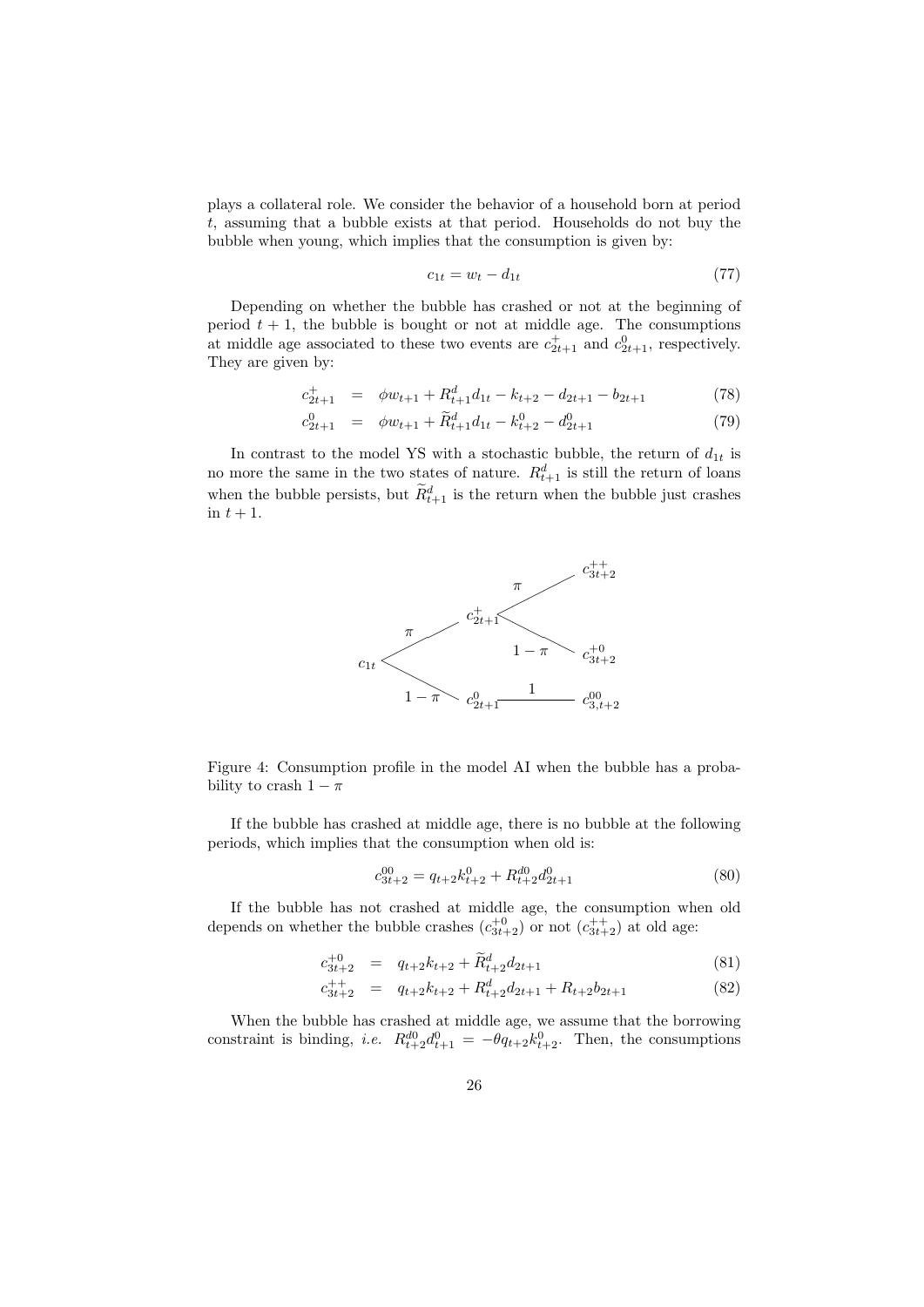(79) and (80) rewrite:

$$
c_{2t+1}^0 = \phi w_{t+1} + \widetilde{R}_{t+1}^d d_{1t} - k_{t+2}^0 \left( 1 - \theta \frac{q_{t+2}}{R_{t+2}^{d0}} \right)
$$
(83)

$$
c_{3t+2}^{00} = (1 - \theta)q_{t+2}k_{t+2}^0
$$
\n(84)

When there is a bubble at the middle age,  $b_{2t+1} > 0$ , the credit constraint becomes stochastic, since it depends on the expected return of bubble and on the expected cost of credit reimbursement.<sup>13</sup> Assuming that this (expected) constraint is binding, we have:

$$
-\left[\pi R_{t+2}^d + (1-\pi)\widetilde{R}_{t+2}^d\right]d_{2t+1} = \theta q_{t+2}k_{t+2} + \pi R_{t+2}b_{2t+1}
$$
(85)

The expected cost of borrowing (left-hand side) is equal to the expected value of the sum of the fundamental and bubbly collaterals.

Considering the consumptions at the different events (see also Figure 4), a household maximizes her expected utility:

$$
\mathbb{E}_{t}[\alpha u_{1}(c_{1t}) + \beta u_{2}(c_{2t+1}) + \gamma u_{3}(c_{3t+2})] = \alpha u_{1}(c_{1t}) + \beta[\pi u_{2}(c_{2t+1}) + (1-\pi)u_{2}(c_{2t+1})] + \gamma [\pi^{2}u(c_{3t+2}^{++}) + \pi(1-\pi)u_{3}(c_{3t+2}^{+0}) + (1-\pi)u_{3}(c_{3t+2}^{00})]
$$

with respect to  $d_{1t}$ ,  $k_{t+2}^0$ ,  $k_{t+2}$ ,  $b_{2t+1}$  and  $d_{2t+1}$  under the constraints (77), (78) and (81)-(85). The arbitrage condition between consumptions when young and adult is given by:

$$
\frac{\alpha}{c_{1t}} = \frac{\beta \pi R_{t+1}^d}{c_{2t+1}^+} + \frac{\beta (1 - \pi) \widetilde{R}_{t+1}^d}{c_{2t+1}^0} \tag{86}
$$

If the bubble has crashed at period  $t + 1$ , we obtain:

$$
c_{2t+1}^{0} = \frac{\beta}{\beta + \gamma} \left( \phi w_{t+1} + \widetilde{R}_{t+1}^{d} d_{1t} \right)
$$
 (87)

$$
k_{t+2}^{0} \left( 1 - \theta \frac{q_{t+2}}{R_{t+2}^{d0}} \right) = \frac{\gamma}{\beta + \gamma} \left( \phi w_{t+1} + \widetilde{R}_{t+1}^{d} d_{1t} \right)
$$
(88)

If the bubble has not crashed at period  $t + 1$ , we deduce the following first order conditions, considering that the borrowing constraint is binding as in equation  $(85)$ :<sup>14</sup>

$$
\left(\pi - \theta \frac{q_{t+2}}{R_{t+2}}\right) \frac{\beta}{c_{2t+1}^+} = q_{t+2} \gamma \left(\frac{\pi(\pi - \theta)}{c_{3t+2}^{++}} + \frac{\pi(1 - \pi)}{c_{3t+2}^{+0}}\right) (89)
$$

$$
\frac{\beta}{c_{2t+1}^+} \left(\pi - \frac{\pi R_{t+2}^d + (1 - \pi)\widetilde{R}_{t+2}^d}{R_{t+2}}\right) = \frac{\gamma \pi (1 - \pi)\widetilde{R}_{t+2}^d}{c_{3t+2}^{+0}} - \frac{\gamma \pi (1 - \pi)\widetilde{R}_{t+2}^d}{c_{3t+2}^{++}}
$$
(90)

<sup>&</sup>lt;sup>13</sup>See for instance Iacovello (2015) and Quadrini (2011) who, in a different context, also consider borrowing constraints in expected terms.

<sup>14</sup>Using the first order conditions of the household problem, we can easily show that the borrowing constraint is binding when  $q_{t+2} > \pi R_{t+2} > \theta q_{t+2}$ , which is quite similar than in the deterministic case when  $\pi$  is close to one.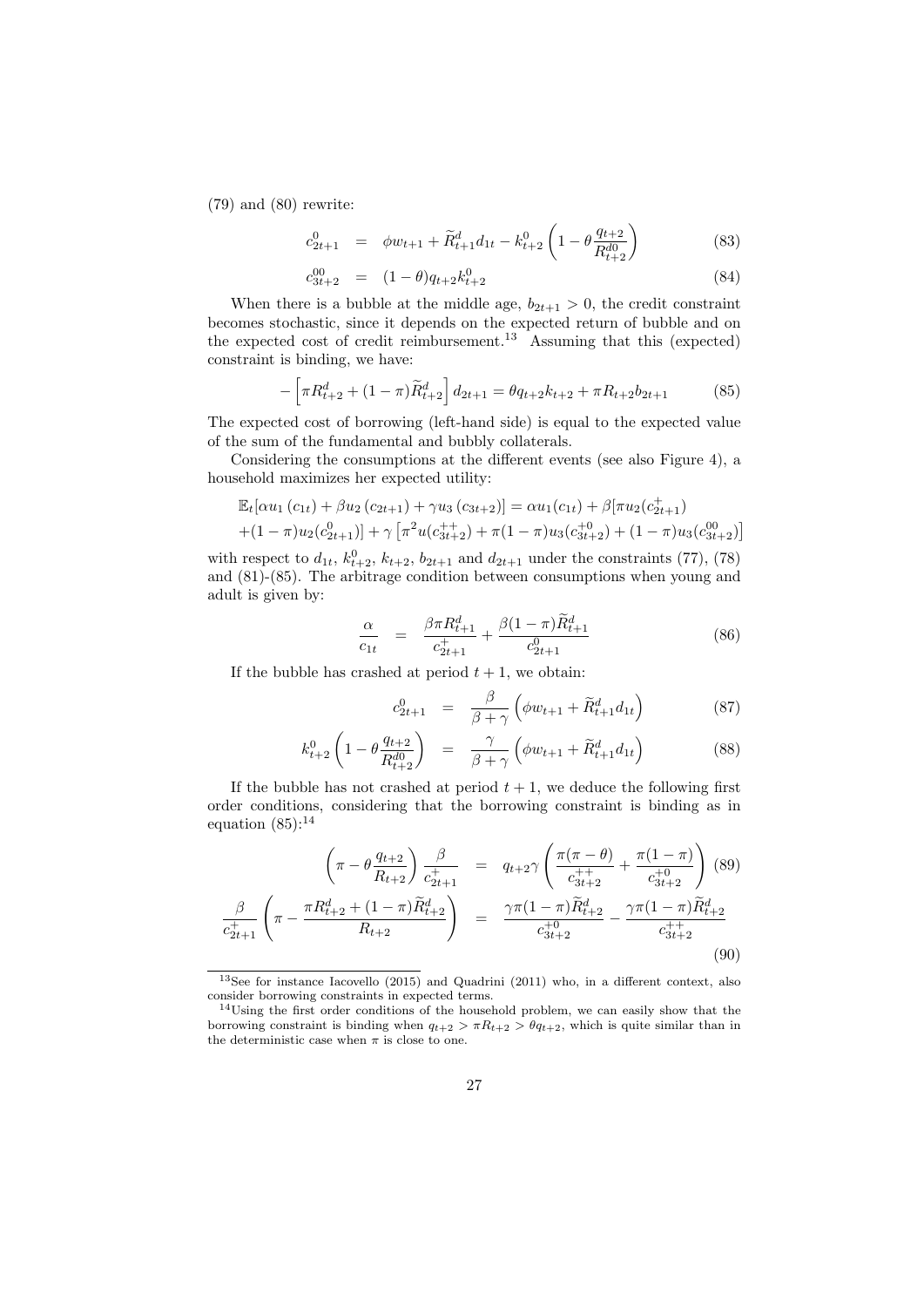We assume that the asset  $d_{2t+1}$  is a financial instrument that gives perfect insurance in terms of consumption, *i.e.*  $c_{3t+2}^{++} = c_{3t+2}^{+0}$ . Using the expected borrowing constraint (85), the budget constraints (81) and (82) allow us to deduce that  $c_{3t+2}^{++} = c_{3t+2}^{+0} = (1 - \theta)q_{t+2}k_{t+2}$ . Such an assumption, which is in accordance with Kocherlakota (2009), will facilitate the comparison with the deterministic model and the liquidity role when the bubble is stochastic (Section 4.1). In particular, we will obtain the deterministic model as a limit case when  $\pi$  tends to one, which is not possible otherwise.

Using (89), we immediately deduce that:

$$
\pi R_{t+2} = \pi R_{t+2}^d + (1 - \pi) \widetilde{R}_{t+2}^d \tag{91}
$$

Therefore, the borrowing constraint (85) rewrites:

$$
d_{2t+1} = -\frac{\theta q_{t+2} k_{t+2}}{\pi R_{t+2}} - b_{2t+1}
$$
\n(92)

At an equilibrium on the credit market, we further have  $d_{1t+1} = -d_{2t+1}$ . Using these different equilibrium conditions and the budget constraint (78), the first order condition (89) implies:

$$
c_{2t+1}^{+} = \frac{\beta}{\beta + \gamma} \left( \phi w_{t+1} + R_{t+1}^{d} d_{1t} \right) \tag{93}
$$

$$
k_{t+2} \left( 1 - \theta \frac{q_{t+2}}{\pi R_{t+2}} \right) = \frac{\gamma}{\beta + \gamma} \left( \phi w_{t+1} + R_{t+1}^d d_{1t} \right) \tag{94}
$$

Using the equilibrium on the credit market, the binding credit constraint (85), the evolution of the bubble  $b_{2,t+1} = R_{t+1}b_{2,t}$ , and the equality  $-\tilde{R}_{t+2}^d d_{2t+1} =$  $\theta q_{t+2}k_{t+2}$  which comes from the perfect consumption insurance, this last equation rewrites one period before as:

$$
k_{t+1}\left(1-\theta \frac{q_{t+1}}{\pi R_{t+1}}\right) = \frac{\gamma}{\beta+\gamma} \left(\phi w_t + b_{2t} + \theta q_t k_t\right) \tag{95}
$$

Let us introduce  $a_t \equiv k_t/(1+\phi)$ ,  $\tilde{b}_{2t} \equiv b_{2t}/[(1+\phi)a_t]$ ,  $g_{t+1} \equiv a_{t+1}/a_t$ , and:

$$
\Psi(\widetilde{b}_{2t+1}) \equiv \frac{\theta s A \left(\frac{\phi(1-s)A}{1+\phi} + \theta s A\right) + \widetilde{b}_{2t+1} \left(\frac{\pi \phi(1-s)A}{1+\phi} + \theta s A\right)}{\left(\frac{\phi(1-s)A}{1+\phi} + \theta s A\right) \left(\theta s A + \pi \widetilde{b}_{2t+1}\right)}\tag{96}
$$

where  $\Psi(\widetilde{b}_{2t+1}) = 1$  when  $\pi = 1$  and  $\Psi(\widetilde{b}_{2t+1}) > 1$  when  $\pi < 1$ , meaning that  $\Psi(\tilde{b}_{2t+1})$  is decreasing in  $\pi$ .

As it is derived in Appendix E, an equilibrium is a sequence  $\{b_{2t}, g_t\}_{t\geq0}$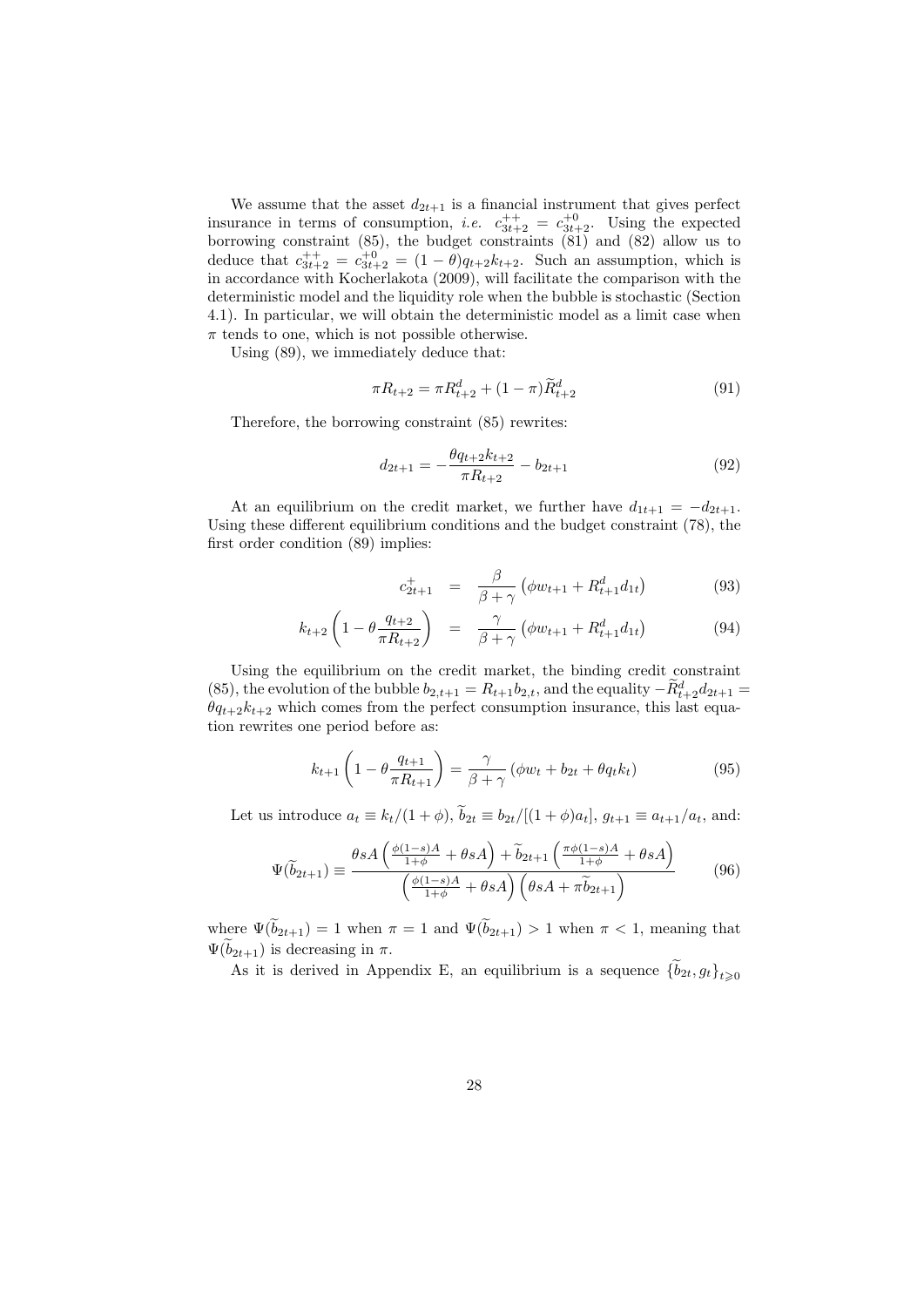satisfying the two following equations:

$$
\widetilde{b}_{2t+1} = \frac{\alpha \frac{\phi(1-s)A}{1+\phi} + \theta sA \left[ \alpha + (\beta + \gamma) \Psi(\widetilde{b}_{2t+1}) \right]}{(\beta + \gamma) \Psi(\widetilde{b}_{2t+1}) \pi \frac{(1-s)A}{1+\phi} - \widetilde{b}_{2t} \left[ \alpha + (\beta + \gamma) \pi \Psi(\widetilde{b}_{2t+1}) \right]} \widetilde{b}_{2t} \tag{97}
$$

$$
g_{t+1} = \frac{\gamma A}{\beta + \gamma} \left[ \frac{\phi(1-s)}{1+\phi} + \theta s \right] + \frac{\theta s(1-s)A(\beta + \gamma)\Psi(b_{2t+1})}{\alpha\phi(1-s) + \theta s(1+\phi)[\alpha + (\beta + \gamma)\Psi(\tilde{b}_{2t+1})]} + \tilde{b}_{2t} \left[ \frac{\gamma}{\beta + \gamma} - \frac{\theta s}{\pi} \frac{\alpha + (\beta + \gamma)\pi\Psi(\tilde{b}_{2t+1})}{\frac{\alpha\phi(1-s)}{1+\phi} + \theta s[\alpha + (\beta + \gamma)\Psi(\tilde{b}_{2t+1}))]} \right]
$$
(98)

To keep things as simple as possible, we focus on the existence and characterization of BGPs. By inspection of equation (97), we see that a bubbleless BGP  $b_2 = 0$  exists, while a stochastic bubbly BGP with a positive bubble can be defined by:

$$
\widetilde{b}_2 = \frac{\frac{(1-s)A}{1+\phi} \left[ (\beta + \gamma)\pi \Psi(\widetilde{b}_2) - \alpha \phi \right] - \theta sA \left[ \alpha + (\beta + \gamma)\Psi(\widetilde{b}_2) \right]}{\alpha + (\beta + \gamma)\pi \Psi(\widetilde{b}_2)} \equiv B(\Psi(\widetilde{b}_2)) \tag{99}
$$

In Appendix F, we show that a unique positive solution  $b_2 > 0$  exists if  $\phi < \pi \frac{\beta + \gamma}{\alpha}$  and  $\theta < \min\{\frac{\pi(1-s)}{(1-\pi)s}\}$  $\frac{\pi(1-s)}{(1-\pi)s}$ ;  $\frac{1-s}{s(1+\phi)}$  $(\beta+\gamma)\pi-\alpha\phi$  $\frac{+\gamma)\pi-\alpha\varphi}{\alpha+\beta+\gamma}$ .

When  $\pi = 1$ , a quick comparison of equations (56) and (58) with (97)-(98) show that we obtain of course exactly the same equilibrium than when the bubble is deterministic.

Since  $\pi \Psi(\tilde{b}_2)$  < 1 and  $\Psi(\tilde{b}_2) > 1$  when  $\pi < 1$ , we deduce from equations (59) and (99) that the stochastic bubble  $\tilde{b}_2$  at the BGP is lower than in the deterministic case. When there is a positive probability of market crash, the bubble size is lower than when the bubble is riskless. This result is similar than for the liquidity role of the bubble, but the interpretation is different. When there is a bubble at the adult age, the household faces a form of consumption insurance at the old age. However, the loans collateralized by capital increase regarding the loans collateralized by the bubble, because the return of capital becomes relatively higher (see equation (92)). This explains the lower value of the bubble when  $\pi < 1$ . Finally, similarly to the model YS, equation (98) allows us to deduce that for  $\theta$  low enough, the bubble has a positive effect on growth, meaning that there is still a crowding-in effect of the bubble.

### 4.3 Comparison of the liquidity and collateral roles of a stochastic bubble

To compare the liquidity and the collateral roles of the bubble, we first study if  $b_1$ , given by (76), is higher or not than  $b_2$ , defined by (99). As it is shown in Appendix F, we have  $B'(\Psi) > 0$ , which means that  $B(\Psi(\tilde{b}_2)) \ge B(1)$  because  $\Psi(b_2) \geq 1$ . Using (76) and (99), we easily deduce that  $b_2 \geq B(1) > b_1$ .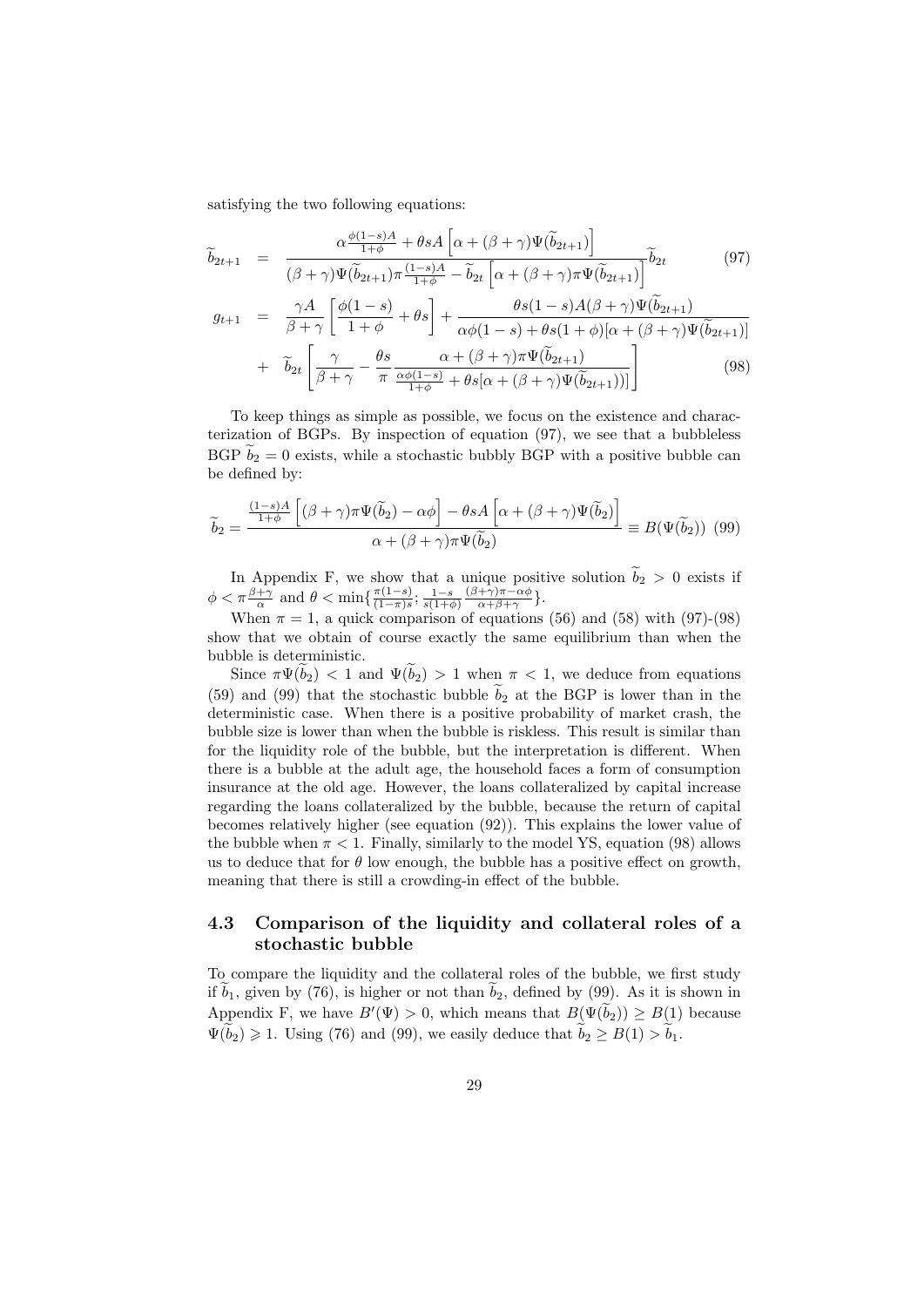Second, we recall that we measure the importance of the crowding-in effect as the difference between the growth rate at the bubbly and at the bubbleless BGPs, where the last one is of course the same whatever the role played by the bubble. Therefore, to determine whether the crowding-in effect is more important when the bubble has a liquidity or a collateral role, we compare the growth rates at the stochastic bubbly BGPs in the YS and AI models.

Let us call  $g_1$  the growth factor at the stochastic bubbly BGP in the model YS and  $q_2$  the growth factor at the stochastic bubbly BGP in the model AI. The first one identifies the liquidity effect when the bubble is stochastic, the second one the collateral effect. As it is shown in Appendix G, we have  $q_1 > q_2$ if  $\pi(\beta + \gamma) > \alpha\phi$  and  $\theta$  low enough, which are conditions required for the existence of the stochastic BGPs.

These results are summarized in the following proposition:

**Proposition 4** Assuming that  $\pi < 1$ ,  $\pi(\beta + \gamma) > \alpha\phi$  and  $\theta$  low enough, we have  $b_2 > b_1$  and  $g_1 > g_2$ .

The collateral role of the bubble generates a higher bubble than the liquidity role. However, the crowding-in effect is stronger under the liquidity role than under the collateral role when the bubble is stochastic.

When there is no risk of bubble crash, *i.e.*  $\pi = 1$ , the models YS and AI with stochastic bubbles are equivalent to the case of a deterministic bubble as studied in Section 3.

When  $\pi$  < 1, the stochastic bubbles in both models become lower than the deterministic one. At a stochastic BGP, the bubble is higher when it plays the role of collateral than the role of liquidity, because this asset is riskier in terms of consumption in the model YS than in the model AI. Indeed, when a young household buys  $b_1$ , he faces the risk of a bubble crash at the adult age. On the contrary, when an adult buy  $b_2$  in the model AI, he faces no risk in terms of future consumption, since the loans  $d_2$  provide a consumption insurance against the risk of a bubble crash in the last period of life.

We explain now why growth, and therefore, investment in capital are larger in the model YS than in the model AI. The bubble is not bought at the same period of life in the two models. The sunspot process affects young individuals when the bubble plays the liquidity role and affects adult individuals when the bubble is used as a collateral. Therefore, when an adult invests in capital, she knows the value of the bubble when it has a liquidity role, whereas she does not know it when it has a collateral role. As a consequence, when a household borrows  $d_2$  and invests in the model YS, she does not expose herself to the risk of a bubble crash. In contrast, this risk persists in the model AI because the bubble crash will affect the borrowing constraint, and therefore, loans used to invest in capital. These differences in the timing explain that the liquidity and collateral roles are no more equivalent when the bubble is stochastic, unlike the deterministic case.

We underline that the results obtained when the bubble is stochastic strongly depend on the type of asset representing loans. We assume that the loans  $d_2$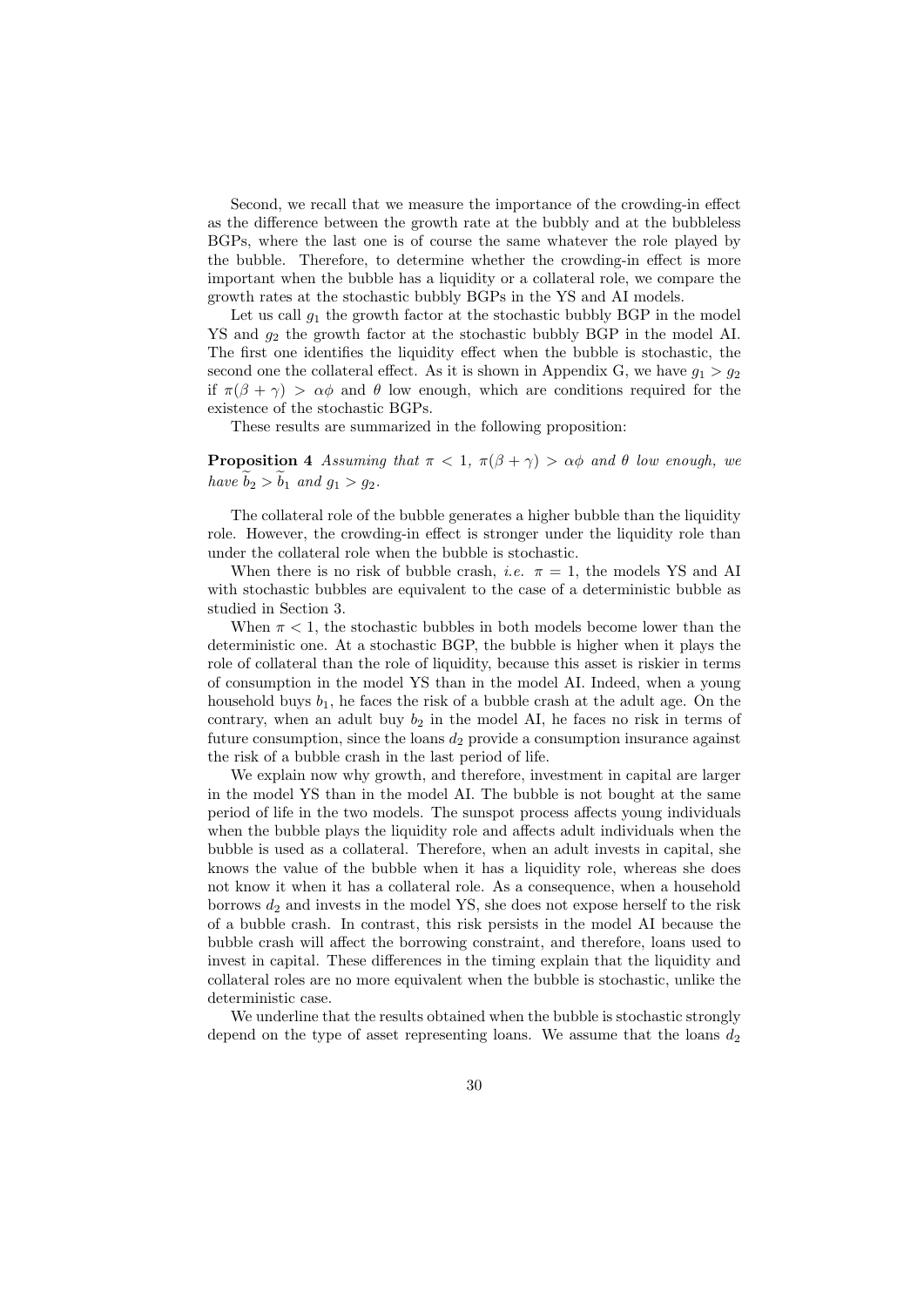ensure perfect consumption insurance to match the deterministic model in the limit case where  $\pi = 1$ . Other properties could characterize loans. For instance, if we consider that loans are remunerated by the same interest rate whatever the state of nature, the borrowing constraint would no more be binding at each state of nature in the AI model. This might rule out the crowding-in effect of the bubble. Our specification has been chosen to be in accordance with existing models dealing with a bubbly collateral (Kocherlakota (2009), Martin and Ventura (2016)).

### 5 Concluding remarks

Recently, several papers have identified some channels through which asset bubbles promote economic activity, as it is empirically observed. Two important features in these papers are the existence of some borrowing constraints and the heterogeneity of traders' behavior. However, bubbles have different roles. The two main ones are to provide liquidities and to serve as a collateral. In this paper, we introduce heterogeneous traders by considering an overlapping generations model with three period-lived households. Only adults have access to capital investment, and face a borrowing constraint. First, we show that the roles played by a deterministic bubble, namely to provide liquidities and to be a collateral, are perfectly equivalent. Then, we introduce asset bubbles in a more general way, that encompasses the roles just mentioned but not only, and show that a bubble may enhance growth. This conclusion is true for a given value of the bubble, whatever the type and the role attributed to the bubble, and who holds this asset.

We also extend our analysis to a stochastic bubble, which may crash at each period of time with a positive probability. In this case, there is a difference between the liquidity and collateral roles of the bubble. Because the liquidity role is more damaging in terms of consumption when a bubble crashes, the bubble size is lower than when the bubble has a collateral role. On the contrary, the liquidity role generates higher growth, because it is risk-free for investment in capital.

As we have seen, the asset bubble and the credit market allow for some transfers from the young and old agents to adults who invest in capital. Of course, if the young agents invest in capital rather than the adults, the conclusions are completely different. As shown by Raurich and Seegmuller (2019), the transfers are done from the adult age to the young and old ones. In their paper, the bubble enhances production because its existence relaxes the binding credit constraint and facilitates investment. Our paper is complementary to this previous one. Using these two contributions, the conditions for the existence of a crowding-in effect of the bubble are established, regardless the investment in capital is done at the young or at the adult age.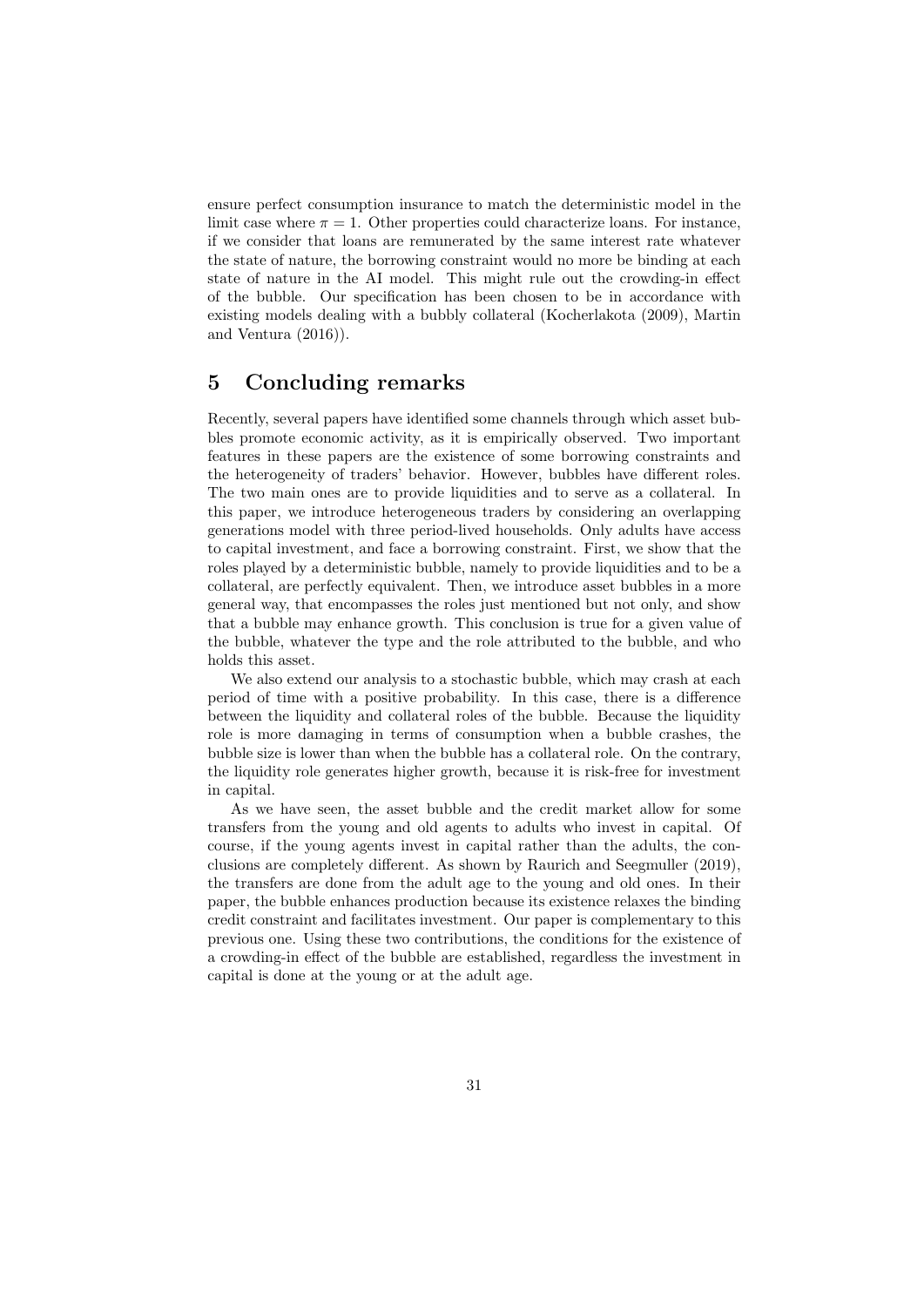#### Acknowledgements

Thomas Seegmuller thanks the financial support of the French National Research Agency Grant ANR-17-EURE-0020 and ANR-15-CE33- 0001-01. Xavier Raurich thanks financial support from the Spanish Government and the European Union through grant RTI2018-093543-B-I00, MCIU, AEI, FEDER. This paper benefits from the comments of Bertrand Wigniolle, of the participants of seminars at BETA, University of Strasbourg, at GATE, University of Lyon, at University of Barcelona, and also of the participants of the conference on "Real and financial interdependencies: Instability, international openness and regulation policies" in Marseille, June 2019, the SAET 2019 conference in Ischia and the ASSET 2019 conference in Athens.

### Appendix

### A Proof of Proposition 1

Define  $\widetilde{\Omega}(g) \equiv \Omega(g, g)$ . Using (38), we note that  $\widetilde{\Omega}'(g) < 0$ . We deduce that, at a BGP,  $db/dg < 0$ .

Consider now equation (39) at a steady state. When there is a bubble, the growth factor is given by  $g = sA \equiv g^*$ , and the bubble is positive if  $\tilde{\Omega}(g^*) > 0$ , which is equivalent to (40).

At a bubbleless BGP,  $b = 0$  and the associated growth factor  $g^{**}$  solves  $\widetilde{\Omega}(g^{**}) = 0$ . Since  $\widetilde{\Omega}'(g) < 0$ , we easily conclude that  $g^{**} > sA = g^*$ .

To analyze the stability properties of these two steady states, we use (38) and (39) to obtain:

$$
g_{t+2}\left[1+\frac{\alpha}{\alpha+\beta+\gamma}\frac{\phi(1-s)}{(1+\phi)s}\right]+\frac{1}{g_{t+1}}\left[\frac{\beta+\gamma\phi}{\alpha+\beta+\gamma}\frac{s(1-s)A^2}{1+\phi}+\frac{1}{g_t}\frac{\gamma}{\alpha+\beta+\gamma}\frac{s^2(1-s)A^3}{1+\phi}\right] -sA\left[1+\frac{1-s}{s(1+\phi)}\frac{\alpha\phi+\beta+\gamma(1+\phi)}{\alpha+\beta+\gamma}\right]=0
$$

Linearizing this equation in the neighborhood of a steady state  $g$ , we get the characteristic polynomial  $P(\lambda) \equiv \lambda^2 - T\lambda + D = 0$ , where the trace T and the determinant D of the associated Jacobian matrix are given by:

$$
T = \frac{\frac{\beta + \gamma \phi}{\alpha + \beta + \gamma} \frac{s(1-s)A^2}{1+\phi} + \frac{\gamma}{\alpha + \beta + \gamma} \frac{s^2(1-s)A^3}{(1+\phi)g}}{1 + \frac{\alpha}{\alpha + \beta + \gamma} \frac{\phi(1-s)}{s(1+\phi)}} \frac{1}{g^2} > 0
$$
 (A.1)

$$
D = -\frac{\frac{\gamma}{\alpha+\beta+\gamma} \frac{s^2(1-s)A^3}{(1+\phi)g^3}}{1+\frac{\alpha}{\alpha+\beta+\gamma} \frac{\phi(1-s)}{s(1+\phi)}} < 0
$$
\n(A.2)

Using these two equations, we easily compute:

$$
P(-1) = 1 + T + D = 1 + \frac{\frac{\beta + \gamma \phi}{\alpha + \beta + \gamma} \frac{s(1-s)A^2}{(1+\phi)g^2}}{1 + \frac{\alpha}{\alpha + \beta + \gamma} \frac{\phi(1-s)}{s(1+\phi)}} > 0, \text{ for all } g > 0 \tag{A.3}
$$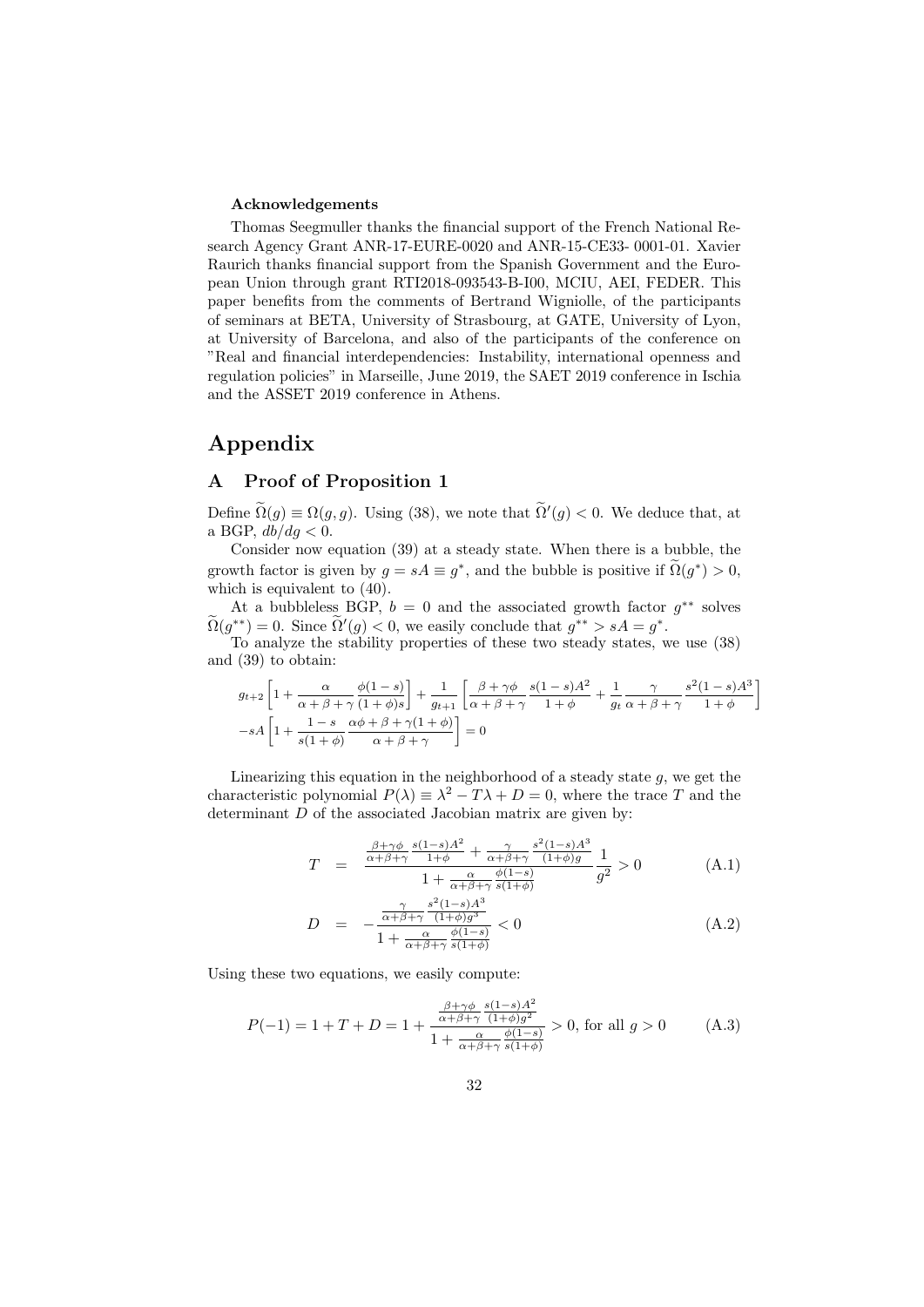We now determine:

$$
P(1) = 1 - T + D = 1 - \frac{\frac{\beta + \gamma \phi}{\alpha + \beta + \gamma} \frac{s(1 - s)A^2}{(1 + \phi)g^2} + \frac{2\gamma}{\alpha + \beta + \gamma} \frac{s^2(1 - s)A^3}{(1 + \phi)g^3}}{1 + \frac{\alpha}{\alpha + \beta + \gamma} \frac{\phi(1 - s)}{s(1 + \phi)}} \tag{A.4}
$$

At the steady state  $g = g^* = sA$ ,

$$
P(1) = 1 - \frac{(1 - s)[\beta + \gamma(2 + \phi)]}{\alpha(s + \phi) + (\beta + \gamma)s(1 + \phi)} < 0
$$
 (A.5)

under inequality (40). Since  $P(-1) > 0$ ,  $P(0) = D < 0$ ,  $P(1) < 0$  and  $P(+\infty) >$ 0, the bubbly steady state is a saddle because the two eigenvalues satisfy  $\lambda_1 > 1$ and  $\lambda_2 \in (-1,0)$ .

Using  $\widetilde{\Omega}(g^{**}) = 0$ , equation (A.4) evaluated at the steady state  $g = g^{**}$  also writes:

$$
P(1) = \frac{\left(\frac{\beta + \gamma \phi}{\alpha + \beta + \gamma} + \frac{\gamma}{\alpha + \beta + \gamma} \frac{sA}{g^{**}}\right) \frac{(1-s)A}{(1+\phi)g^{**}} \left(1 - \frac{sA}{g^{**}}\right) + \frac{\gamma}{\alpha + \beta + \gamma} \frac{(1-s)A}{(1+\phi)g^{**}} \left(1 - \frac{s^2A^2}{g^{**2}}\right)}{1 + \frac{\alpha}{\alpha + \beta + \gamma} \frac{\phi(1-s)}{s(1+\phi)}}
$$
(A.6)

Since  $g^{**} > sA$ , we deduce that  $P(1) > 0$ . Therefore, at this steady state, we have  $P(-1) > 0$ ,  $P(0) < 0$  and  $P(1) > 0$ , meaning that the eigenvalues are such that  $\lambda_1 \in (0,1)$  and  $\lambda_2 \in (-1,0)$ .

### B Proof of Lemma 1

Using (20) and (57),  $R_{t+1} > \theta q_{t+1}$  is equivalent to:

$$
g_{t+1}\left[1+\frac{\alpha}{\alpha+\beta+\gamma}\frac{\phi(1-s)}{\theta s(1+\phi)}\right] > \frac{\beta+\gamma}{\alpha+\beta+\gamma}\frac{(1-s)A}{1+\phi} - b_t \quad (B.7)
$$

By inspection of (56), this inequality is always satisfied. Using again (20) and (57),  $R_{t+1} < q_{t+1}$  is equivalent to:

$$
RHS(b_t) \equiv \frac{\theta \gamma}{\beta + \gamma} \left[ 1 + \frac{\alpha}{\alpha + \beta + \gamma} \frac{\phi(1 - s)}{\theta s(1 + \phi)} \right] \left[ b_t + \frac{\phi(1 - s)A}{1 + \phi} + \theta sA \right]
$$
  
< 
$$
< (1 - \theta) \left[ \frac{\beta + \gamma}{\alpha + \beta + \gamma} \frac{(1 - s)A}{1 + \phi} - b_t \right] \equiv LHS(b_t)
$$
(B.8)

For  $b_t \leqslant \overline{b}$ , we deduce that:

$$
RHS(b_t) \leq \left[1 + \frac{\alpha}{\alpha + \beta + \gamma} \frac{\phi(1-s)}{\theta s(1+\phi)}\right] \frac{(1-s)A\theta\gamma}{\alpha + \beta + \gamma}
$$
  

$$
LHS(b_t) > (1-\theta) \frac{\alpha\phi}{\alpha + \beta + \gamma} \frac{(1-s)A}{1+\phi}
$$

Using these last two inequalities, inequality (B.8) is satisfied if  $\frac{s}{1-s} > \frac{\gamma}{\alpha+\beta+\gamma}$ and  $\theta < \theta_b$ .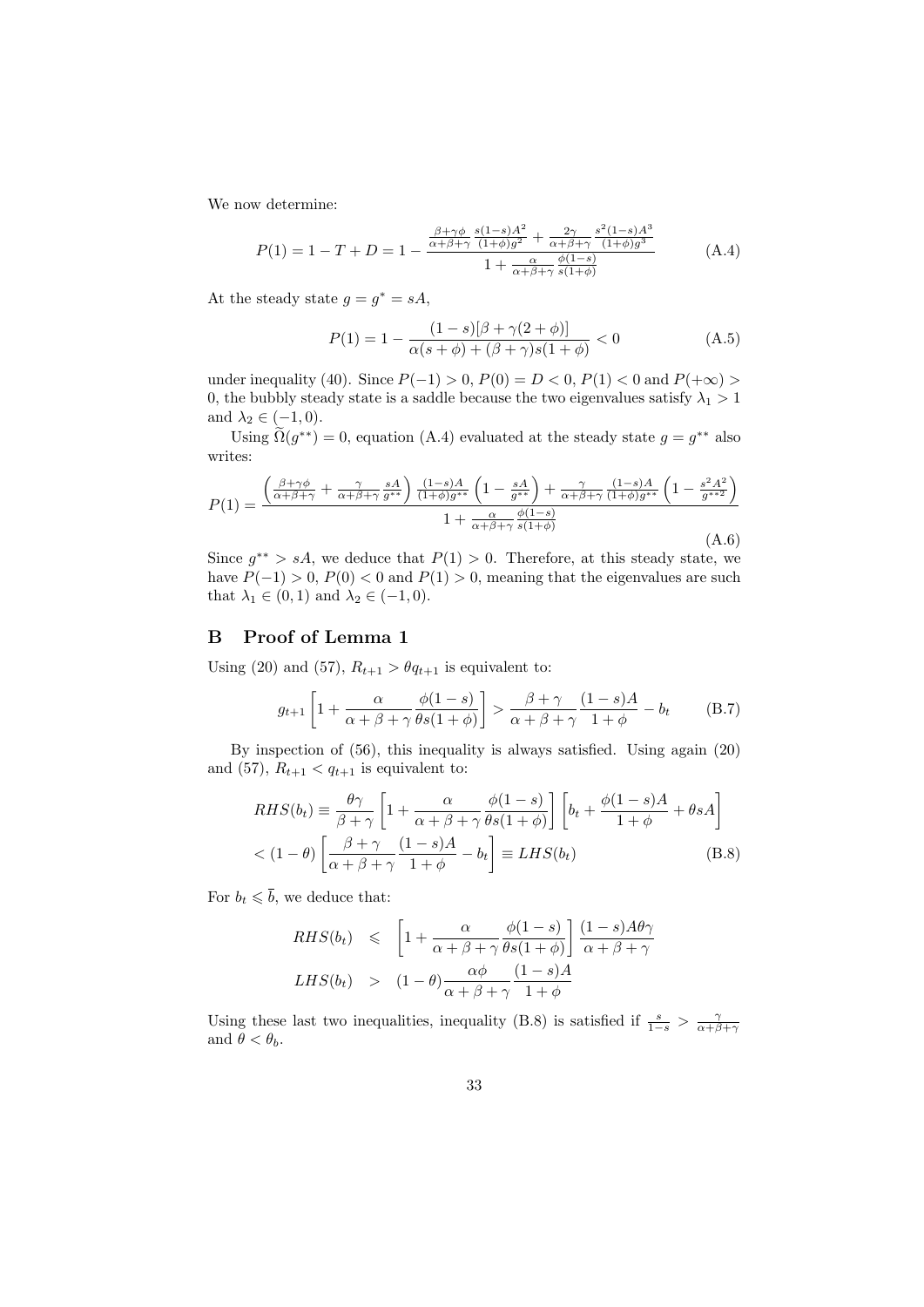### C Proof of Proposition 3

Assume  $\phi < \frac{\beta+\gamma}{\alpha}$ ,  $\frac{s}{1-s} > \frac{\gamma}{\alpha+\beta+\gamma}$  and  $\theta < \min{\lbrace \theta_a, \theta_b \rbrace}$ . Using (56),  $g_{t+1}$  is increasing (decreasing) in  $b_t$  if and only if  $\theta < \hat{\theta}$  ( $\theta > \hat{\theta}$ ) and  $g_{t+1}$  does not depend on  $b_t$  if and only if  $\theta = \hat{\theta}$ . Then, using (60) and (63), we can show that  $\widehat{\theta} < \theta_a$  is equivalent to:

$$
\phi < \frac{\beta}{\alpha} < \frac{\beta + \gamma}{\alpha}
$$

Using now (62) and (63),  $\hat{\theta} < \theta_b$  if and only if:

$$
\phi[\gamma(1-s) - \beta s] < \beta s - (1-s)\gamma \frac{\beta + \gamma}{\alpha + \beta + \gamma}
$$

which is equivalent to  $\frac{s}{1-s} > \frac{\gamma}{\beta(1+\phi)}$  $\frac{\alpha\phi+(\beta+\gamma)(1+\phi)}{\alpha+\beta+\gamma} > \frac{\gamma}{\alpha+\beta+\gamma}$ . Using Proposition 2, we easily deduce the proposition.

### D Derivation of an equilibrium in the model YS with a stochastic bubble

Using  $(66)$ ,  $(68)$  and  $(73)$ , we deduce that:

$$
c_{2t+1}^0 = \frac{\beta}{\beta + \gamma} (\phi w_{t+1} + R_{t+1}^d d_{1t}), \tag{D.9}
$$

and using (65), (67) and (72),

$$
c_{2t+1}^{+} = \frac{\beta}{\beta + \gamma} (\phi w_{t+1} + R_{t+1}^{d} d_{1t} + r_{t+1} b_{1t})
$$
 (D.10)

$$
k_{t+2} = \frac{\gamma}{\beta + \gamma} \frac{\phi w_{t+1} + R_{t+1}^d d_{1t} + r_{t+1} b_{1t}}{1 - \theta \frac{q_{t+2}}{R_{t+2}^d}}
$$
(D.11)

We use now (70) and (71), and substitute the consumptions (D.9) and (D.10) to get the arbitrage condition:

$$
b_{1t+1} = \frac{\pi r_{t+1} / R_{t+1}^d - 1}{1 - \pi} (\phi w_{t+1} + R_{t+1}^d d_{1t})
$$
 (D.12)

which shows that the return of the bubble  $r_{t+1}$  times the probability of bubble persistence  $\pi$  should be higher than the return on deposits  $R_{t+1}^d$ .

Using the equilibrium prices (21) and (22), the equilibrium on the debt market  $d_{1t} = -d_{2t} = \theta q_{t+1} k_{t+1} / R_{t+1}^d$ , and the variables  $k_t = (1 + \phi)a_t$ ,  $g_{t+1} =$  $a_{t+1}/a_t$  and  $\widetilde{b}_{1t} = b_{1t}/[(1+\phi)a_t]$ , equation (D.11) implies that:

$$
g_{t+1} = \frac{\gamma}{\beta + \gamma} \frac{\frac{\phi}{1 + \phi} (1 - s)A + \theta sA + \widetilde{b}_{1t}}{1 - \theta \frac{sA}{R_{t+1}^d}}
$$
(D.13)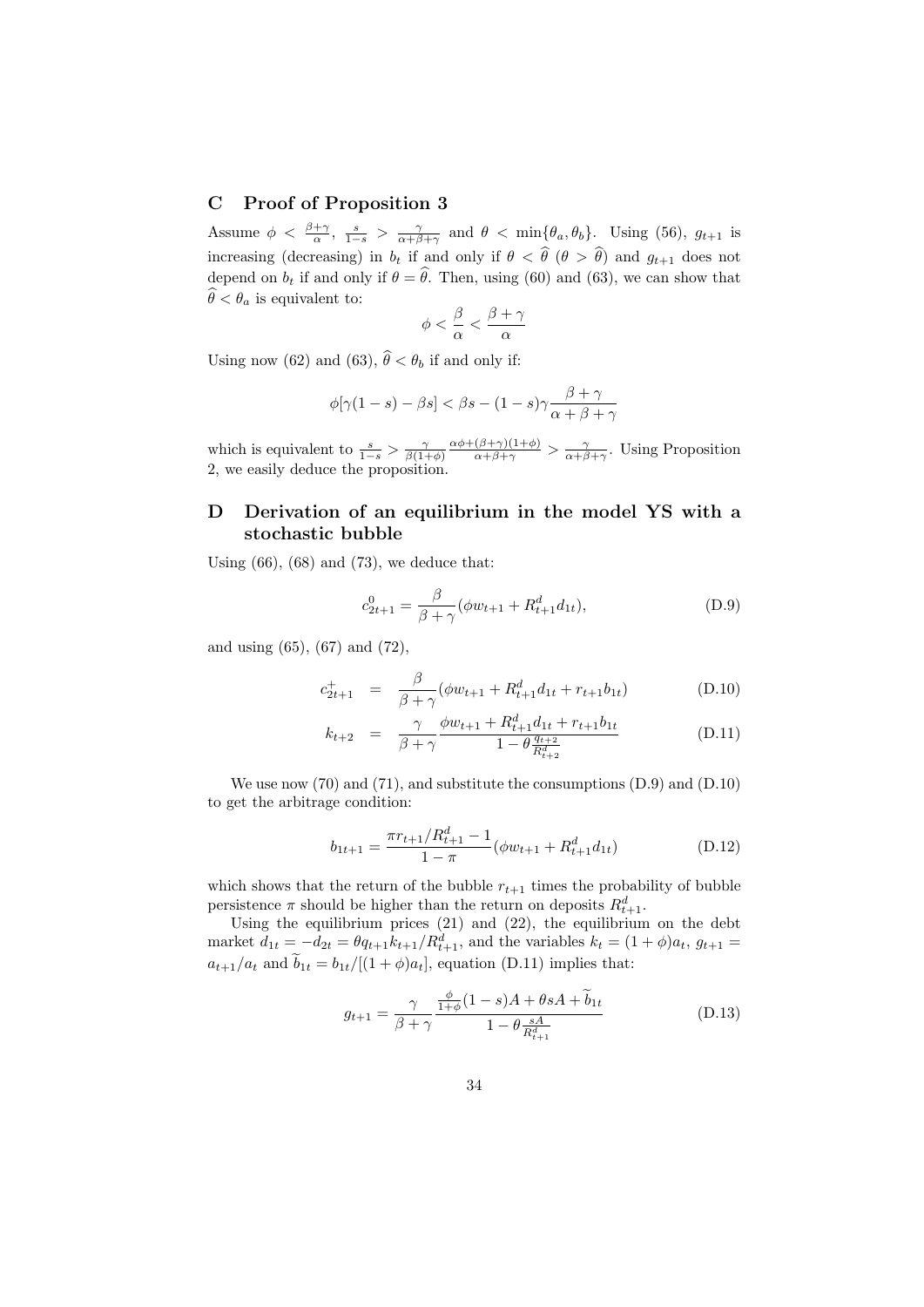Substituting the budget constraint (64) and the consumption (D.10) in the first order condition (71), we get:

$$
\left[\frac{\alpha}{\beta+\gamma}\frac{\phi}{1+\phi}(1-s)A+\theta sA\left(\frac{\alpha}{\beta+\gamma}+\pi\frac{r_{t+1}}{R_{t+1}^d}\right)\right]g_{t+1}
$$

$$
=r_{t+1}\left[\pi\frac{(1-s)A}{1+\phi}-\tilde{b}_{1t}\left(\pi+\frac{\alpha}{\beta+\gamma}\right)\right]
$$
(D.14)

while the arbitrage condition  $(D.12)$  writes:

$$
\frac{(1-\pi)(1+\phi)}{\phi(1-s)A+\theta sA(1+\phi)}\tilde{b}_{1t+1} = \pi r_{t+1}/R_{t+1}^d - 1
$$
 (D.15)

and the evolution of the bubble  $\boldsymbol{b}_{1t+1} = \boldsymbol{r}_{t+1}\boldsymbol{b}_{1t}$  is equivalent to:

$$
g_{t+1}\tilde{b}_{1t+1} = r_{t+1}\tilde{b}_{1t} \tag{D.16}
$$

Now, we can use (D.15) to substitute  $R_{t+1}^d$  in (D.14), and deduce the return of the bubble:

$$
r_{t+1} = \frac{g_{t+1} \left[ \frac{\alpha}{\beta + \gamma} \frac{\phi}{1 + \phi} (1 - s) A + \theta s A \frac{\alpha + \beta + \gamma}{\beta + \gamma} \right]}{\pi \frac{(1 - s) A}{1 + \phi} - \widetilde{b}_{1t} \left[ \pi + \frac{\alpha}{\beta + \gamma} + \theta s \frac{(1 - \pi)(1 + \phi)}{\phi(1 - s) + \theta s(1 + \phi)} \right]}
$$
(D.17)

Using  $(D.15)$  and  $(D.17)$ , equation  $(D.13)$  gives the growth factor as a function of the level of the bubble. Finally, substituting (D.17) in (D.16), we deduce the dynamic path of the bubble. The resulting equations define the dynamic system (74)-(74).

### E Derivation of an equilibrium in the model AI with a stochastic bubble

Substituting  $(77)$ ,  $(87)$  and  $(93)$  in the arbitrage condition  $(86)$ , we get:

$$
\frac{\alpha}{w_t - d_{1t}} = \frac{(\beta + \gamma)\pi R_{t+1}^d}{\phi w_{t+1} + R_{t+1}^d d_{1t}} + \frac{(\beta + \gamma)(1 - \pi)\tilde{R}_{t+1}^d}{\phi w_{t+1} + \tilde{R}_{t+1}^d d_{1t}} \tag{E.18}
$$

Using  $(91)$  and  $(92)$ , and the equilibrium conditions which follows from these equations, we can substitute  $R_{t+1}^d$ ,  $d_{1t}$ , and  $\widetilde{R}_{t+1}^d$  to obtain:

$$
\frac{\alpha(\theta q_{t+1}k_{t+1} + \pi R_{t+1}b_{2t})}{\pi R_{t+1}(w_t - b_{2t}) - \theta q_{t+1}k_{t+1}} = \frac{(\beta + \gamma)\pi(\theta q_{t+1}k_{t+1} + R_{t+1}b_{2t})}{\phi w_{t+1} + \theta q_{t+1}k_{t+1} + R_{t+1}b_{2t}} + \frac{(\beta + \gamma)(1 - \pi)\theta q_{t+1}k_{t+1}}{\phi w_{t+1} + \theta q_{t+1}k_{t+1}}
$$
(E.19)

Recall that, when the bubble exists,  $b_{2t}$  is its price at time t and  $R_{t+1}$  is the increase of this price. Accordingly, the evolution of the bubble  $b_{2t+1} = R_{t+1}b_{2t}$ writes:

$$
g_{t+1}\dot{b}_{2t+1} = R_{t+1}\dot{b}_{2t} \tag{E.20}
$$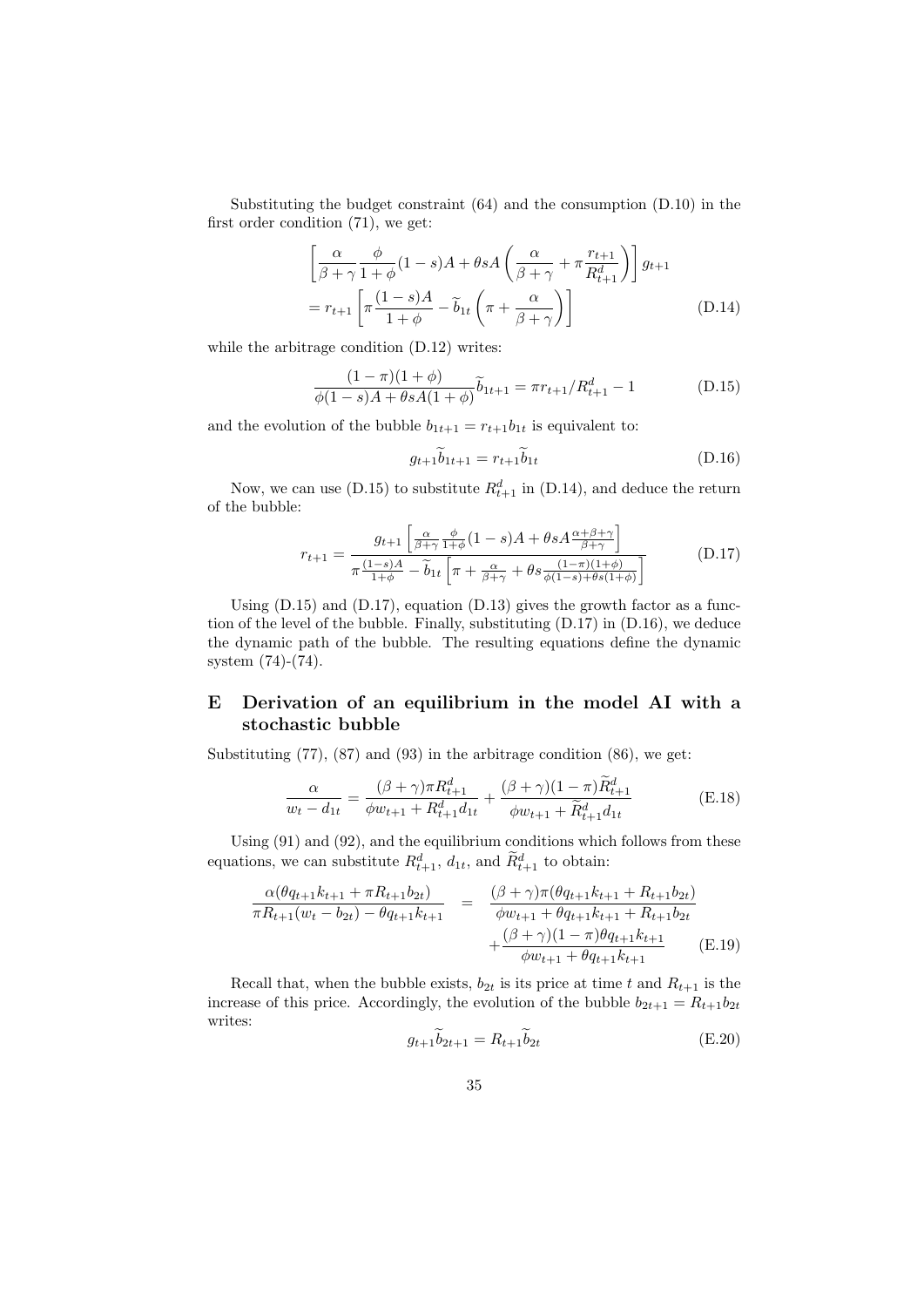and, using  $(21)$  and  $(22)$ , equation  $(95)$  is equivalent to:

$$
g_{t+1}\left(1-\theta \frac{sA}{\pi R_{t+1}}\right) = \frac{\gamma}{\beta+\gamma} \left[\frac{\phi(1-s)A}{1+\phi} + \widetilde{b}_{2t} + \theta sA\right]
$$
(E.21)

Using  $(21)-(22)$  again and  $(E.19)$ , we obtain:

$$
\frac{\alpha g_{t+1}\left(\frac{\phi(1-s)A}{1+\phi} + \theta sA\right) + \alpha R_{t+1}\tilde{b}_{2t}}{\pi R_{t+1}\left(\frac{(1-s)A}{1+\phi} - \tilde{b}_{2t}\right) - \theta s A g_{t+1}} = (\beta + \gamma)\Psi(\tilde{b}_{2t+1})
$$
(E.22)

where  $\Psi(\widetilde{b}_{2t+1})$  is defined by (96). Note that (E.22) is equivalent to:

$$
g_{t+1} \left[ \alpha \frac{\phi(1-s)A}{1+\phi} + \theta s A \left( \alpha + (\beta + \gamma) \Psi(\tilde{b}_{2t+1}) \right) \right]
$$
(E.23)  
=  $R_{t+1} \left[ (\beta + \gamma) \Psi(\tilde{b}_{2t+1}) \pi \frac{(1-s)A}{1+\phi} - \tilde{b}_{2t} \left( \alpha + (\beta + \gamma) \pi \Psi(\tilde{b}_{2t+1}) \right) \right]$ 

Substituting  $R_{t+1}/g_{t+1}$  in the evolution of the bubble (E.20) and in (E.21), we get (97) and (98).

### F Existence and uniqueness of a stochastic bubbly BGP in the model AI

Using (99), we can show that  $B'(\Psi) > 0$  and  $B''(\Psi) < 0$  for  $\theta < \frac{\pi(1-s)}{(1-\pi)s}$ . Moreover,  $\Psi'(\tilde{b}_2) > 0$  and  $\Psi''(\tilde{b}_2) < 0$ , which implies that  $B(\Psi(\tilde{b}_2))$  is increasing and strictly concave in  $\tilde{b}_2$  because  $B'(\Psi)\Psi'(\tilde{b}_2) > 0$  and  $B''(\Psi)\Psi'(\tilde{b}_2)^2 +$  $B'(\Psi)\Psi''(\bar{b}_2) < 0.$ 

Therefore, there is a unique positive solution  $b_2 > 0$  to equation (99) if  $B(\Psi(0)) > 0$ . This is ensured by  $\phi < \pi \frac{\beta + \gamma}{\alpha}$  and  $\theta < \frac{1-s}{s(1+\phi)}$  $(\beta+\gamma)\pi-\alpha\phi$  $\frac{+\gamma)\pi-\alpha\varphi}{\alpha+\beta+\gamma}.$ 

### G Comparison of the stochastic bubbly growth rates in the YS and AI models

When  $\theta = 0$ , the growth rates  $g_1$  and  $g_2$  are equal. Indeed, using (76) and (99), we have  $b_1 = b_2$  and, using (74) and (98), the expressions of the growth rates are identical in the YS and AI models.

From  $(74)$  and  $(76)$ , we obtain:

$$
g_1 = \frac{\theta s (1 - s) A(\beta + \gamma)}{\alpha \phi (1 - s) + \theta s (1 + \phi)(\alpha + \beta + \gamma)} + \frac{\gamma A}{\beta + \gamma} \left[ \frac{\phi}{1 + \phi} (1 - s) + \theta s \right] + \left[ \frac{\gamma}{\beta + \gamma} - \theta s \frac{\alpha + \beta + \gamma}{\alpha + \beta + \gamma}}{\alpha + \beta + \gamma} \right] \left( \frac{\frac{(1 - s)A}{1 + \phi} \frac{\pi(\beta + \gamma) - \alpha \phi}{\alpha + \beta + \gamma} - \theta s A}{\frac{1 + \phi}{\alpha + \beta + \gamma} + \frac{\theta s (1 - \pi)(1 + \phi)}{\phi (1 - s) + \theta s (1 + \phi)} \frac{\beta + \gamma}{\alpha + \beta + \gamma}} \right)
$$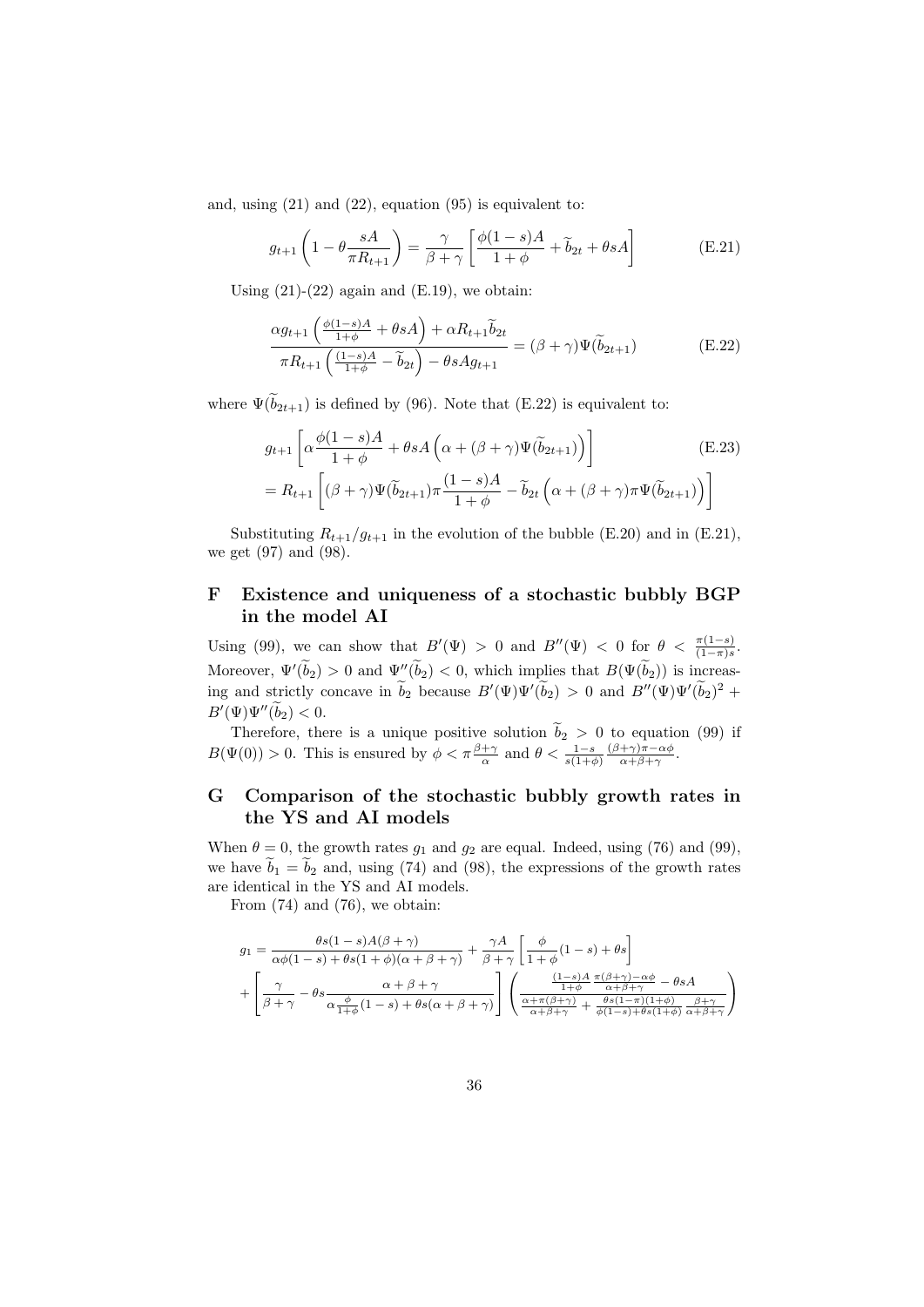Differentiating this equation, we deduce:

$$
\left. \frac{dg_1}{d\theta} \right|_{\theta=0} = sA \left\{ \left. \begin{array}{c} \frac{(\beta+\gamma)}{\alpha\phi} + \frac{\gamma}{\beta+\gamma} - \left( \frac{\alpha+\beta+\gamma}{\alpha\phi} \right) \left( \frac{\pi(\beta+\gamma)-\alpha\phi}{\alpha+\pi(\beta+\gamma)} \right) \\ -\frac{\gamma}{\beta+\gamma} \left( \frac{[\alpha+\pi(\beta+\gamma)]+[\pi(\beta+\gamma)-\alpha\phi] \left( \frac{(1-\pi)}{\phi} \frac{\beta+\gamma}{\alpha+\beta+\gamma} \right)}{ \frac{[\alpha+\pi(\beta+\gamma)]^2}{\alpha+\beta+\gamma} \end{array} \right) \right\}
$$

We focus now on  $g_2$ . We note that from (96), we obtain  $\frac{d\Psi(b_{2t+1})}{d\tilde{b}_2}$  $\Big|_{\theta=0}=0.$ Then, using (99), we get:

$$
\begin{aligned}\n\widetilde{b}_2\Big|_{\theta=0} &= \frac{(1-s)A}{1+\phi} - \frac{(1-s)A\alpha}{\alpha + (\beta + \gamma)\pi} \\
\frac{d\widetilde{b}_2}{d\theta}\Big|_{\theta=0} &= -\frac{sA(\alpha + \beta + \gamma)}{\alpha + (\beta + \gamma)\pi}\n\end{aligned}
$$

Therefore, using (98), we deduce that:

$$
\frac{dg_2}{d\theta}\Big|_{\theta=0} = sA \left\{ \begin{array}{c} \frac{\gamma}{\beta+\gamma} + \frac{(\beta+\gamma)}{\alpha\phi} - \frac{(\alpha+\beta+\gamma)}{\alpha+(\beta+\gamma)\pi} \left(\frac{\gamma}{\beta+\gamma}\right) \\ -\left(1 - \frac{(1+\phi)\alpha}{\alpha+(\beta+\gamma)\pi}\right) \left[\frac{\alpha+(\beta+\gamma)\pi}{\pi\alpha\phi}\right] \end{array} \right\}
$$

We compare now the two derivatives. The inequality  $\frac{dg_1}{d\theta}\Big|_{\theta=0} > \frac{dg_2}{d\theta}\Big|_{\theta=0}$  is satisfied if and only if:

$$
[\pi(\beta + \gamma) - \alpha \phi] > [\pi(\beta + \gamma) - \alpha \phi] \left( \frac{\gamma \pi}{\alpha + \pi(\beta + \gamma)} \right)
$$

A positive bubble at the two BGPs requires  $\pi(\beta + \gamma) - \alpha \phi > 0$ . Thus  $\frac{dq_1}{d\theta}\Big|_{\theta=0} > \frac{dq_2}{d\theta}\Big|_{\theta=0}$  holds. Since  $g_1|_{\theta=0} = g_2|_{\theta=0}$ , we conclude that, by continuity,  $g_1 > g_2$  for a sufficiently low  $\theta > 0$ .

### H Degree of pledgeability less than one for the bubbly collateral

Let us consider that the borrowing constraint is characterized by a degree of pledgeability  $\xi \in (0,1)$  for the bubbly collateral. The borrowing constraint rewrites:

$$
-R_{t+2}^d d_{2t+1} \leq \theta q_{t+2} k_{t+2} + \xi R_{t+2} b_{2t+1}
$$
\n(H.24)

Except this constraint, the model is similar to the one in Section 3.3. We associate the multipliers  $\lambda_{1t}$ ,  $\lambda_{2t+1}$  and  $\lambda_{3t+2}$  to the budget constraints (23), (24) and (25), and  $\mu_{t+1}$  to the borrowing constraint (H.24). We obtain the following first order conditions:

$$
\alpha u_1'(c_{1t}) = \lambda_{1t}, \beta u_2'(c_{2t+1}) = \lambda_{2t+1}, \gamma u_3'(c_{3t+2}) = \lambda_{3t+2} \quad (H.25)
$$

$$
\lambda_{1t} = R_{t+1}^d \lambda_{2t+1}, \lambda_{1t} = r_{t+1} \lambda_{2t+1}
$$
\n(H.26)

$$
\lambda_{2t+1} = q_{t+2}(\lambda_{3t+2} + \theta \mu_{t+1})
$$
\n(H.27)

$$
\lambda_{2t+1} = R_{t+2}^d(\lambda_{3t+2} + \mu_{t+1})
$$
\n(H.28)

$$
\lambda_{2t+1} = R_{t+2}(\lambda_{3t+2} + \xi \mu_{t+1})
$$
\n(H.29)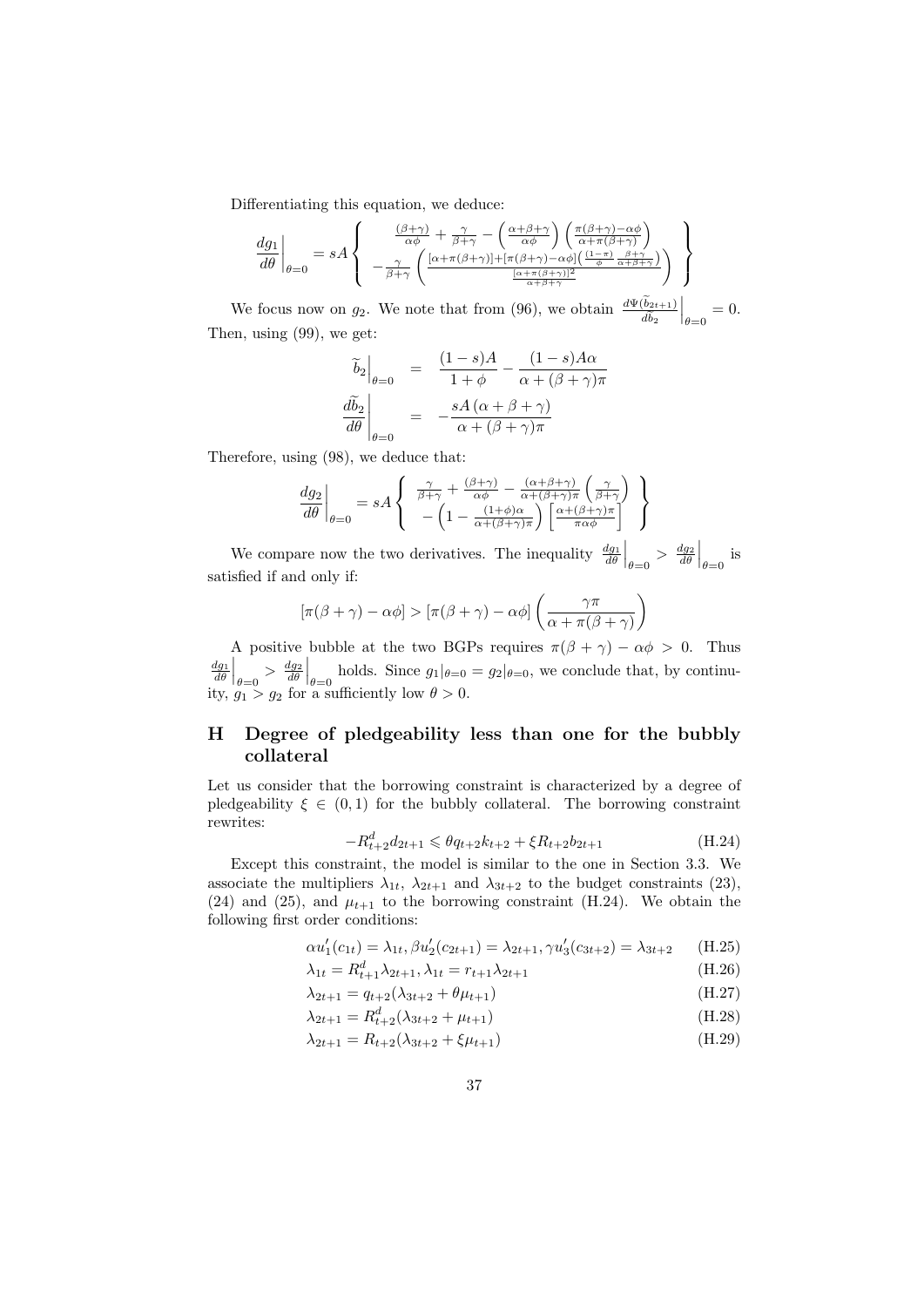Using (H.26), we easily deduce that  $R_{t+1}^d = r_{t+1}$ . Using (H.27)-(H.29), we get  $R_{t+2}^d < q_{t+2}$  and  $R_{t+2}^d < R_{t+2}$ .

We deduce that at an equilibrium,  $r_{t+1} = R_{t+1}^d < R_{t+1}$ . This means that  $b_{1t}$  and  $b_{2t}$  cannot represent the same asset, but are different bubbly assets with different returns:

$$
b_{1t+1} = r_{t+1}b_{1t} \tag{H.30}
$$

$$
b_{2t+1} = R_{t+1}b_{2t} \tag{H.31}
$$

Let us introduce  $\hat{b}_{it} \equiv b_{it}/[(1 + \phi)a_t]$ . Equations (H.30) and (H.31) are equivalent to:

$$
g_{t+1}\hat{b}_{1t+1} = r_{t+1}\hat{b}_{1t} \tag{H.32}
$$

$$
g_{t+1}\widehat{b}_{2t+1} = R_{t+1}\widehat{b}_{2t} \tag{H.33}
$$

An equilibrium with  $b_{1t} > 0$  and  $b_{2t} > 0$  requires that  $r_{t+1} \leq g_{t+1}$  and  $R_{t+1} \leqslant g_{t+1}$  for an infinite number of periods.<sup>15</sup> Otherwise, one of the bubbly asset explodes, and can no more be bought by the households. In such a case, we have  $b_{1t} = 0$  and/or  $b_{2t} = 0$ , which rules out the liquidity and/or the collateral role of the bubble. Assuming that the last two inequalities hold, we have:

$$
\frac{\hat{b}_{1t+1}}{\hat{b}_{2t+1}} = \frac{r_{t+1}}{R_{t+1}} \frac{\hat{b}_{1t}}{\hat{b}_{2t}} \tag{H.34}
$$

Since  $r_{t+1} < R_{t+1}$ ,  $\hat{b}_{1t}/\hat{b}_{2t}$  tends to zero in the long run. This means that with respect to the collateral role, the liquidity role of the bubble disappears in the long run.

The reason of this result is the following. The bubbly asset bought when young is a perfect substitute for debt. Therefore, both these assets have the same return. Because of the degree of pledgeability  $\xi < 1$  in the borrowing constraint (H.24), the bubble bought when adult is less useful than debt. This implies that the return  $R_{t+2}$  of  $b_{2t+1}$  needs to be higher than the return of debt, otherwise this asset will never be hold by households. As a consequence, the bubbly asset bought at the adult age  $b_{2t}$  grows at a higher rate than  $b_{1t}$ , and the liquidity role of the bubble tends to disappear in the long run.

Note that, in the model, we do not impose that  $b_{1t}$  and  $b_{2t}$  represent a priori the same asset. If it was the case, they would have the same return  $r_{t+1} = R_{t+1}$ . Using (H.26), the first order condition (H.28) would hold as an equality, but (H.29) would become the inequality  $\lambda_{2t+1} > R_{t+2}(\lambda_{3t+2} + \xi \mu_{t+1}).$ This would imply that households sell short an infinite amount of the bubbly asset  $b_{2t}$ , which cannot be sustained as an equilibrium.

### References

[1] Arce, O. and D. Lopez-Salido (2011): "Housing bubbles", American Economic Journal: Macroeconomics 3, 212-241.

<sup>&</sup>lt;sup>15</sup>Both  $r_{t+1}$  and  $R_{t+1}$  can be strictly higher than  $g_{t+1}$  for a finite number of periods.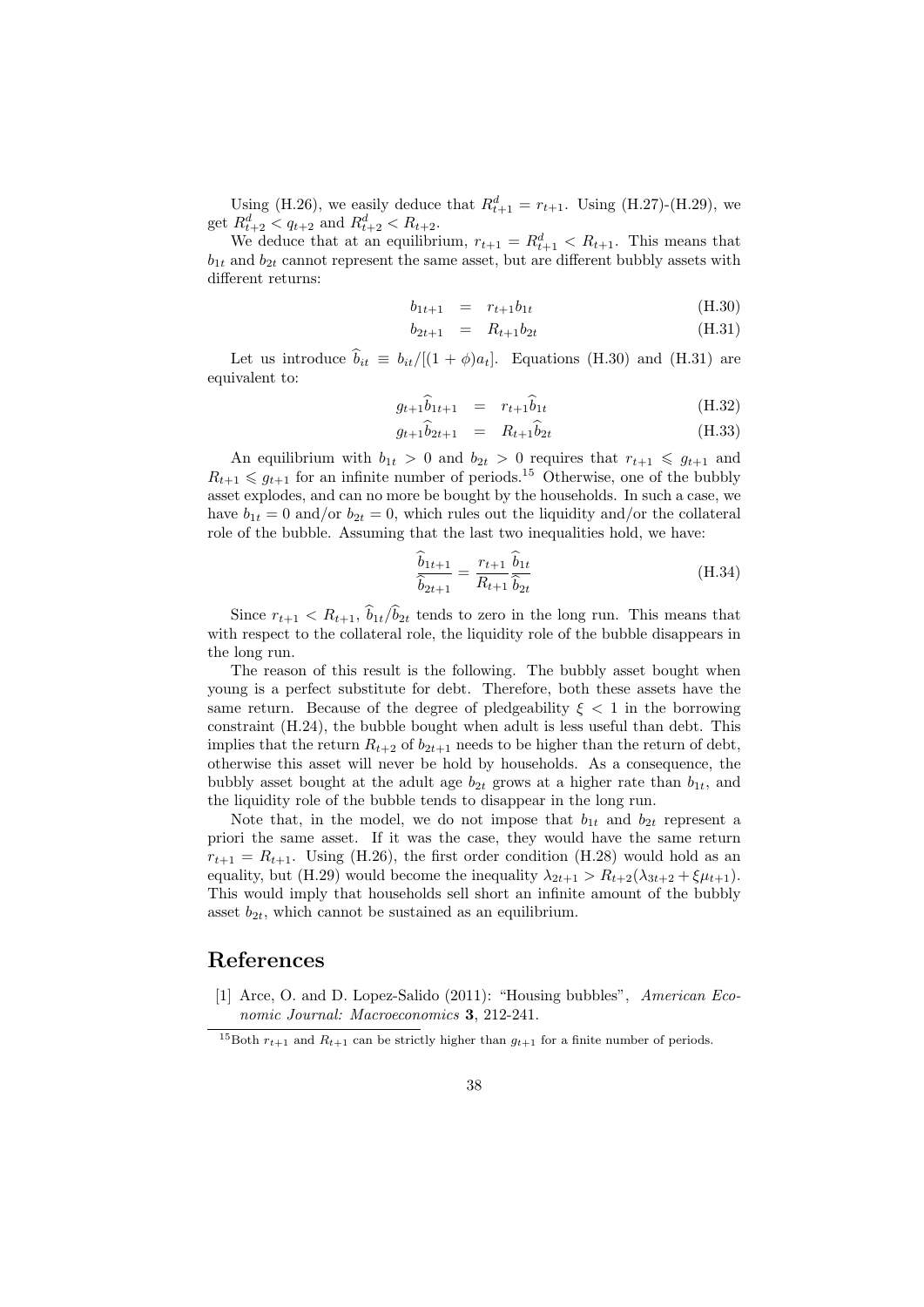- [2] Basco, S. (2014): "Globalization and financial development: A model of the dot-com and the housing bubbles", Journal of International Economics 92, 78-94.
- [3] Basco, S. (2016): "Switching bubbles: From outside to inside bubbles", European Economic Review 87, 236-55.
- [4] Bengui, J. and T. Phan (2018): "Asset pledgeability and endogenously leveraged bubbles", Journal of Economic Theory 177, 280-314.
- [5] Brunnermeier, M. K. and M. Oehmke (2013): "Bubbles, financial crises, and systemic risk", Handbook of the Economics of Finance 2, 1221-1288.
- [6] Caballero, R. J., E. Farhi and M. L. Hammour (2006): "Speculative growth: hints from the U.S. economy", *American Economic Review* **96**, 1159-1192.
- [7] Caballero, R.J. and A. Krishnamurthy (2006): "Bubbles and capital flow volatility: Causes and risk management", Journal of Monetary Economics 53, 35-53.
- [8] Farhi, E. and J. Tirole (2012): "Bubbly liquidity", Review of Economic Studies 79, 678-706.
- [9] Frankel, M. (1962): "The production function in allocation and growth: a synthesis", American Economic Review 52, 996-1022.
- [10] Grossman, G. M. and N. Yanagawa (1993): "Asset bubbles and endogenous growth", Journal of Monetary Economics 31, 3-19.
- [11] Hirano, T. and N. Yanagawa (2017): "Asset bubbles, endogenous growth, and financial frictions", The Review of Economic Studies 84, 406-443.
- [12] Iacovello, M. (2015): "Financial business cycles ", Review of Economic Dynamics 18, 140-163.
- [13] Kindleberger, C. P. and R. Z. Aliber (2015). Manias, Panics, and Crashes – A History of Financial Crises. Seventh Edition. New York: Palgrave Macmillan.
- [14] Kiyotaki, N. and J Moore (2018): "Liquidity, Business Cycles, and Monetary Policy", Journal of Political Economy, forthcoming.
- [15] Kocherlakota, N. (2009): "Bursting bubbles: consequences and cures", mimeo, Federal Reserve Bank of Minneapolis.
- [16] Ljungqvist, L. and T. J. Sargent (2004). Recursive Macroeconomic Theory. Cambridge: MIT Press.
- [17] Martin, A. and J. Ventura (2012): "Economic growth with bubbles", American Economic Review 102, 3033-58.